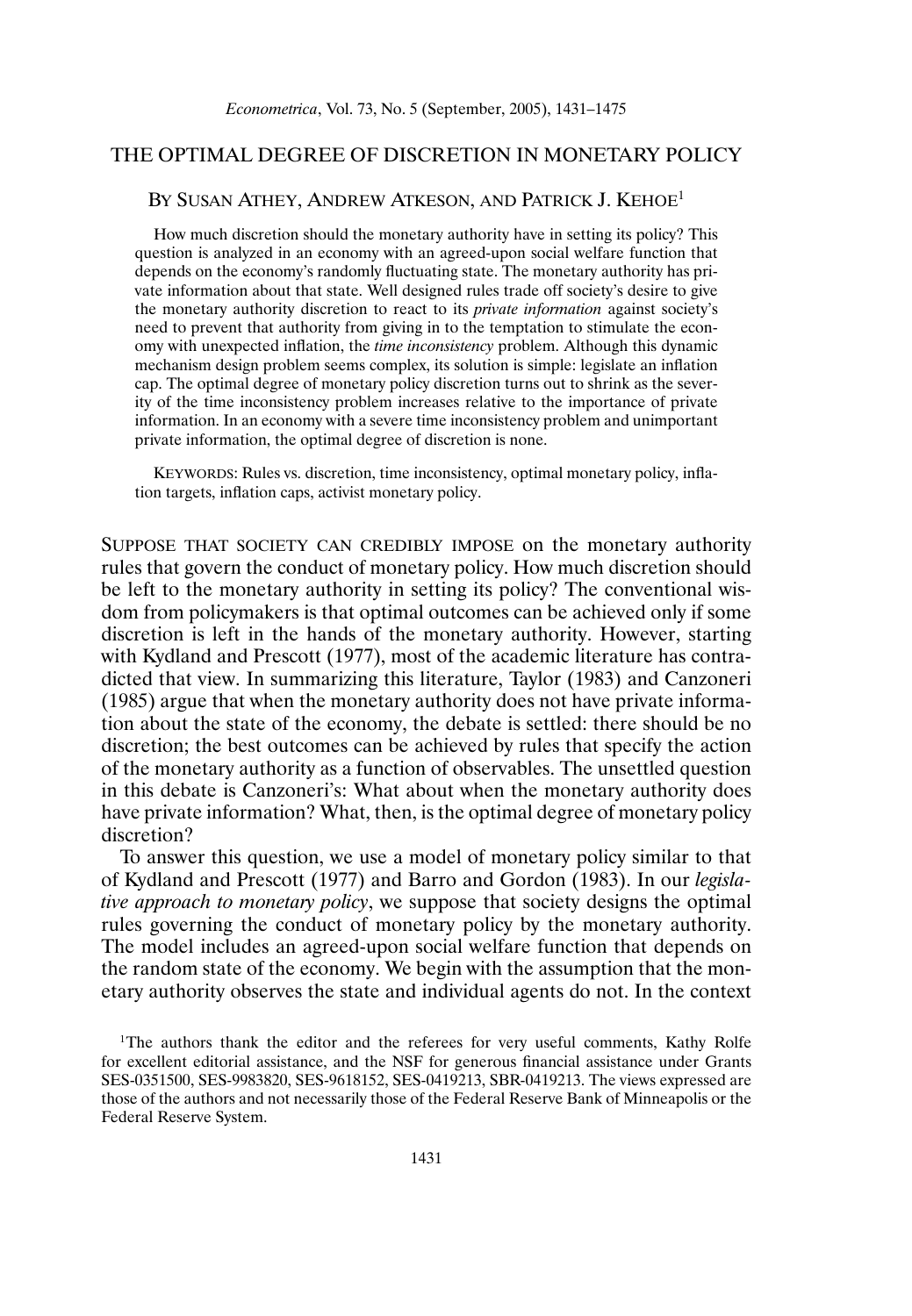of our model, we say that the monetary authority has *discretion* if its policy is allowed to vary with its private information.2

The assumption of private information creates a tension between discretion and time inconsistency.3 Tight constraints on discretion mitigate the time inconsistency problem in which the monetary authority is tempted to claim repeatedly that the current state of the economy justifies a monetary stimulus to output. However, tight constraints leave little room for the monetary authority to fine-tune its policy to its private information. Loose constraints allow the monetary authority to do that fine tuning, but they also allow more room for the monetary authority to stimulate the economy with surprise inflation.

We find the constraints on monetary policy that, in the presence of private information, optimally resolve this tension between discretion and time inconsistency. Formally, we cast this problem as a dynamic mechanism design problem. Canzoneri (1985) conjectures that because of the dynamic nature of the problem, the resulting optimal mechanism with regard to monetary policy is likely to be quite complex. We find that, in fact, it is quite simple. For a broad class of economies, the optimal mechanism is static and can be implemented by setting an *inflation cap*, an upper limit on the permitted inflation rate.

More formally, our model can be described as follows. Each period, the monetary authority observes one of a continuum of possible privately observed states of the economy. These states are i.i.d. over time. In terms of current payoffs, the monetary authority prefers to choose higher inflation when higher values of this state are realized and lower inflation when lower values are realized. Here a *mechanism* specifies what monetary policy is chosen each period as a function of the history of the monetary authority's reports of its private information. We say that a mechanism is *static* if policies depend only on the current report by the monetary authority and *dynamic* if policies depend also on the history of past reports.

Our main technical result is that, as long as a monotone hazard condition is satisfied, the optimal mechanism is static. We also give examples in which this monotone hazard condition fails and the optimal mechanism is dynamic.

We then show that our result on the optimality of a static mechanism implies that the optimal policy has one of two forms: either it has bounded discretion or it has no discretion. Under *bounded discretion*, there is a cutoff state: for any state less than this, the monetary authority chooses its *static best response*, which is an inflation rate that increases with the state, and for any state greater

2Our approach here is different from that in the early literature on rules vs. discretion, as is our notion of discretion. The early literature assumes that society has no mechanism for committing to rules governing monetary policy. As does Taylor (1983), we find the legislative approach more appealing for advanced economies.

<sup>3</sup>For some potential empirical support for the idea that the Federal Reserve possesses some nontrivial private information, see the work of Romer and Romer (2000). As we discuss below, we interpret this private information in our economy along the lines of Sleet and Yeltekin (2003) and Sleet (2004).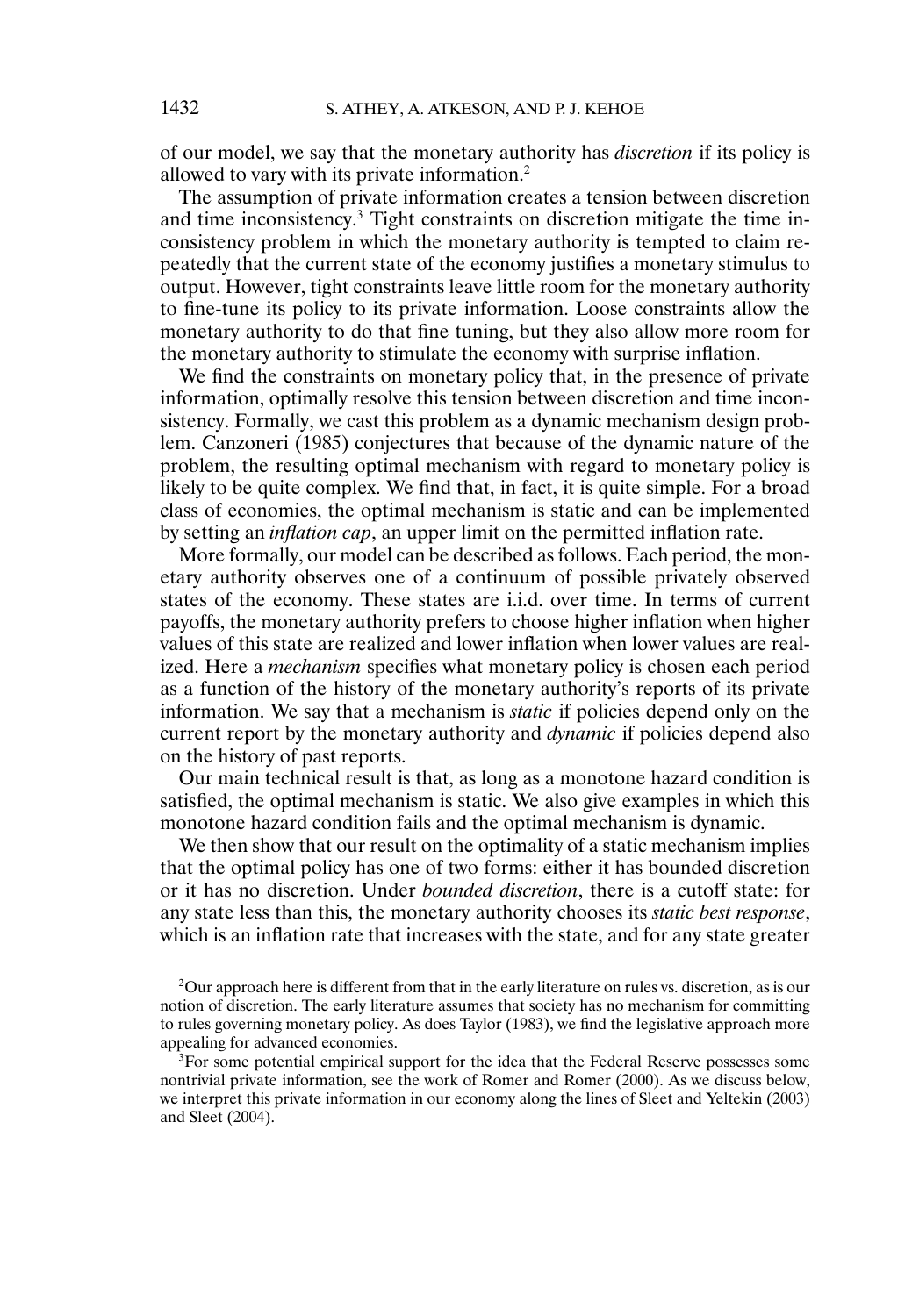than this cutoff state, the monetary authority chooses a constant inflation rate. Under *no discretion*, the monetary authority chooses some constant inflation rate regardless of its information.

We then show that we can implement the optimal policy as a repeated static equilibrium of a game in which the monetary authority chooses its policy subject to an inflation cap and in which individual agents' expectations of future inflation do not vary with the monetary authority's policy choice. In general, the inflation cap would vary with observable states, but to keep the model simple, we abstract from observable states and the inflation cap is a single number. Depending on the realization of the private information, sometimes the cap will bind and sometimes it will not.

These results imply that the optimal constraints on discretion take the form of an inflation cap: the monetary authority is allowed to choose any inflation rate below this cap, but cannot choose one above it. We say that a given inflation cap implies less discretion than another cap if it is more likely to bind. We show that the optimal degree of discretion for the monetary authority is smaller in an economy the more severe the time inconsistency problem is and the less important private information is. It is immediate that we can equivalently implement the optimal policy by choosing a range of acceptable inflation rates. The optimal range will decrease as the time inconsistency problem becomes more severe relative to the importance of private information.

Here the rationale for discretion clearly depends in a critical way on the monetary authority having some private information that the other agents in the economy do not have. Of course, if the amount of such private information is thought to be very small in actual economies, relative to time inconsistency problems, then our work argues that in such economies the logical case for a sizable amount of discretion is weak and the monetary authority should follow a rather tightly specified rule.

One interpretation of our work is that we solve for the optimal inflation targets. As such, our work is related to the burgeoning literature on inflation targeting. (See the works of Cukierman and Meltzer (1986), Bernanke and Woodford (1997), and Faust and Svensson (2001), among many others.) In terms of the practical application of inflation targets, Bernanke and Mishkin (1997) discuss how inflation targets often take the form of ranges or limits on acceptable inflation rates similar to the ranges we derive. Indeed, our work here provides one theoretical rationale for the type of constrained discretion advocated by Bernanke and Mishkin.

Here we have assumed that the monetary authority maximizes the welfare of society. As such, the monetary authority is viewed as the conduit through which society exercises its will. An alternative approach is to view the monetary authority as an individual or an organization motivated by concerns other than that of society's well-being. If, for example, the monetary authority is motivated in part by its own wages, then, as Walsh (1995) has shown, the fullinformation, full-commitment solution can be implemented. Hence, with such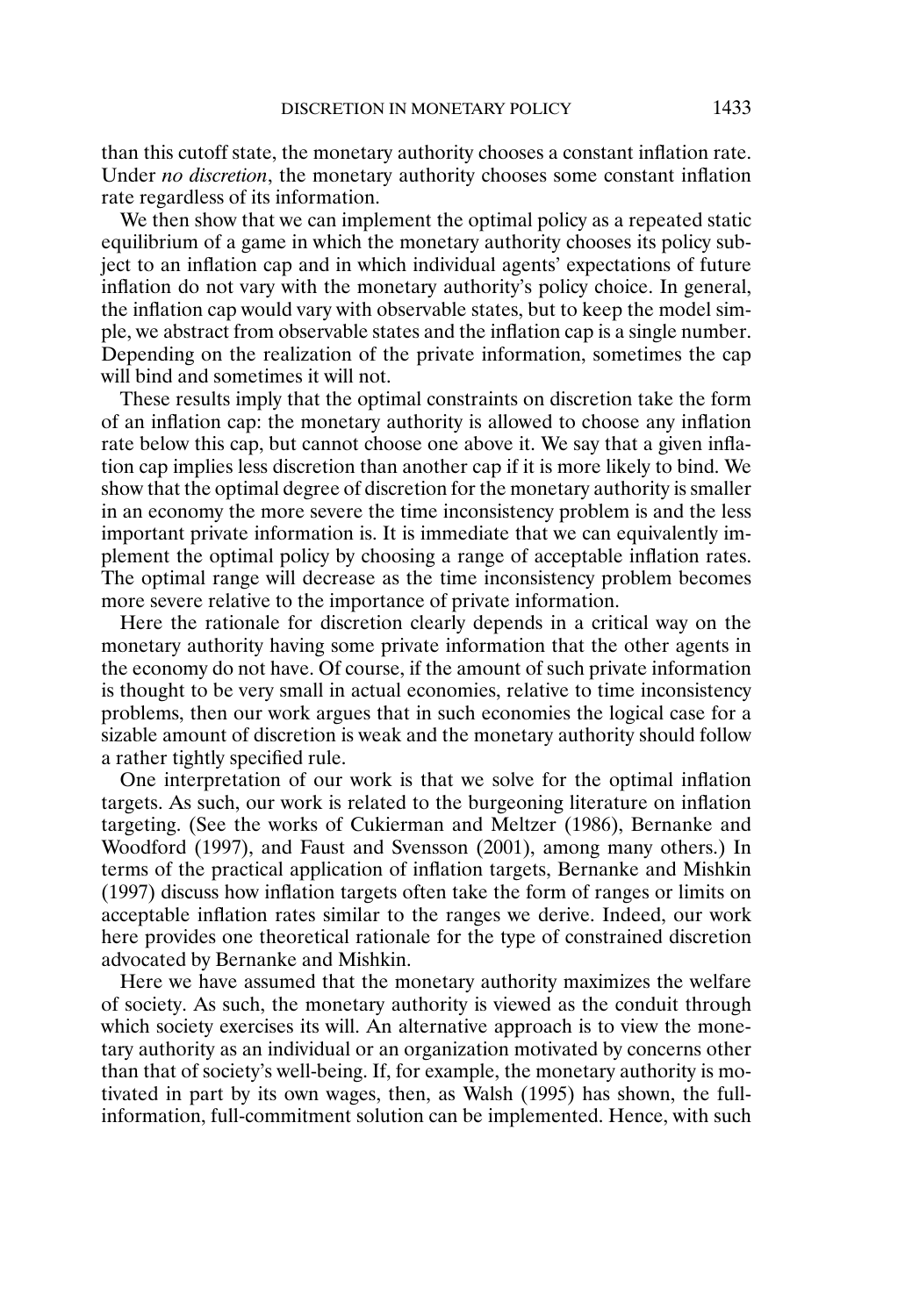a setup, monetary policy has no binding incentive problems to begin with. As Persson and Tabellini (1993) note, there are many reasons such contracts are either difficult or impossible to implement, and the main issue for research following this approach is why such contracts are, at best, rarely used.

Our work is related to several other literatures. One is some work on private information in monetary policy games. See, for example, that of Backus and Driffill (1985), Ireland (2000), Sleet (2001), Da Costa and Werning (2002), Angeletos, Hellwig, and Pavan (2003), Sleet and Yeltekin (2003), and Stokey (2003). The most closely related of these is the work of Sleet (2001), who considers a dynamic general equilibrium model in which the monetary authority sees a noisy signal about future productivity before it sets the money growth rate. Sleet finds that, depending on parameters, the optimal mechanism may be static, as we find here, or it may be dynamic.

Our work is also related to a large literature on dynamic contracting. Our result on the optimality of a static mechanism is quite different from the typical result in this literature, that static mechanisms are not optimal. (See, for example, Green (1987) and Atkeson and Lucas (1992).) We discuss the relationship between our work and these literatures in more detail after we present our results.

At a technical level, we draw heavily on the literature on recursive approaches to dynamic games. We use the technique of Abreu, Pearce, and Stacchetti (1990), which has been applied to monetary policy games by Chang (1998) and is related to the policy games studied by Phelan and Stacchetti (2001), Albanesi and Sleet (2002), and Albanesi, Chari, and Christiano (2003).

The mechanism design problem that we study is related, at an abstract level, to some work on supporting collusive outcomes in cartels by Athey, Bagwell, and Sanchirico (2004), work on risk-sharing with nonpecuniary penalties for default by Rampini (2004), and work on the trade-off between flexibility and commitment in savings plans for consumers with hyperbolic discounting by Amador, Werning, and Angeletos (2004). However, our paper is both substantively and technically quite different from those. We discuss the details of the relationship with Athey, Bagwell, and Sanchirico (2004) and Amador, Werning, and Angeletos (2004) after we present our results.

#### 1. THE ECONOMY

### A. *The Model*

Here we describe our simple model of monetary policy. The economy has a monetary authority and a continuum of individual agents. The time horizon is infinite, with periods indexed by  $t = 0, 1, \ldots$ .

At the beginning of each period, agents choose individual action  $z_t$  from some compact set. We interpret  $z$  as (the growth rate of) an individual's nominal wage and let  $x_t$  denote the (growth of the) average nominal wage. Next, the monetary authority observes the current realization of its private information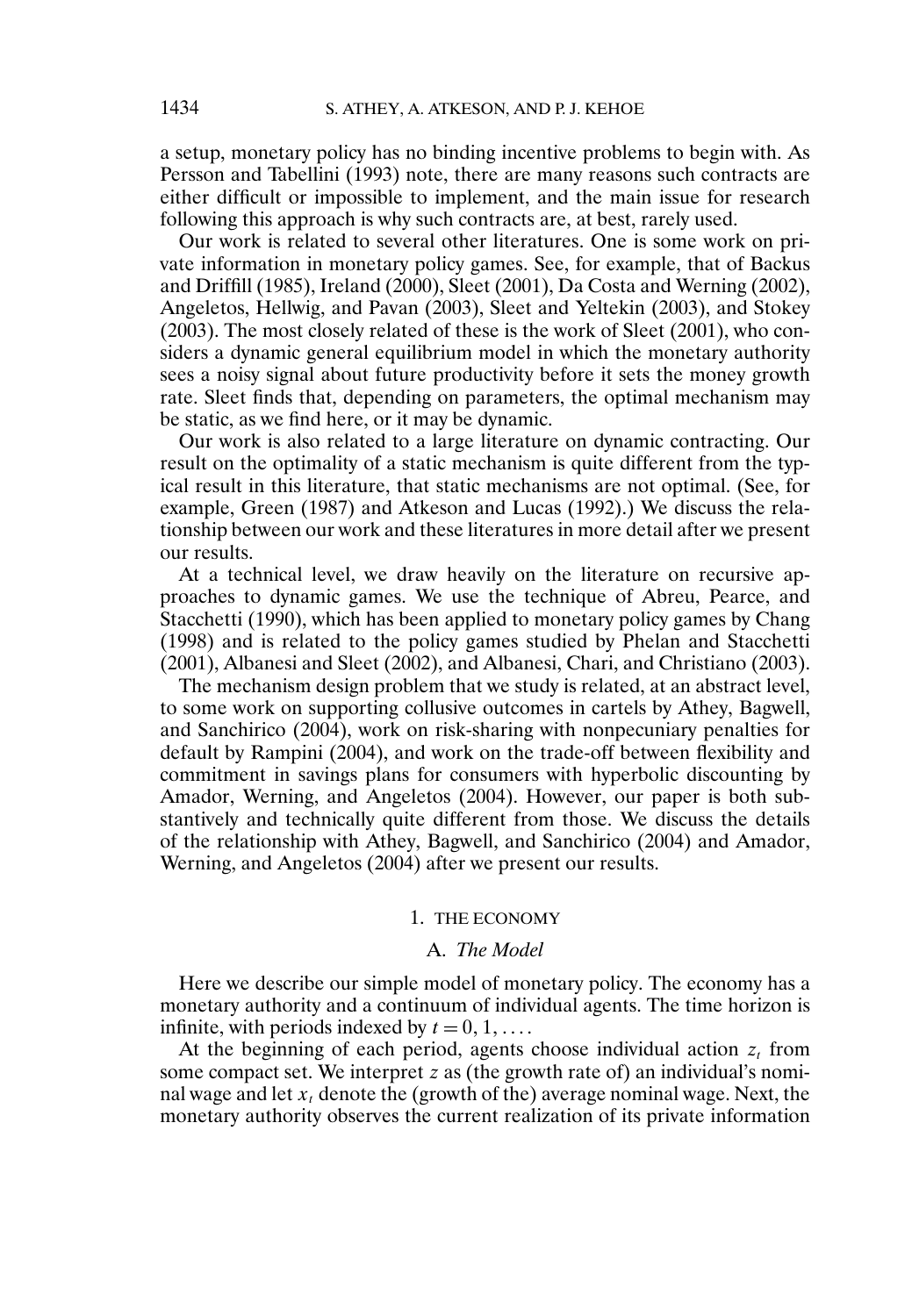about the state of the economy. This private information  $\theta_t$  is an i.i.d., mean 0 random variable with support  $\theta \in [\theta, \bar{\theta}]$ , with a strictly positive density  $p(\theta)$ and a distribution function  $P(\theta)$ . Given this private information  $\theta_t$ , referred to as the *state*, the monetary authority chooses money growth  $\mu_t$  in some large compact set  $[\mu, \bar{\mu}]$ .

The monetary authority maximizes a social welfare function  $R(x_t, \mu_t, \theta_t)$ that depends on the average nominal wage growth  $x_t$ , the monetary growth rate  $\mu_t$ , and a privately observed state  $\theta_t$ . We interpret  $\theta_t$  to be private information of the monetary authority regarding the impact of a monetary stimulus on social welfare in the current period. Throughout, we assume that  $R$  is strictly concave in  $\mu$  and twice continuously differentiable.

A leading interpretation of the private information in our economy follows that of Sleet and Yeltekin (2003) and Sleet (2004). Individual agents in the economy have either heterogeneous preferences or heterogeneous information regarding the optimal inflation rate, and the monetary authority sees an aggregate of that information that the private agents do not see. (Informally, we imagine this private information takes resources to acquire, so that while agents in the economy feasibly can acquire the information, the costs involved in doing so outweigh the benefits.) When we pose our optimal policy problem as a mechanism design problem, we are presuming that the mechanism designer is a separate agent with no independent information of its own. We interpret the society's objective as a weighted average of the preferences of the heterogeneous agents.

As a *benchmark example*, we use the function

(1) 
$$
R(x_t, \mu_t, \theta_t) = -\frac{1}{2}[(U + x_t - \mu_t)^2 + (\mu_t - \alpha \theta_t)^2].
$$

We interpret (1) as the reduced form that results from a monetary authority that maximizes a social welfare function that depends on unemployment, inflation, and the monetary authority's private information  $\theta$ . Each period, inflation  $\pi_t$  is equal to the money growth rate  $\mu_t$  chosen by the monetary authority. Unemployment is determined by a Phillips curve. The unemployment rate is given by

$$
(2) \qquad u_t = U + x_t - \mu_t,
$$

where  $U$  is a positive constant, which we interpret as the natural rate of unemployment. In (1),  $\alpha$  is a weight on the private information. Social welfare in period t is a function of  $u_t$  and  $\pi_t$  and the state  $\theta_t$ . Our benchmark example is derived from a quadratic objective function of the form

$$
(3) \qquad -\frac{u_t^2}{2} - \frac{(\pi_t - \alpha \theta_t)^2}{2},
$$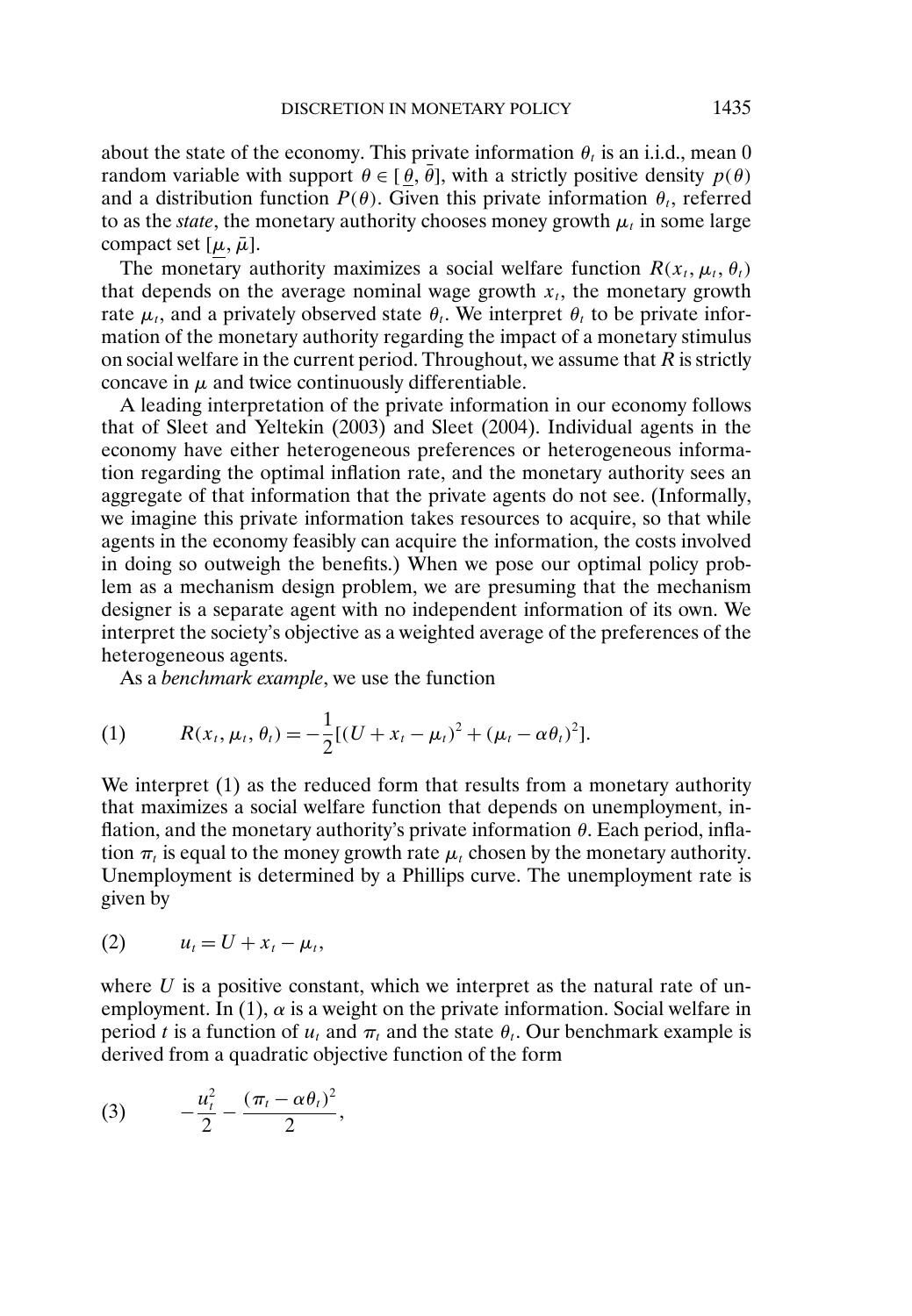which is similar to that used by Kydland and Prescott (1977) and Barro and Gordon (1983). Using (2) and  $\pi_t = \mu_t$  in (3), we obtain (1). Here the monetary authority's private information is about the social cost of inflation, but we develop our model for general specifications of the social welfare function  $R(x_t, \mu_t, \theta_t)$  that subsume (1) as a special case. Notice that in our general formulation, we allow the current payoff to vary with expected inflation, through  $x_t$ ; with actual inflation, through  $\mu_t$ ; and with the state  $\theta_t$ . This formulation thus subsumes many other versions of the Kydland–Prescott and Barro–Gordon models in the literature.<sup>4</sup>

Throughout, a *policy* for the monetary authority in any given period, denoted  $\mu(\cdot)$ , specifies the money growth rate  $\mu(\theta)$  for each level of the state  $\theta$ . For any x, we define the *static best response* to be the policy  $\mu^*(\theta; x)$  that solves  $R_{\mu}(x, \mu(\theta), \theta) = 0$ . We assume that if  $x = \int \mu(\theta) p(\theta) d\theta$ , then

(4) 
$$
\int R_x(x,\mu(\theta),\theta)p(\theta)d\theta < 0.
$$

## B. *Two Ramsey Benchmarks*

Before we analyze the economy in which the monetary authority has private information, we consider two alternative economies. The optimal policies in these economies are useful as benchmarks for the optimal policy in the private information economy.

One benchmark, the *Ramsey policy*, denoted  $\mu^{R}(\cdot)$ , yields the highest payoff that can be achieved in an economy with full information. The gap between that Ramsey payoff and the payoff in the economy with private information measures the welfare loss due to private information.

The other benchmark, the *expected Ramsey policy*, denoted  $\mu^{ER}$ , yields the highest payoff that can be achieved when the policy is restricted to not depend on private information. In our environment, there is no publicly observed shock to the economy; hence, this policy is a constant. The expected Ramsey policy is a useful benchmark because it is the best policy that can be achieved by a rule that specifies policies as a function only of observables. This policy is analogous to the strict targeting rule discussed by Canzoneri (1985).

For the Ramsey policy benchmark, consider an economy with full information with the following timing scheme. Before the state  $\theta$  is realized, the

 $4$ Note that the inflation rate that enters the period t social welfare function is the current inflation rate, that from period  $t - 1$  to period t. As has often been noted, this formulation captures the distortions in a sticky price model with multiple sectors. As the current inflation rate rises or falls, the prices of goods in sectors that can currently change prices rise or fall relative to the prices in sectors that cannot. Movements in the current inflation rate thus create resource allocation distortions. Also, for simplicity, our formulation abstracts from direct costs due to future inflation. One interpretation of this feature is that it captures what happens in the cashless limit of a sticky price model.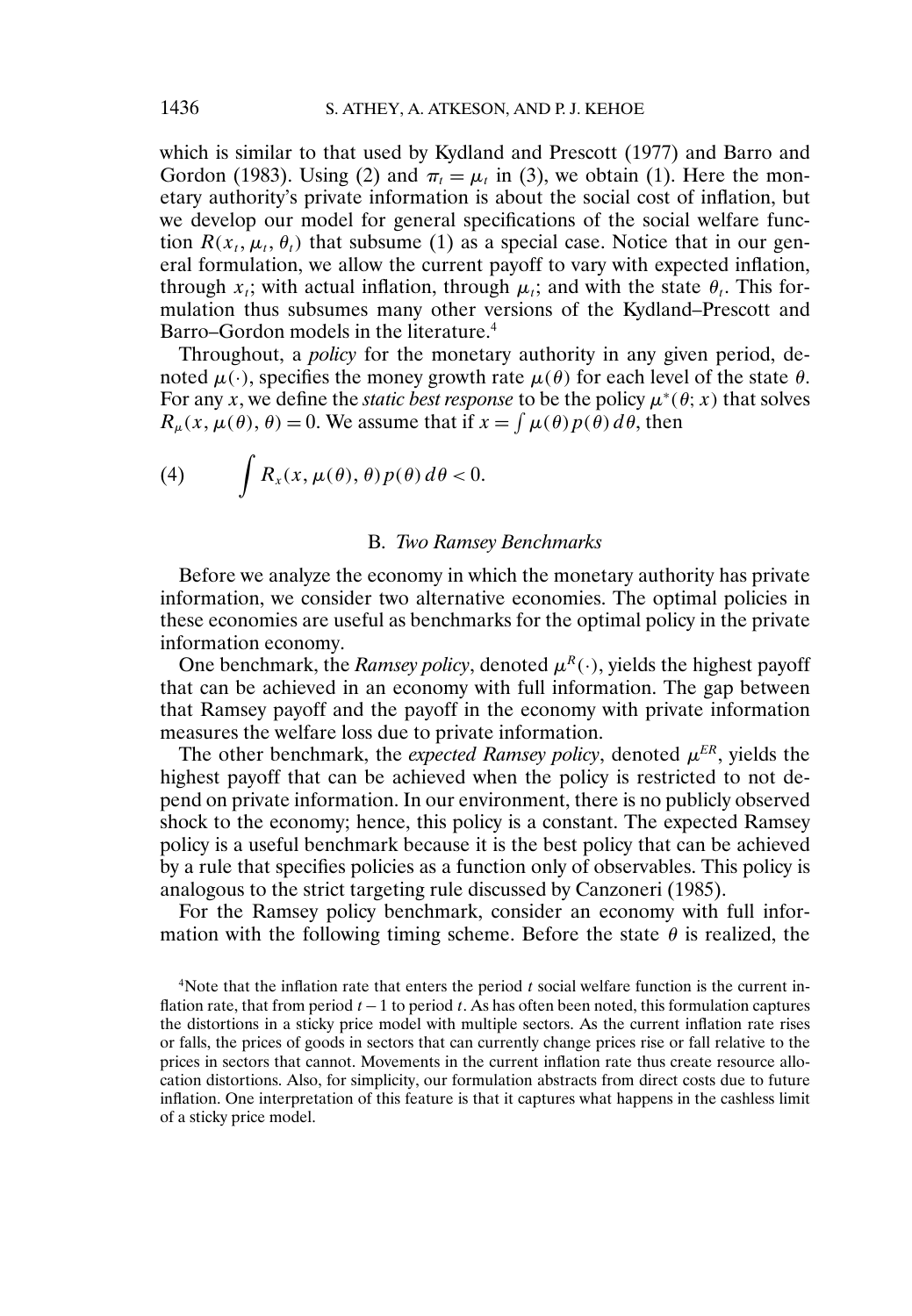monetary authority commits to a schedule for money growth rates  $\mu(\cdot)$ . Next, individual agents choose their nominal wages z with associated average nominal wages x. Then the state  $\theta$  is realized and the money growth rate  $\mu(\theta)$  is implemented. The optimal allocations and policies in this economy solve the *Ramsey problem*

$$
\max_{x,\mu(\cdot)} \int R(x,\mu(\theta),\theta)p(\theta)\,d\theta
$$

subject to  $x = \int \mu(\theta)p(\theta) d\theta$ . For our example (1), the Ramsey policy is  $\mu^R(\theta) = \alpha \theta/2$ . Note that the Ramsey policy has the monetary authority choosing a money growth rate that is increasing in its private information. Thus, with full information, it is optimal to have the monetary authority fine-tune its policy to the state of the economy. This feature of the environment leads to a tension in the economy with private information between allowing the monetary authority discretion for fine tuning and experiencing the resulting time inconsistency problem.

For the other benchmark, consider an economy in which the monetary authority is restricted to choosing money growth  $\mu$  that does not vary with its private information. The equilibrium allocations and policies in the economy with these constraints solve the *expected Ramsey problem*

(5) 
$$
\max_{x,\mu} \int R(x,\mu,\theta)p(\theta) d\theta
$$

subject to  $x = \mu$ . For our example (1), the expected Ramsey policy is  $\mu^{ER} = 0$ .

For our example (1), the Ramsey policy obviously yields strictly higher welfare than does the expected Ramsey policy. More generally, when  $R_{\mu\theta}(x, \mu, \theta) > 0$ , the Ramsey policy  $\mu^R(\cdot)$  is strictly increasing in  $\theta$  and yields strictly higher welfare than does the expected Ramsey policy.

## C. *The Dynamic Mechanism Design Problem*

To analyze the problem of finding the optimal degree of discretion, we use the tools of dynamic mechanism design. Without loss of generality, we formulate the problem as a direct revelation game. In this problem, society specifies a *monetary policy*, the money growth rate as a function of the history of the monetary authority's reports of its private information about the state of the economy. Given the specified monetary policy, the monetary authority chooses a strategy for reporting its private information. Individual agents choose their wages as functions of the history of reports of the monetary authority.

A monetary policy in this environment is a sequence of functions { $\mu_t(h_t, \hat{\theta}_t)$  | all  $h_t$ ,  $\hat{\theta}_t$ <sub> $t=0$ </sub>, where  $\mu_t(h_t, \hat{\theta}_t)$  specifies the money growth rate that will be chosen in period t following the history  $h_t = (\hat{\theta}_0, \hat{\theta}_1, \dots, \hat{\theta}_{t-1})$  of past reports together with the current report  $\hat{\theta}_t$ . The monetary authority chooses a reporting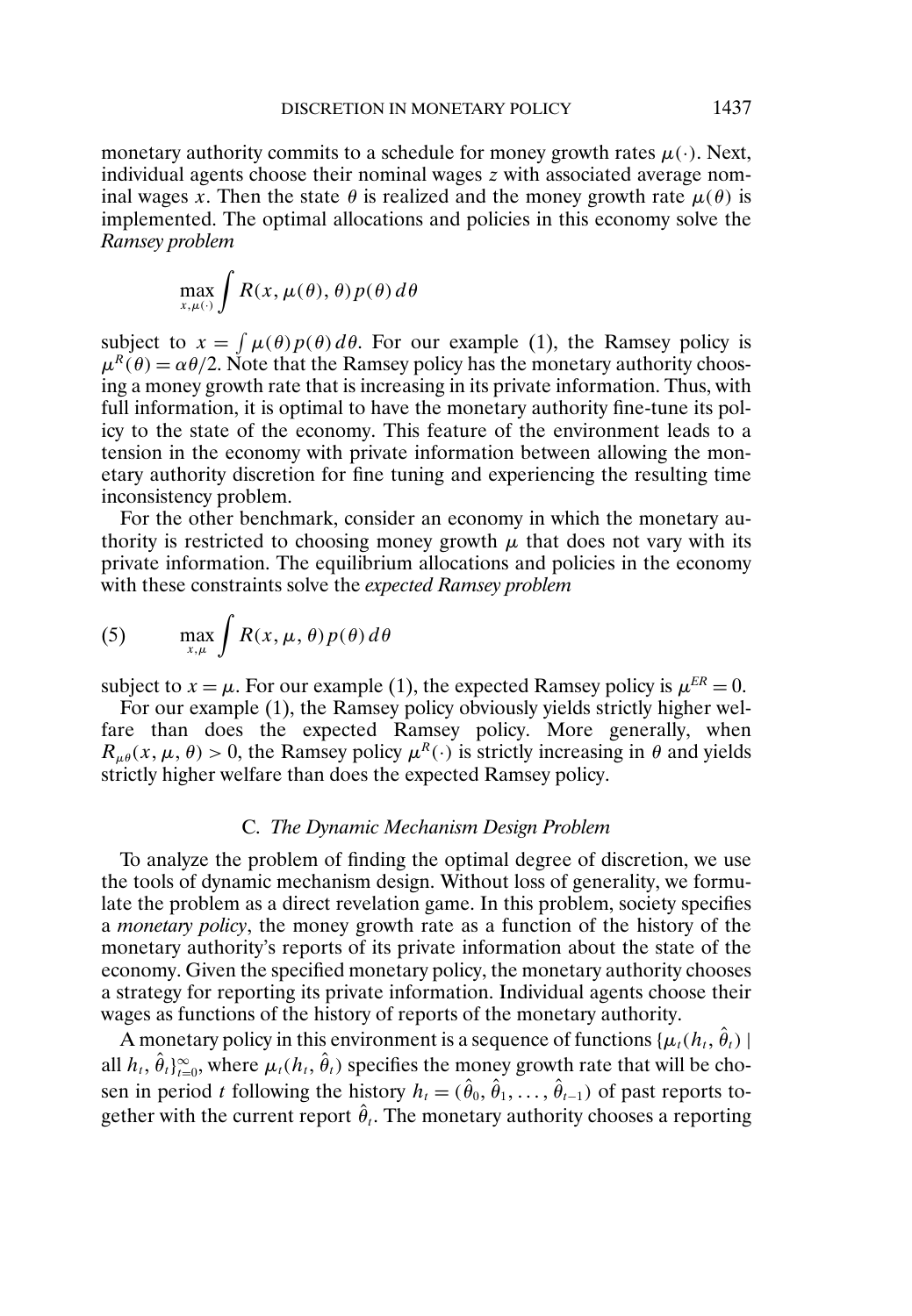strategy { $m_t(h_t, \theta_t)$  | all  $h_t, \theta_t$ } $_{t=0}^{\infty}$  in period 0, where  $\theta_t$  is the current realization of private information and  $m_t(h_t, \theta_t) \in [\theta, \theta]$  is the reported private information in  $t$ . As is standard, we restrict attention to public strategies, those that depend only on public histories and the current private information, not on the history of private information.5 Also, from the Revelation Principle, we need only restrict attention to truth-telling equilibria, in which  $m_t(h_t, \theta_t) = \theta_t$ for all  $h_t$  and  $\theta_t$ .

In each period, each agent chooses the action  $z_t$  as a function of the history of reports  $h_t$ . Since agents are competitive, the history need not include either agents' individual past actions or the aggregate of their past actions.<sup>6</sup>

Each agent chooses nominal wage growth equal to expected inflation. For each history  $h_t$ , with monetary policy  $\mu_t(h_t, \cdot)$  given, agents set  $z_t(h_t)$  equal to expected inflation,

(6) 
$$
z_t(h_t) = \int \mu_t(h_t, \theta) p(\theta) d\theta,
$$

where we have used the fact that agents expect the monetary authority to report truthfully, so that  $m_t(h_t, \theta_t) = \theta_t$ . Aggregate wages are defined by  $x_t(h_t) = z_t(h_t)$ .

The optimal monetary policy maximizes the discounted sum of social welfare,

(7) 
$$
(1-\beta)\sum_{t=0}^{\infty}\int \beta^t R(x_t(h_t), \mu_t(h_t, \theta_t), \theta_t)p(\theta_t) d\theta_t,
$$

where the future histories  $h_t$  are recursively generated from the choice of monetary policy  $\mu_t(\cdot, \cdot)$  in the natural way, starting from the null history. The term  $1 - \beta$  normalizes the discounted payoffs to be in the same units as the perperiod payoffs.

A *perfect Bayesian equilibrium* of this revelation game is a monetary policy, a reporting strategy, a strategy for wage setting by agents  $\{z_t(\cdot)\}_{t=0}^{\infty}$ , and average wages  $\{x_t(\cdot)\}_{t=0}^{\infty}$  such that (6) is satisfied in every period following every history  $h_t$ , average wages equal individual wages in that  $x_t(h_t) = z_t(h_t)$ , and the monetary policy is incentive-compatible in the standard sense that, in every period, following every history  $h_t$  and realization of the private information  $\theta_t$ , the monetary authority prefers to report  $m_t(h_t, \theta_t) = \theta_t$  rather than any other value  $\hat{\theta} \in [\theta, \bar{\theta}]$ . Note that since average wages  $x_t(h_t)$  always equal wages of individual agents  $z_t(h_t)$ , we need only record average wages from now on.

<sup>&</sup>lt;sup>5</sup>For a discussion of the large class of environments for which this restriction does not alter the set of equilibrium payoffs, see Fudenberg and Tirole's (1991) text.

<sup>6</sup>For details of why this is true, see the work of Chari and Kehoe (1990).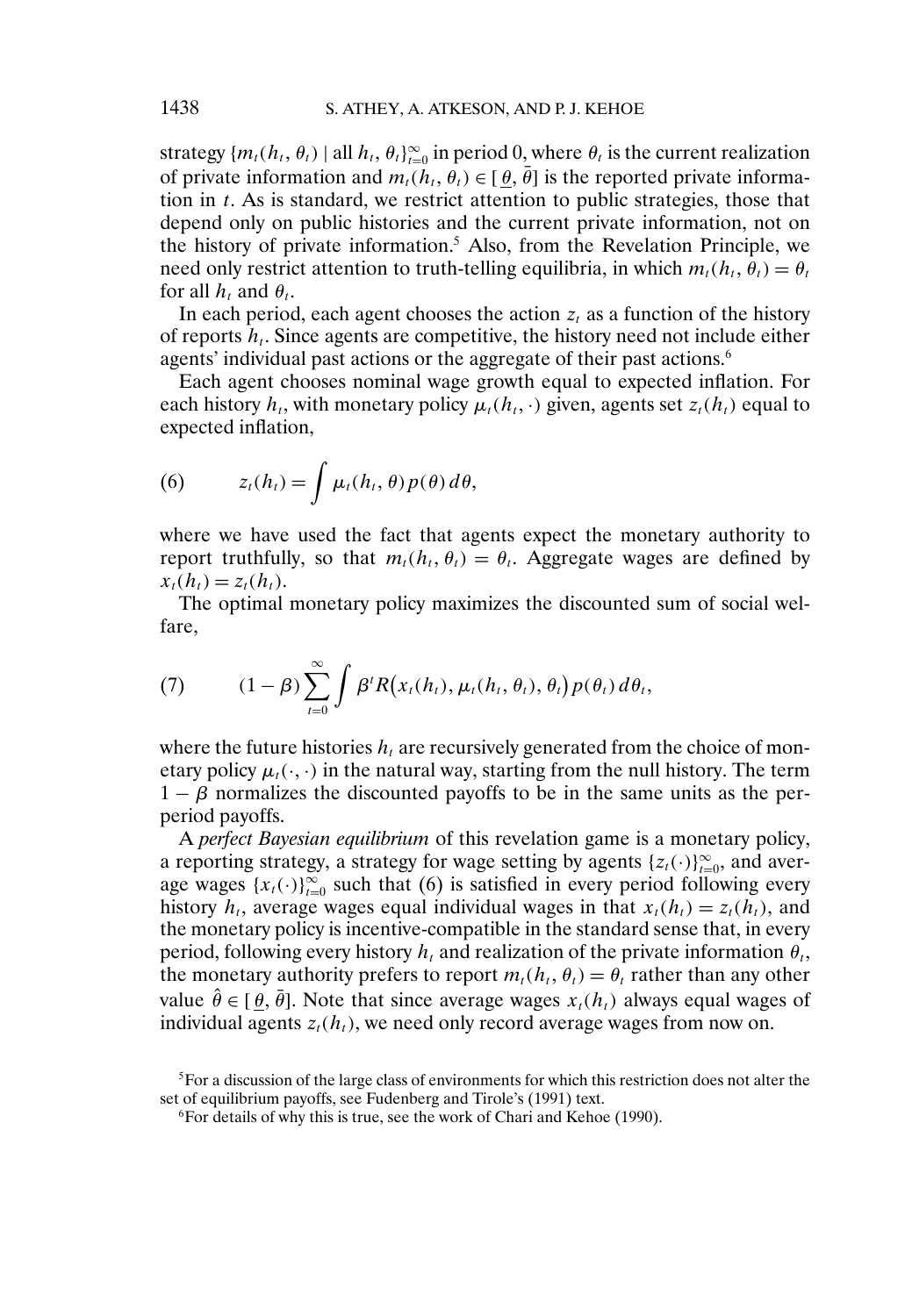Note that this definition of a perfect Bayesian equilibrium includes no notion of optimality for society. Instead, it simply requires that in response to a given monetary policy, private agents respond optimally and truth-telling for the monetary authority is incentive-compatible. The set of perfect Bayesian equilibria outcomes is the set of incentive-compatible outcomes that are implementable by some monetary policy.

The mechanism design problem is to choose a monetary policy, a reporting strategy, and a strategy for average wages, the outcomes of which maximize social welfare (7) subject to the constraint that these strategies are incentivecompatible.

#### D. *A Recursive Formulation*

Here we formulate the problem of characterizing the solution to this mechanism design problem recursively. The repeated nature of the model implies that the set of incentive-compatible payoffs that can be obtained from any period  $t$  on is the same that can be obtained from period 0. Thus, the payoff from any incentive-compatible outcome for the repeated game can be broken down into payoffs from current actions for the players and continuation payoffs that are themselves drawn from the set of incentive-compatible payoffs. Following this logic, Abreu, Pearce, and Stacchetti (1990) show that the set of incentivecompatible payoffs can be found using a recursive method that we exploit here.

In our environment, this recursive method is as follows. Consider an operator on sets of the following form. Let  $W$  be some compact subset of the real line and let  $\bar{w}$  be the largest element of W. The set W may be interpreted as a candidate set of incentive-compatible levels of social welfare. In our recursive formulation, the current actions are average wages x and a report  $\hat{\theta} = m(\theta)$  for every realized value of the state  $\theta$ . For each possible report  $\hat{\theta}$ , there is a corresponding *continuation payoff*  $w(\hat{\theta})$  that represents the discounted utility for the monetary authority from the next period on. Clearly, these continuation payoffs cannot vary directly with the privately observed state  $\theta$ .

We say that the actions x and  $\mu(\cdot)$  and the continuation payoff  $w(\cdot)$  are *enforceable by* W if

(8) 
$$
w(\hat{\theta}) \in W
$$
 for all  $\hat{\theta} \in [\underline{\theta}, \overline{\theta}],$ 

(9) 
$$
x = \int \mu(\theta) p(\theta) d\theta,
$$

and the incentive constraints

(10) 
$$
(1 - \beta)R(x, \mu(\theta), \theta) + \beta w(\theta) \ge (1 - \beta)R(x, \mu(\hat{\theta}), \theta) + \beta w(\hat{\theta})
$$

are satisfied for all  $\theta$  and all  $\hat{\theta}$ , where  $\mu(\theta) \in [\mu, \bar{\mu}]$ . Constraint (8) requires that each continuation payoff  $w(\hat{\theta})$  be drawn from the candidate set of incentivecompatible payoffs  $W$ , while constraint  $(9)$  requires that average wages equal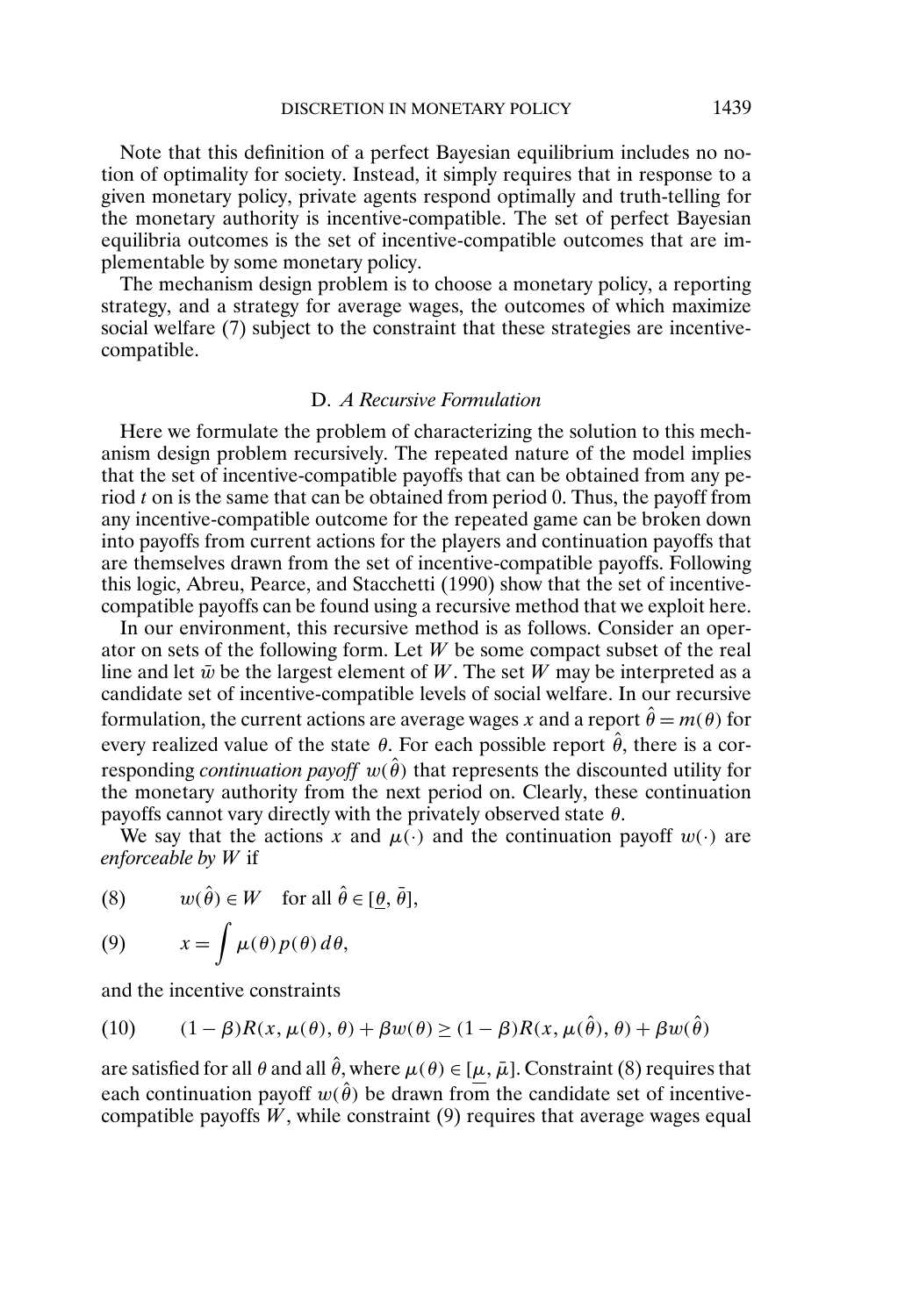expected inflation. Constraint (10) requires that for each privately observed state  $\theta$ , the monetary authority prefers to report the truth  $\theta$  rather than any other message  $\hat{\theta}$ . That is, the monetary authority prefers the money growth rate  $\mu(\theta)$  and the continuation value  $w(\theta)$  rather than a money growth rate  $\mu(\hat{\theta})$  and its corresponding continuation value  $w(\hat{\theta})$ .

The payoff corresponding to  $x, \mu(\cdot)$ , and  $w(\cdot)$  is

(11) 
$$
V(x, \mu(\cdot), w(\cdot)) = \int [(1-\beta)R(x, \mu(\theta), \theta) + \beta w(\theta)] p(\theta) d\theta.
$$

Define the operator  $T$  that maps a set of payoffs  $W$  into a new set of payoffs as

(12) 
$$
T(W) = \{v \mid \text{there exist } x_v, \mu_v(\cdot), w_v(\cdot) \text{ enforceable by } W, \\ \text{s.t. } v = V(x_v, \mu_v(\cdot), w_v(\cdot))\}.
$$

As demonstrated by Abreu, Pearce, and Stacchetti (1990), the set of incentivecompatible payoffs is the largest set  $W$  that is a fixed point of this operator:

$$
(13) \qquad W^* = T(W^*).
$$

For any given candidate set of incentive-compatible payoffs  $W$ , we are interested in finding the largest payoff that is enforceable by  $W$  or the largest element  $\bar{v} \in T(W)$ . We find this payoff by solving the problem, termed the *best payoff problem*,

(14) 
$$
\bar{v} = \max_{x, \mu(\theta), w(\theta)} \int \left[ (1 - \beta) R(x, \mu(\theta), \theta) + \beta w(\theta) \right] p(\theta) d\theta
$$

subject to the constraint that  $x, \mu(\cdot)$ , and  $w(\cdot)$  are enforceable by W, in that they satisfy (8)–(10). Throughout, we assume that  $\mu(\cdot)$  is a piecewise, continuously differentiable function.

The best payoff problem is a mechanism design problem of choosing an incentive-compatible allocation  $x, \mu(\cdot), w(\cdot)$  that maximizes utility. Following the language of mechanism design, we now refer to θ as the *type* of the monetary authority, which changes every period. When we solve this problem with  $W = W^*$ , (13) implies that the resulting payoff is the highest incentivecompatible payoff. We will prove our main result in Proposition 1 for any  $W$ . Hence, we will not have to explicitly solve the fixed-point problem of finding  $W^*$ .

Moreover, to prove our main result, we also need focus only on the best payoff problem, which gives the highest payoff that can be obtained from period 0 onward. For completeness, however, notice that given some  $w_0(\theta)$ from the best payoff problem, a period 1 policy and continuation value,  $\mu_{w_0(\theta)}(\cdot)$  and  $w_{w_0(\theta)}(\cdot)$ , that satisfy

(15) 
$$
w_0(\theta) = \int \big[ (1-\beta) R(x_{w_0(\theta)}, \mu_{w_0(\theta)}(z), z) + \beta w_{w_0(\theta)}(z) \big] p(z) dz
$$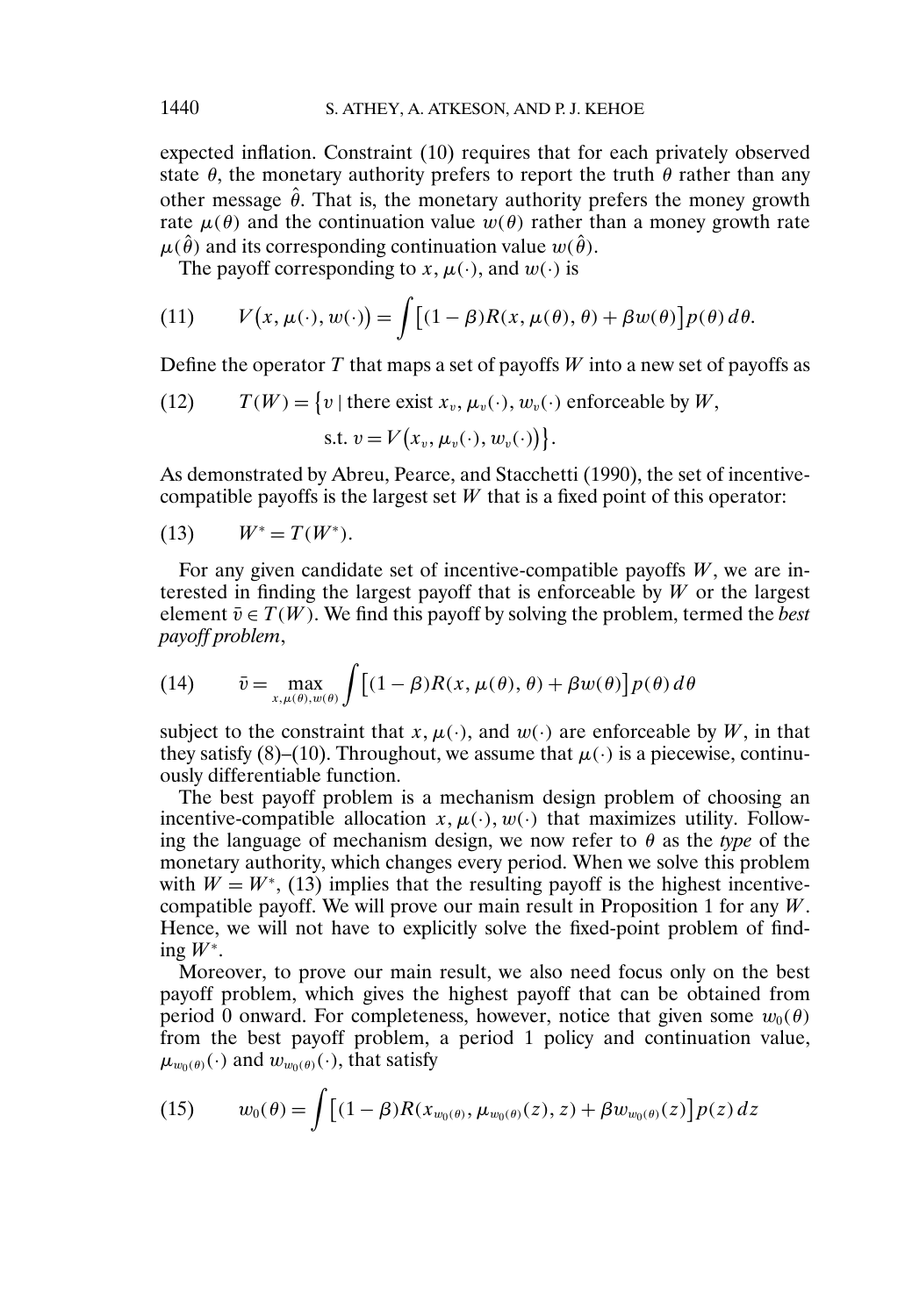exist by the definition of  $T$ . Equation (15) and its analog for other periods are sometimes referred to as a *promise-keeping constraint*. In our approach, we do not need to mention this constraint since it is built into the definition of the operator T.

### 2. CHARACTERIZING THE OPTIMAL MECHANISM

Now we solve the best payoff problem and use the solution to characterize the optimal mechanism. Our main result here is that under two simple conditions, a single-crossing condition and a monotone hazard condition, the optimal mechanism is static. To highlight the importance of the monotone hazard condition for this result, we discuss in an Appendix three examples that show that if the monotone hazard condition is violated, the optimal mechanism is dynamic.

## A. *Preliminaries*

We begin with some definitions. In our recursive formulation, we say that a mechanism is *static* if the continuation value  $w(\theta) = \bar{w}$  for (almost) all  $\theta$ . We say that a mechanism is *dynamic* if  $w(\theta) < \bar{w}$  for some set of  $\theta$  that is realized with strictly positive probability.

Our characterization of the solution to the best payoff problem does not depend on the exact value of  $\beta$ . Hence, to simplify the notation, we suppress explicit dependence on  $\beta$  and think of the term  $\beta$  as being subsumed in the w function and  $1 - \beta$  as being subsumed in the R function.

We assume that the preferences are differentiable and satisfy a standard *single-crossing assumption*, that

$$
(A1) \t R_{\mu\theta}(x,\mu,\theta) > 0.
$$

This implies that higher types of monetary authority have a stronger preference for current inflation. Standard arguments can be used to show that the static best response  $\mu^*(\theta; x)$  is strictly increasing in  $\theta$ .

Under the single-crossing assumption (A1), a standard lemma lets us replace the global incentive constraints (10) with some local versions of them. We say that an allocation is *locally incentive-compatible* if it satisfies three conditions:  $\mu(\cdot)$  is nondecreasing in  $\theta$ ;

(16) 
$$
R_{\mu}(x, \mu(\theta), \theta) \frac{d\mu(\theta)}{d\theta} + \frac{dw(\theta)}{d\theta} = 0
$$

wherever  $d\mu(\theta)/d\theta$  and  $dw(\theta)/d\theta$  exist; and for any point  $\theta_i$  at which these derivatives do not exist,

(17) 
$$
\lim_{\theta \nearrow \theta_i} R(x, \mu(\theta), \theta_i) + w(\theta) = \lim_{\theta \searrow \theta_i} R(x, \mu(\theta), \theta_i) + w(\theta).
$$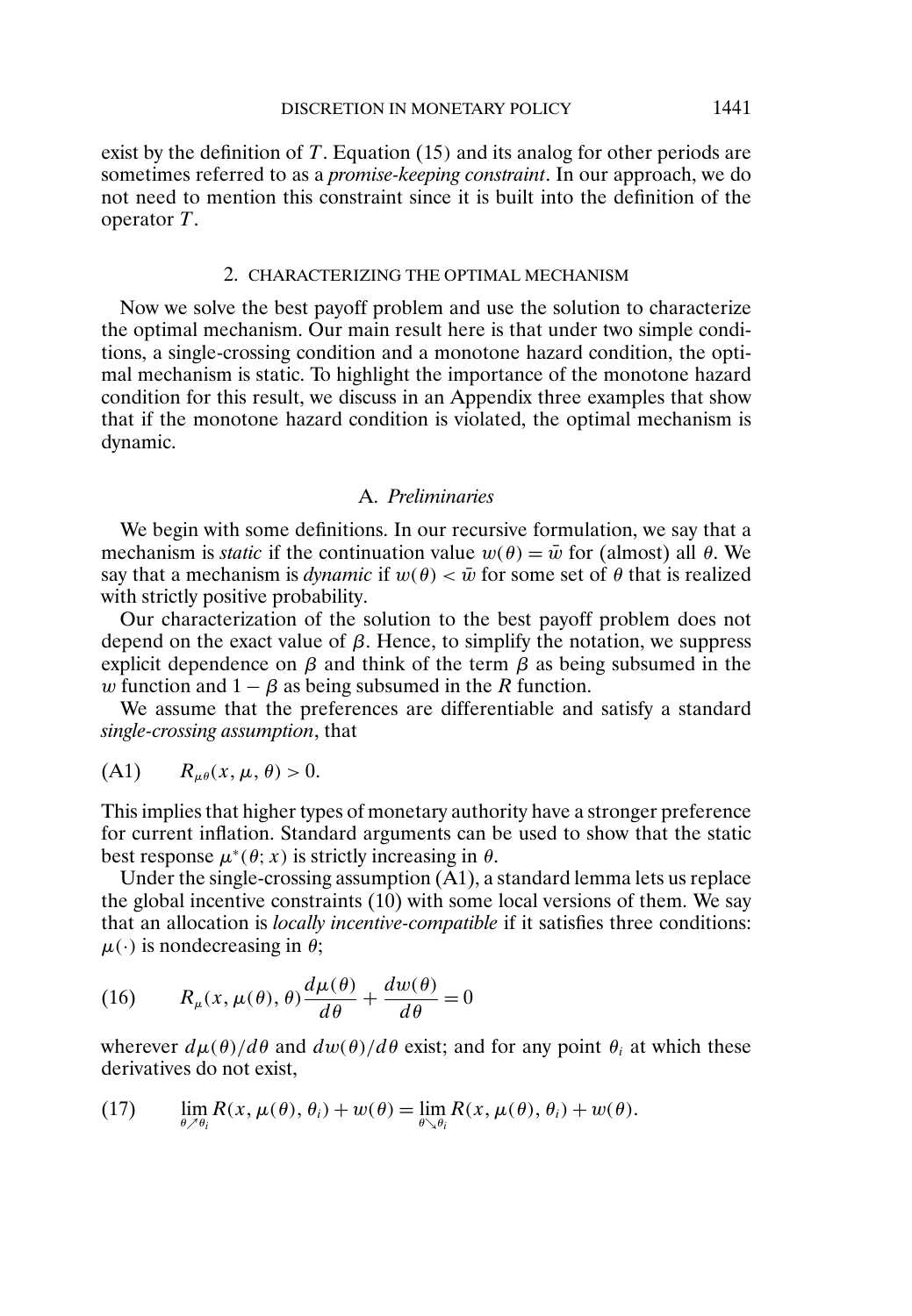Standard arguments give the following result: under the single-crossing assumption (A1), the allocation  $(x, \mu(\cdot), w(\cdot))$  satisfies the incentive constraints (10) if and only if the allocation is locally incentive-compatible. (See, for example, Fudenberg and Tirole's (1991) text.)

Given any incentive-compatible allocation, we define the *utility of the allocation* at  $\theta$  to be

$$
U(\theta) = R(x, \mu(\theta), \theta) + w(\theta).
$$

Local incentive-compatibility implies that  $U(\cdot)$  is continuous and differentiable almost everywhere, with derivative  $U'(\theta) = R_{\theta}(x, \mu(\theta), \theta)$ . Integrating  $U'(\cdot)$ from  $\theta$  up to  $\theta$  gives that

(18) 
$$
U(\theta) = U(\underline{\theta}) + \int_{\underline{\theta}}^{\theta} R_{\theta}(x, \mu(z), z) dz
$$

while integrating  $U'(\cdot)$  from  $\bar{\theta}$  down to  $\theta$  gives that

(19) 
$$
U(\theta) = U(\bar{\theta}) - \int_{\theta}^{\bar{\theta}} R_{\theta}(x, \mu(z), z) dz.
$$

With integration by parts, it is easy to show that for interval endpoints  $\theta_1 < \theta_2$ ,

(20) 
$$
\int_{\theta_1}^{\theta_2} U(\theta) p(\theta) d\theta
$$

$$
= P(\theta_2) U(\theta_2) - P(\theta_1) U(\theta_1) - \int_{\theta_1}^{\theta_2} R_{\theta}(x, \mu(\theta), \theta) P(\theta) d\theta.
$$

Using (18) and (20), we can write the value of the objective function  $\int_{\theta}^{\bar{\theta}}U(\theta)p(\theta)\,d\theta$  as

(21) 
$$
U(\underline{\theta}) + \int_{\underline{\theta}}^{\overline{\theta}} \frac{1 - P(\theta)}{p(\theta)} R_{\theta}(x, \mu(\theta), \theta) p(\theta) d\theta \text{ or}
$$

$$
U(\overline{\theta}) - \int_{\underline{\theta}}^{\overline{\theta}} \frac{P(\theta)}{p(\theta)} R_{\theta}(x, \mu(\theta), \theta) p(\theta) d\theta.
$$

Next we make some joint assumptions on the probability distribution and the social welfare function. Assume that, for any action profile  $x, \mu(\cdot)$  with  $\mu(\cdot)$  nondecreasing,

(A2a) 
$$
\frac{1-P(\theta)}{p(\theta)}R_{\theta\mu}(x,\mu(\theta),\theta)
$$
 is strictly decreasing in  $\theta$ ,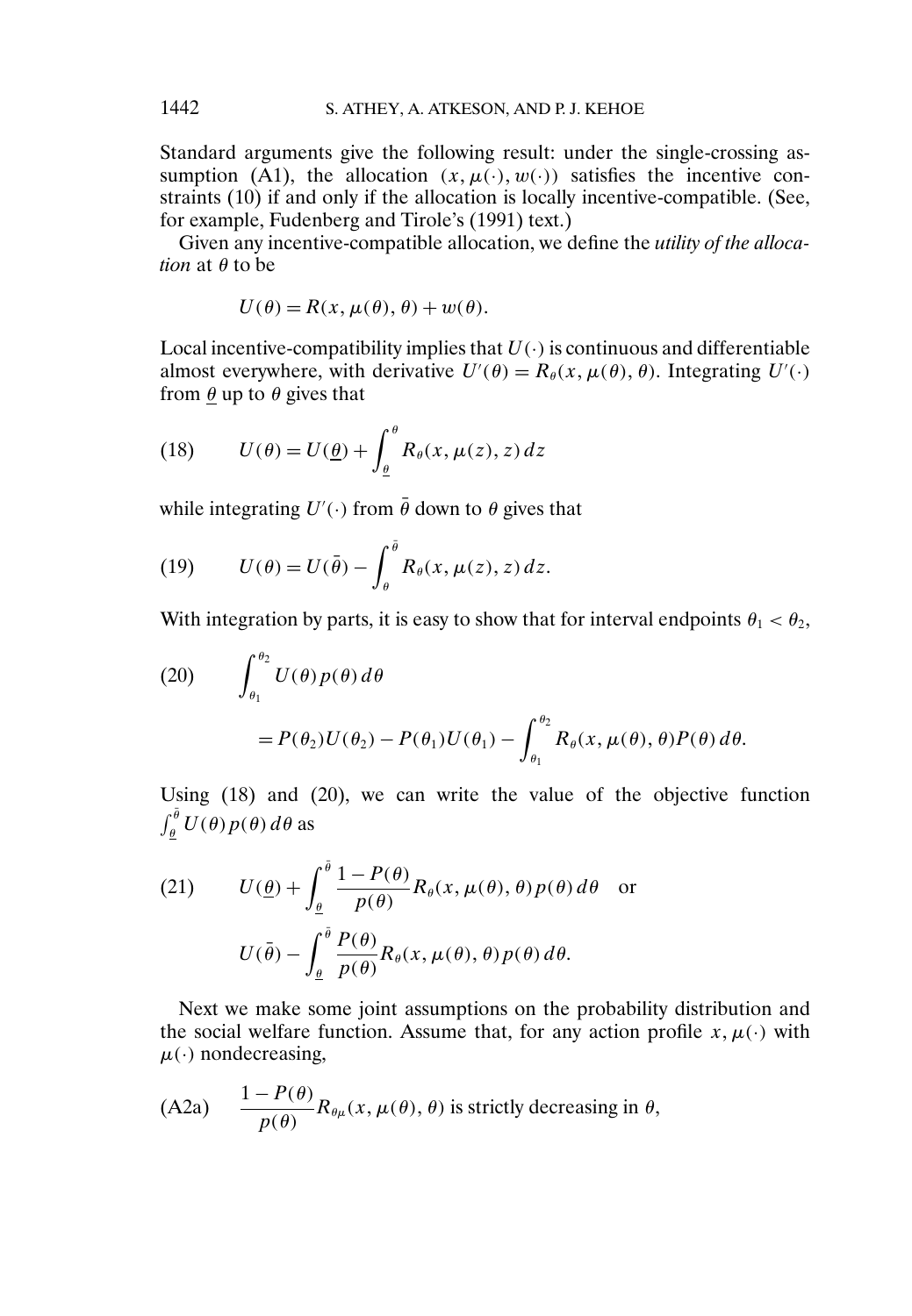(A2b) 
$$
\frac{P(\theta)}{p(\theta)} R_{\theta\mu}(x, \mu(\theta), \theta)
$$
 is strictly increasing in  $\theta$ .

We refer to assumptions (A2a) and (A2b) together as (A2) and, in a slight abuse of terminology, call them the *monotone hazard condition*. In our benchmark example (1),  $R_{\theta\mu}(x, \mu(\theta), \theta) = 1$ , so that (A2) reduces to the standard monotone hazard condition familiar from the mechanism design literature, that  $[1 - P(\theta)]/p(\theta)$  be strictly decreasing and  $P(\theta)/p(\theta)$  be strictly increasing.

## B. *Showing that the Optimal Mechanism Is Static*

Here we show that the optimal mechanism is static by proving this proposition:

PROPOSITION 1: *Under assumptions* (A1) *and* (A2), *the optimal mechanism is static*.

The approach we take in proving Proposition 1 is different from the standard approach used by Fudenberg and Tirole (1991, Chapter 7.3) for solving a mathematically related principal-agent problem. To motivate our approach, we first show why the standard approach does not work for our problem. We discuss the forces that lead to the failure of the standard approach here because these forces suggest a variational argument we use to prove Proposition 1.

The best payoff problem can be written as follows: Choose  $\mu(\theta)$  to maximize social welfare

$$
U(\underline{\theta}) + \int_{\underline{\theta}}^{\overline{\theta}} \frac{1 - P(\theta)}{p(\theta)} R_{\theta}(x, \mu(\theta), \theta) p(\theta) d\theta
$$

subject to the constraints that (i)  $x = \int \mu(\theta)p(\theta) d\theta$ , (ii)  $\mu(\theta)$  is nondecreasing, and (iii) the continuation values defined by

$$
w(\theta) \equiv U(\underline{\theta}) + \int_{\underline{\theta}}^{\theta} R_{\theta}(x, \mu(z), z) dz - R(x, \mu(\theta), \theta)
$$

satisfy  $w(\theta) < \bar{w}$  for all  $\theta$ . Alternatively, we can write the best payoff problem as choosing  $\mu(\theta)$  to maximize

$$
U(\bar{\theta}) - \int_{\underline{\theta}}^{\bar{\theta}} \frac{P(\theta)}{p(\theta)} R_{\theta}(x, \mu(\theta), \theta) p(\theta) d\theta
$$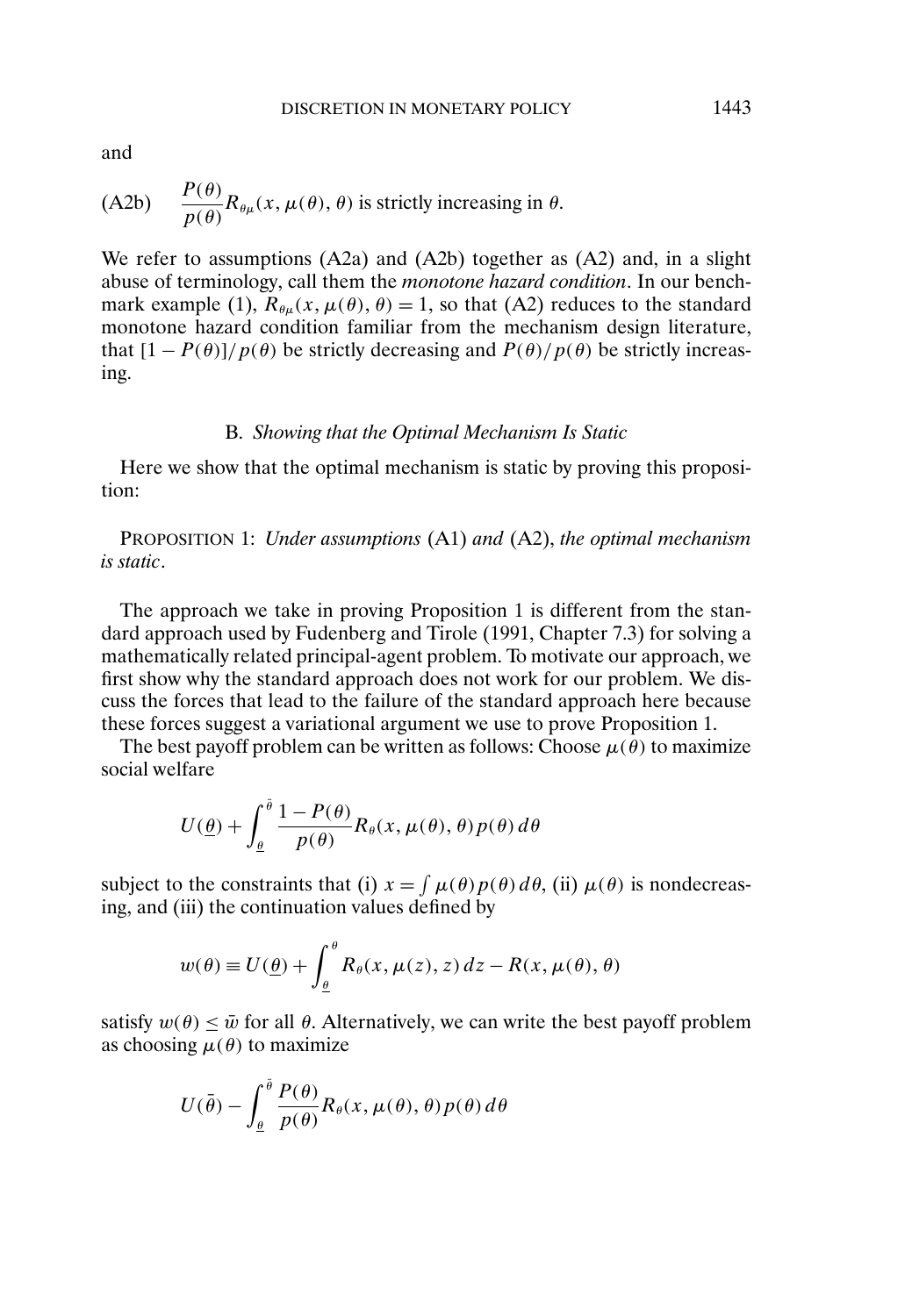subject to the constraints (i), (ii), and (iii), with the continuation values defined by

$$
w(\theta) \equiv U(\bar{\theta}) - \int_{\theta}^{\bar{\theta}} R_{\theta}(x, \mu(z), z) dz - R(x, \mu(\theta), \theta),
$$

satisfying  $w(\theta) \leq \bar{w}$  for all  $\theta$ .

The standard approach to solving either version of this problem is to guess that the analogs of constraints (ii) and (iii) do not bind, take the corresponding first-order conditions of either version to find the implied  $\mu(\cdot)$ , and then verify that constraints (ii) and (iii) are in fact satisfied at that choice of  $\mu(\cdot)$ . If we take that approach here, it fails. The first-order conditions with respect to  $\mu(\theta)$  are

(22) 
$$
\frac{1 - P(\theta)}{p(\theta)} R_{\theta\mu}(x, \mu(\theta), \theta) = \lambda
$$

for the first version of the best payoff problem and

(23) 
$$
-\frac{P(\theta)}{p(\theta)}R_{\theta\mu}(x,\mu(\theta),\theta)=\lambda
$$

for the second version, where  $\lambda$  is the Lagrange multiplier on constraint (i). The solution to these first-order conditions (22) and (23), from the relaxed problem in which we have dropped constraints (ii) and (iii), implies a decreasing  $\mu(\cdot)$  schedule. To see why, note, for example, that the left-hand side of equation (22) is the increment to social welfare from marginally increasing  $\mu(\cdot)$ at some particular  $\theta$  and adjusting the continuation values  $w(\cdot)$  for  $\theta' > \theta$  to preserve incentive-compatibility, while the right-hand side is the cost in terms of welfare from raising expected inflation x. Under assumption  $(A2a)$ , the benefits of raising  $\mu(\cdot)$  are higher for low values of  $\theta$  than for high values of  $\theta$ . Thus, in the relaxed problem, it is optimal to have a downward sloping  $\mu(\cdot)$ schedule. Similar logic applies to (23). Clearly, then, the solution to the relaxed problem violates at least one of the dropped constraints (ii) or (iii), and hence, we cannot use this standard approach.

We also cannot use the ironing approach designed to deal with cases in which the monotonicity constraint (ii) binds, because in our problem, the constraint that binds is constraint (iii), which is not dealt with in that approach. Instead, in the proof of Proposition 1 that follows, we use a variational argument to show that constraint (iii) binds for all  $\theta$  at the solution to the best payoff problem. (We discuss below the reason our model differs from others in the literature.)

Before proving Proposition 1, we sketch our basic argument. Our discussion of the first-order conditions of the relaxed problem (22) and (23) suggests that, given any strictly increasing  $\mu(\cdot)$  schedule, a variation that flattens this schedule will improve welfare if it is feasible in the sense that the associated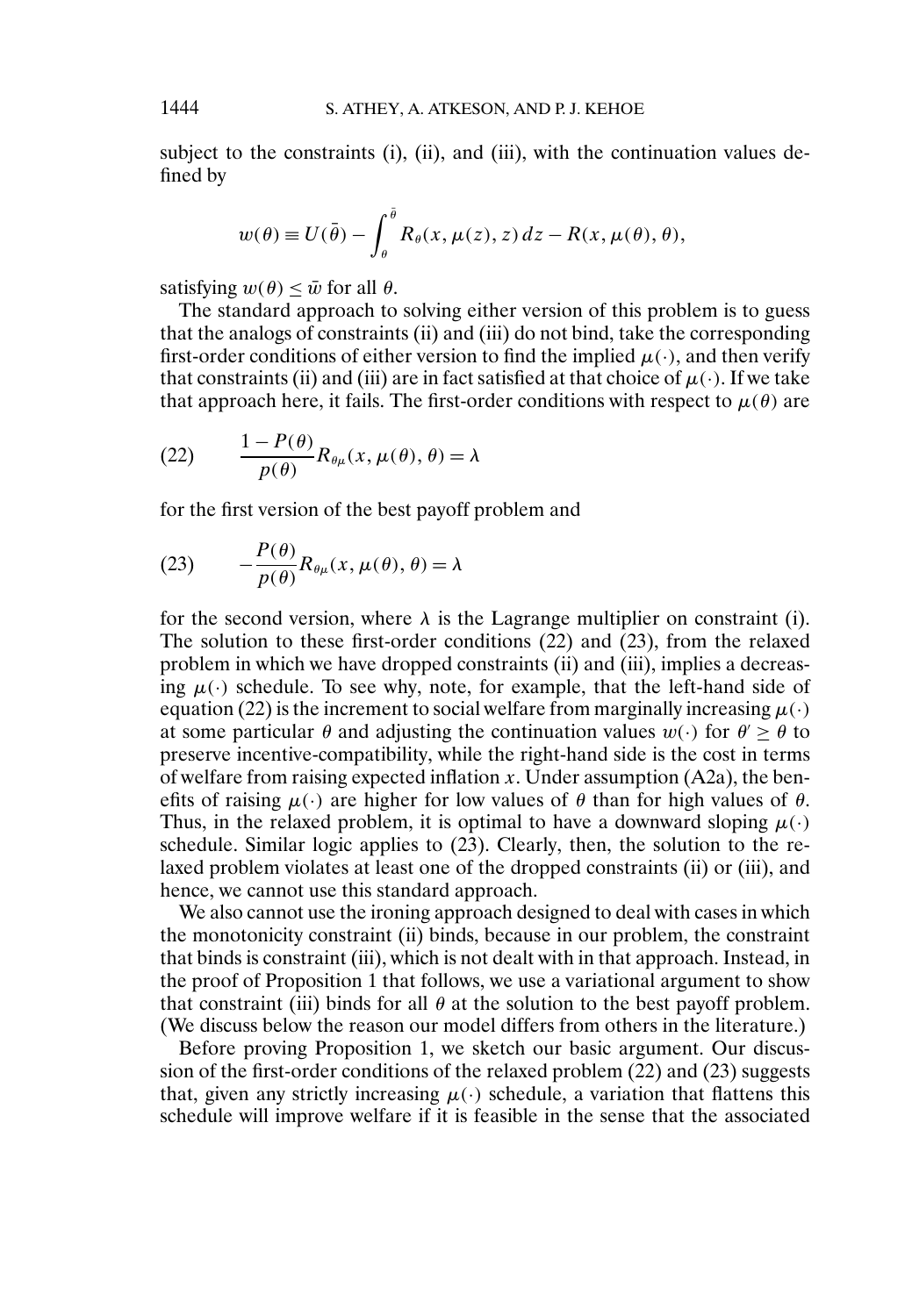continuation value satisfies constraint (iii). Our proof of Lemma 1 formalizes this logic.

Our objective is to show that the optimal continuation value  $w(\cdot)$  is constant at  $\bar{w}$ . We prove this by contradiction. We start with the observation that  $w(\cdot)$  is piecewise differentiable since  $\mu(\cdot)$  is piecewise differentiable and (16) holds. We first show that  $w(\cdot)$  must be a step function. If not, there is some interval over which  $w(\theta)$  is nonzero and, hence, from local incentive-compatibility,  $\mu(\cdot)$  is strictly increasing. In Lemma 2, we show that a variation that flattens  $\mu(\cdot)$  over that interval is feasible. From Lemma 1, we know it is welfareimproving.

We next show that  $w(\cdot)$  must be continuous, and since it is a step function, it must be constant. We prove this by showing that if either  $\mu(\cdot)$  or  $w(\cdot)$  is discontinuous at some point  $\theta$ , then (17) implies that  $\mu(\cdot)$  must be increasing in the sense that it jumps up at that point. In Lemma 3, we show that a variation that flattens  $\mu(\cdot)$  in a neighborhood of that point is feasible, and again from Lemma 1, we know that it is welfare-improving.

It is convenient in the proof of Proposition 1 to use a definition of *increasing on an interval* that covers the cases we will deal with in Lemmas 2 and 3. This definition subsumes the case of Lemma 2 in which  $d\mu(\theta)/d\theta > 0$  for some interval and the case of Lemma 3 in which  $\mu(\cdot)$  jumps up at  $\tilde{\theta}$ . We say that  $\mu(\cdot)$  is *increasing on*  $(\theta_1, \theta_2)$  if  $\mu(\cdot)$  is weakly increasing on this interval and there is some  $\tilde{\theta}$  in this interval such that  $\mu(\theta) < \tilde{\mu}$  for  $\theta < \tilde{\theta}$  and  $\mu(\theta) > \tilde{\mu}$  for  $\theta > \theta$ , where  $\tilde{\mu}$  is the conditional mean of  $\mu(\cdot)$  on this interval, namely,

(24) 
$$
\tilde{\mu} = \frac{\int_{\theta_1}^{\theta_2} \mu(\theta) p(\theta) d\theta}{P(\theta_2) - P(\theta_1)}.
$$

In words, on this interval, the function  $\mu(\cdot)$  is weakly increasing and is strictly below its conditional mean  $\tilde{\mu}$  up to  $\tilde{\theta}$  and strictly above its conditional mean after  $\tilde{\theta}$ .<sup>7</sup> Throughout, we will also say that the policy  $\mu(\cdot)$  is *flat* at some particular point  $\theta$  if the derivative  $\mu'(\theta)$  exists and equals zero at that point.

Consider now some dynamic mechanism  $(x, \mu(\cdot), w(\cdot))$  in which the policy  $\mu(\cdot)$  is increasing on some interval, say,  $(\theta_1, \theta_2)$ . In our variation, we marginally move the function  $\mu(\cdot)$  toward its conditional mean on this interval and adjust the continuation values to preserve incentive-compatibility. In particular, our variation moves our original policy  $\mu(\cdot)$  marginally toward a policy  $\tilde{\mu}(\cdot)$  defined by

(25) 
$$
\tilde{\mu}(\theta) = \begin{cases} \tilde{\mu}, & \text{if } \theta \in (\theta_1, \theta_2), \\ \mu(\theta), & \text{otherwise.} \end{cases}
$$

7Note that this definition of *increasing* is stronger than the definition of a function *weakly increasing* on an interval because our definition rules out a function that is constant over the interval. However, our definition is weaker than the definition of a function *strictly increasing* over an interval because ours allows for subintervals over which  $\mu(\cdot)$  is constant.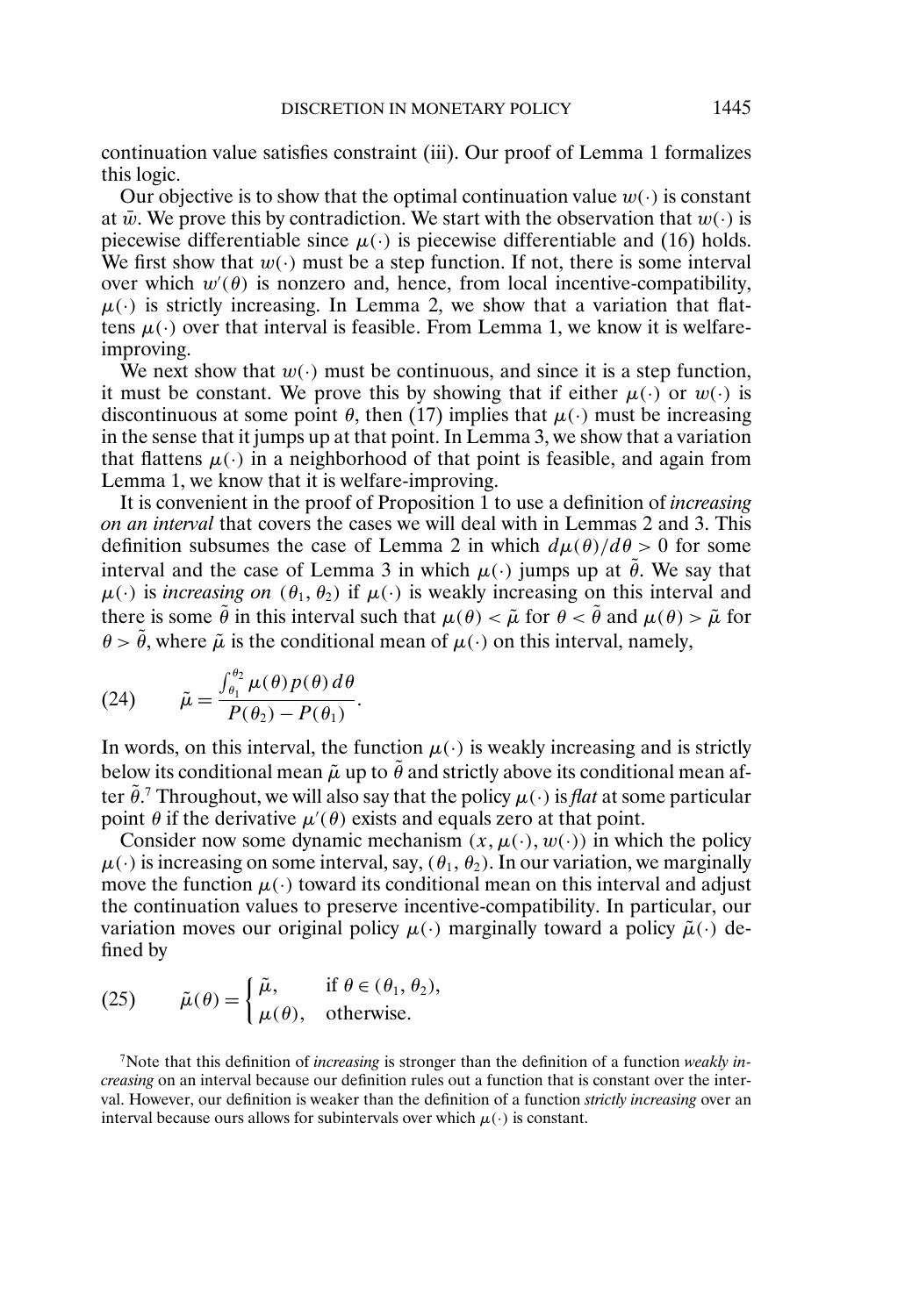This policy  $\tilde{\mu}(\cdot)$  differs from the original policy  $\mu(\cdot)$  only on the interval  $(\theta_1, \theta_2)$ , and there the original policy  $\mu(\cdot)$  is replaced by the conditional mean  $\tilde{\mu}$  of the original policy over the interval. Clearly, the expected inflation under  $\tilde{\mu}(\cdot)$  is the same as the expected inflation under the original policy.

We let  $(x(a), \mu(\cdot; a), w(\cdot; a))$  and  $U(\cdot; a)$  denote our variation and the associated utility. The policy  $\mu(\cdot; a)$  in our variation is a convex combination of the policy  $\tilde{\mu}(\cdot)$  and the original policy  $\mu(\cdot)$ , and is defined by

(26) 
$$
\mu(\theta; a) = a\tilde{\mu}(\theta) + (1 - a)\mu(\theta)
$$

for  $a \in [0, 1]$ . (For a graph of  $\mu(\cdot; a)$ , see Figure 1.) Clearly, the expected inflation in our variation  $\tilde{x}(a)$  equals that of the original allocation x for all  $a \in [0, 1].$ 

The delicate part of the variation is to construct the continuation value  $w(\cdot; a)$  so as to satisfy the feasibility constraint  $w(\theta; a) \leq \bar{w}$  for all  $\theta$ , in addition to incentive-compatibility. It turns out that we can ensure feasibility if we use one of two ways to adjust continuation values. In the *up variation*, we leave the continuation values unchanged below  $\theta_1$  and pass up any changes induced by our variation in the policy to higher types by suitably adjusting the continuation values to maintain incentive-compatibility. In the *down variation,* we leave



FIGURE 1.—A welfare-improving policy variation.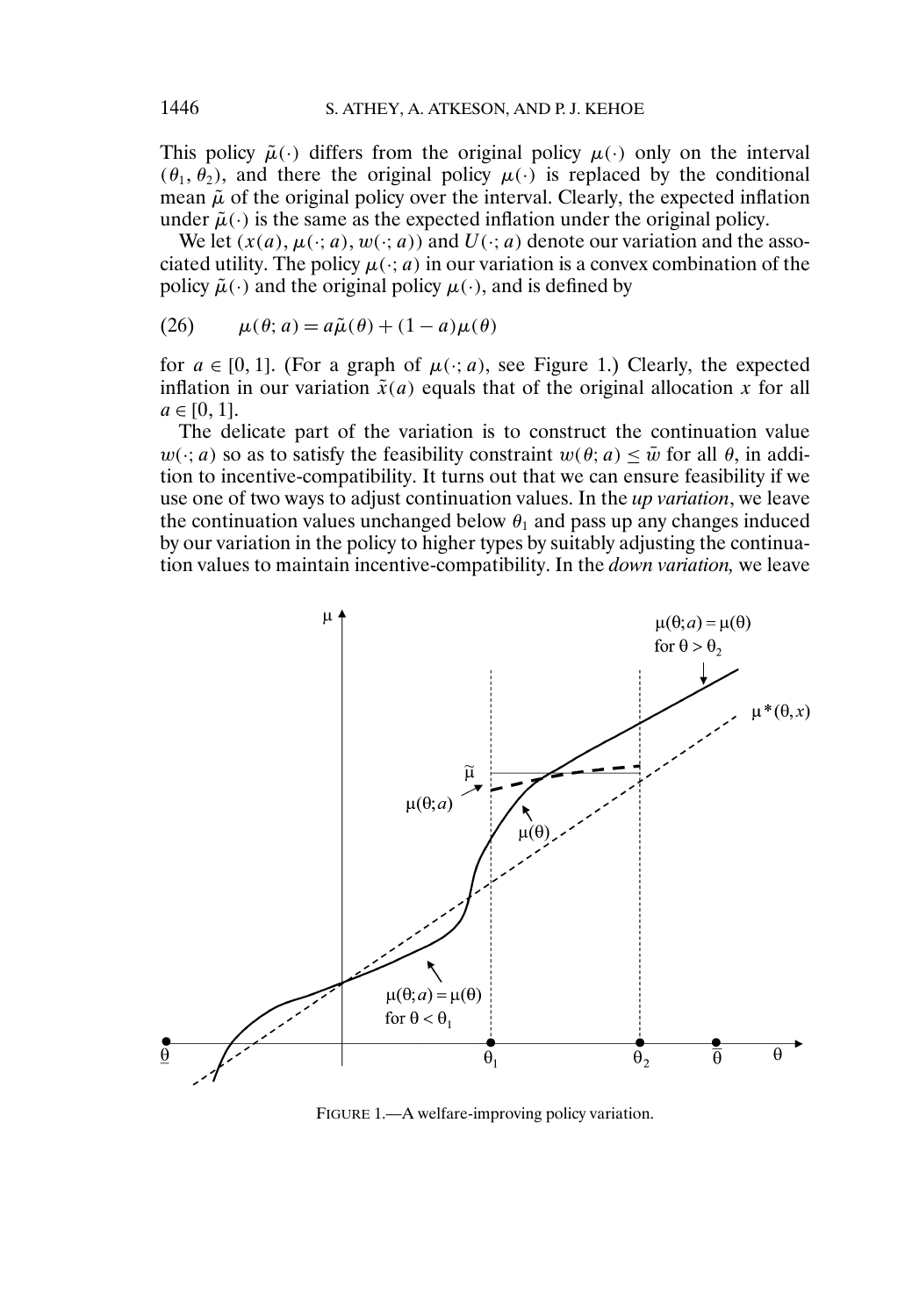the continuation values unchanged above  $\theta_2$  and pass down any changes induced by our variation in the policy to lower types by suitably adjusting the continuation values to maintain incentive-compatibility.

In the up variation, we determine the continuation values by substituting  $U(\theta; a) = R(x, \mu(\theta; a), \theta) + w(\theta; a)$  into (18) to get that  $w(\theta; a)$  is defined by

(27) 
$$
w(\theta; a) = U(\underline{\theta}) + \int_{\underline{\theta}}^{\theta} R_{\theta}(x, \mu(z; a), z) dz - R(x, \mu(\theta; a), \theta).
$$

In the down variation, we use (19) in a similar way to get that  $w(\theta; a)$  is defined by

(28) 
$$
w(\theta; a) = U(\bar{\theta}) - \int_{\theta}^{\bar{\theta}} R_{\theta}(x, \mu(z; a), z) dz - R(x, \mu(\theta; a), \theta).
$$

By construction, these variations are incentive-compatible. In the following lemma, we show that, if either variation is feasible, it improves welfare.

LEMMA 1: *Assume* (A1) *and* (A2), *and let*  $(x, \mu(\cdot), w(\cdot))$  *be an allocation in which*  $\mu(\cdot)$  *is increasing on some interval*  $(\theta_1, \theta_2)$ *. Then the up variation and the down variation both improve welfare by increasing the objective function* (21).

PROOF: To see that the up variation improves welfare, use (21) to write the value of the objective function under this variation as

(29) 
$$
V(a) = U(\underline{\theta}) + \int_{\underline{\theta}}^{\overline{\theta}} \frac{1 - P(\theta)}{p(\theta)} R_{\theta}(x, a\tilde{\mu}(\theta) + (1 - a)\mu(\theta), \theta) p(\theta) d\theta.
$$

To evaluate the effect on welfare of a marginal change of this type, take the derivative of  $\tilde{V}(a)$  and evaluate it at  $a = 0$  to get

(30) 
$$
\frac{dV(0)}{da} = \int_{\underline{\theta}}^{\overline{\theta}} \frac{1 - P(\theta)}{p(\theta)} R_{\theta\mu}(x, \mu(\theta), \theta) [\tilde{\mu}(\theta) - \mu(\theta)] p(\theta) d\theta,
$$

which, with the form of  $\tilde{\mu}(\cdot)$ , reduces to

(31) 
$$
\frac{dV(0)}{da} = \int_{\theta_1}^{\theta_2} \frac{1 - P(\theta)}{p(\theta)} R_{\theta\mu}(x, \mu(\theta), \theta) [\tilde{\mu} - \mu(\theta)] p(\theta) d\theta.
$$

If we divide (31) by the positive constant  $P(\theta_2) - P(\theta_1)$ , then we can interpret (31) to be the expectation of the product of two functions, namely,  $f(\theta)$  defined as  $[1 - P(\theta)]R_{\theta\mu}(x, \mu(\theta), \theta)/p(\theta)$  and  $g(\theta)$  defined as  $\tilde{\mu} - \mu(\theta)$ , where  $p(\theta)/[P(\theta_2) - P(\theta_1)]$  is the density of  $\theta$  over the interval  $(\theta_1, \theta_2)$ . By assumption (A2a), we know that the function  $f$  is strictly decreasing. Because the function  $\mu(\theta)$  is increasing on the interval  $(\theta_1, \theta_2)$ , the function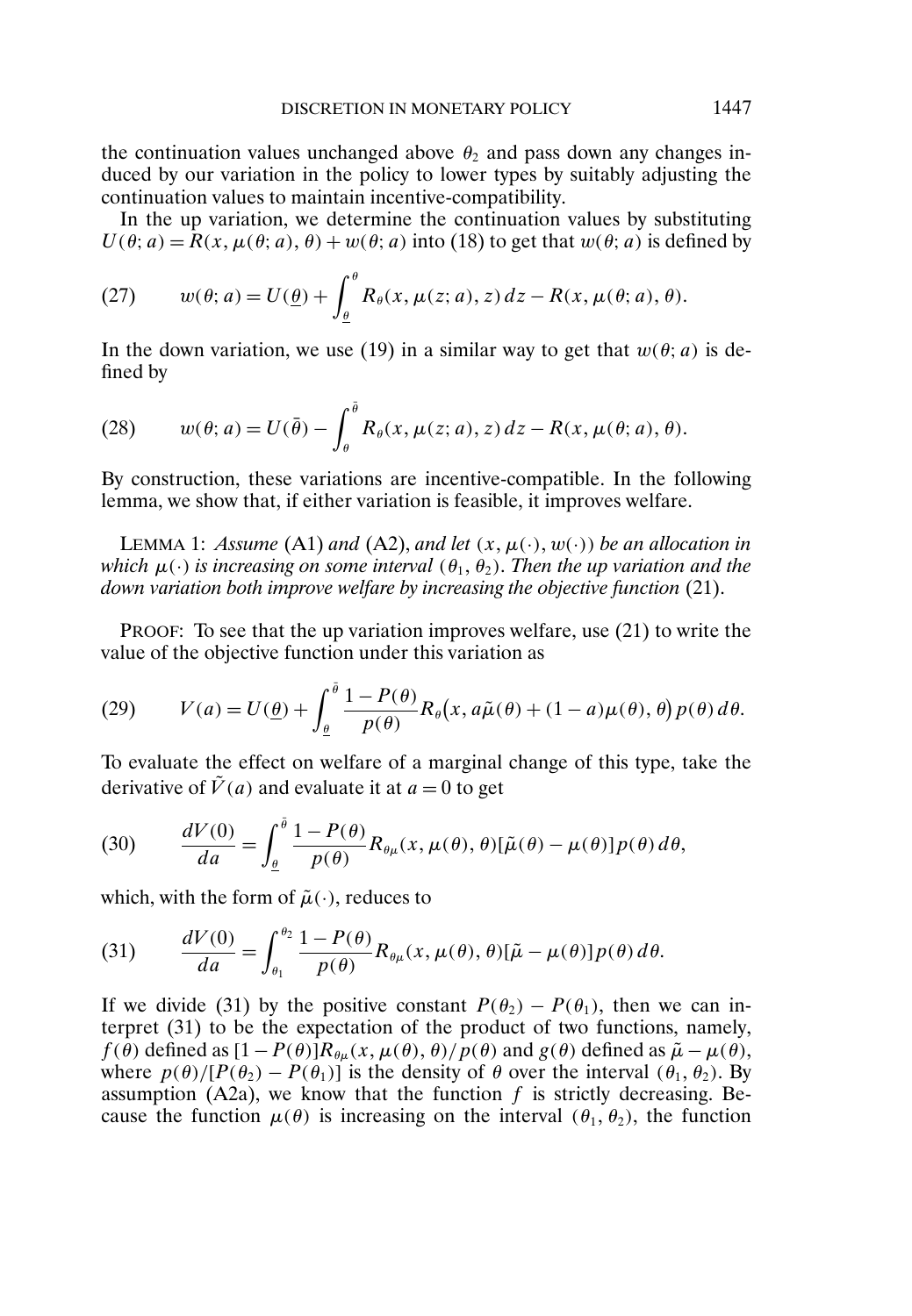g is decreasing on this interval in the sense that  $g(\theta)$  is weakly decreasing and lies strictly below its conditional mean for  $\theta < \theta$  and strictly above its conditional mean for  $\theta > \tilde{\theta}$ . By the definition of a covariance, we know that  $Efg = cov(f, g) + (Ef)(Eg)$ , where the expectation is taken with respect to the density  $p(\theta)/[P(\theta_2) - P(\theta_1)]$ . By the construction of  $\tilde{\mu}$  in (24), we know that  $Eg = 0$ , so that  $Efg = cov(f, g)$ , which is clearly positive because f is strictly decreasing and g is decreasing on the interval  $(\theta_1, \theta_2)$ . Thus, (31) is strictly positive and the variation improves welfare.

The down variation also improves welfare. The value of the objective function under this variation is

$$
V(a) = U(\bar{\theta}) - \int_{\underline{\theta}}^{\bar{\theta}} \frac{P(\theta)}{p(\theta)} R_{\theta}(x, a\tilde{\mu}(\theta) + (1 - a)\mu(\theta), \theta) p(\theta) d\theta.
$$

Hence,

(32) 
$$
\frac{dV(0)}{da} = \int_{\theta_1}^{\theta_2} \frac{P(\theta)}{p(\theta)} R_{\theta\mu}(x, \mu(\theta), \theta) [\mu(\theta) - \tilde{\mu}] p(\theta) d\theta > 0
$$

by arguments similar to those given before. *Q.E.D.*

To gain some intuition for how these variations improve welfare, we begin by emphasizing a critical insight: changing the inflation for any given type not only has direct effects on the welfare of that type, but also has indirect effects on the welfare of other types through the incentive constraints. For example, making a given type better off not only helps that type, but also makes that type less tempted to mimic higher types. Thus, the continuation values of those higher types can then be increased, if that is feasible, as in the up variation. In that variation, the term  $\frac{1-P(\theta)}{P(\theta)}$  measures the importance of higher types  $1-P(\theta)$ relative to the rate at which changing  $\mu(\theta)$  affects expected inflation as measured by  $p(\theta)$ . When continuation values are adjusted for types below a given type  $\theta$  (as in the down variation), the term  $\frac{P(\theta)}{P(\theta)}$  measures the importance of lower types  $P(\theta)$  relative to  $p(\theta)$ . In each variation, the term  $R_{\theta\mu}(x, \mu(\theta), \theta)$ relates to the rate at which changing inflation for type  $\theta$  relaxes incentive constraints.

Using these ideas, let us now focus on the up variation and consider the effects of increasing a as formalized in (31). The variation affects inflation within the interval  $(\theta_1, \theta_2)$ , and the expression inside the integral represents, for each  $\theta \in (\theta_1, \theta_2)$ , the direct and indirect effects of changing inflation for type  $\theta$ . We now argue that the flattening of the inflation schedule has a *positive* effect for a type in the bottom part of the interval, namely, for some  $\theta' \in (\theta_1, \theta)$ , due to an increase in the inflation, which in turn relaxes the incentive constraint for  $\theta'$ and enables the continuation value  $w(\theta')$  to increase. This also creates a positive indirect effect for all types  $\theta > \theta'$ , since the increase in continuation values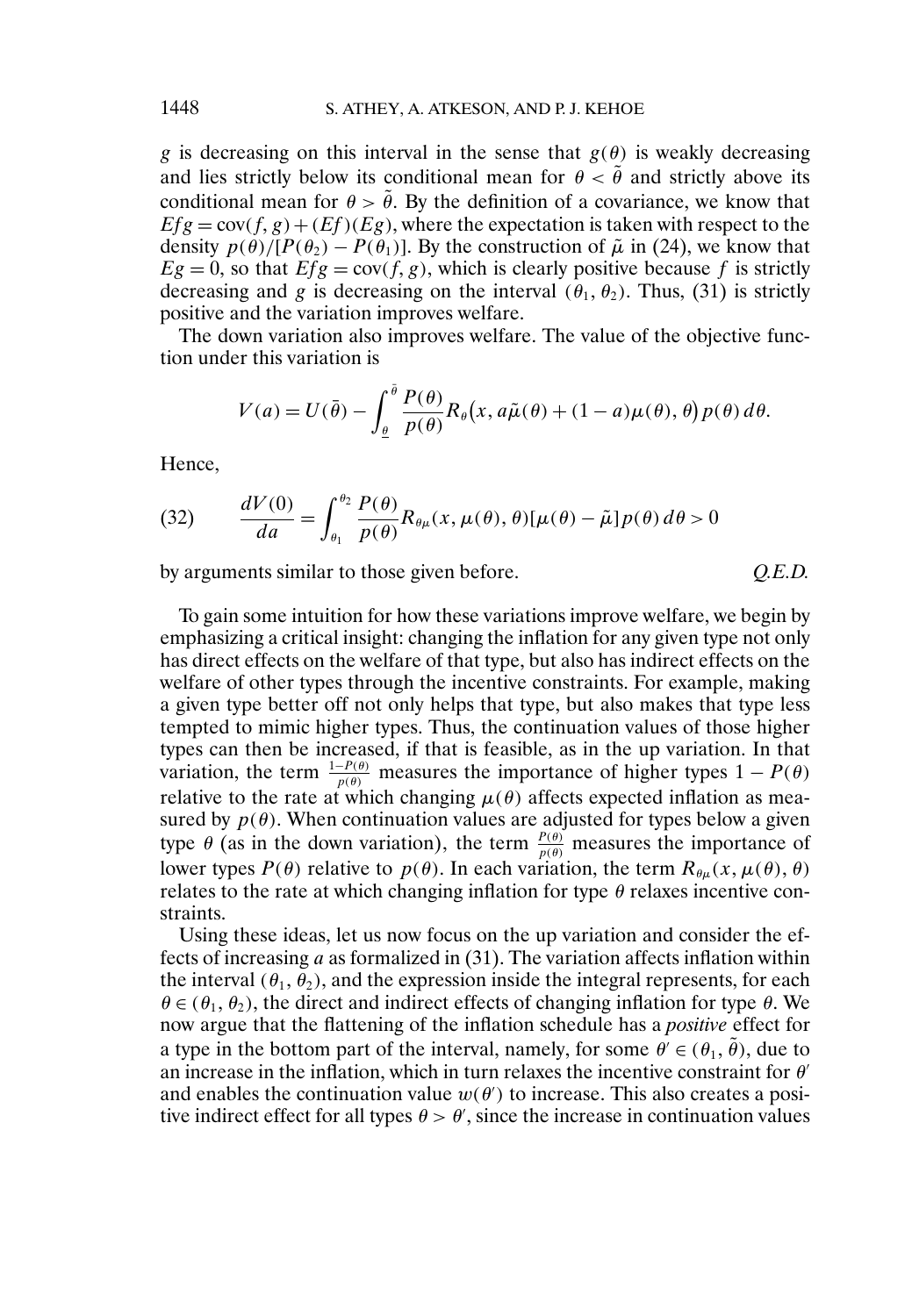can be passed upward without violating incentive constraints. In contrast, for a type in the top part of the interval, namely, for some  $\theta'' \in (\tilde{\theta}, \theta_2)$ , the flattening of the inflation schedule has a *negative* effect, an effect that is passed on through the incentive constraints in the form of lower continuation values for all types  $\theta > \theta'$ . Our monotone hazard rate assumption (A2a) ensures that the positive effect outweighs the negative effect: when appropriately normalized, help to lower types is more important than harm to higher types, because relative to  $\theta''$ , type  $\theta' < \theta''$  exerts greater indirect effects on types above  $\theta'$ .

More formally, let us derive expressions for the impact of the flattening of the policy on the current payoffs R of the directly affected types on  $(\theta_1, \theta_2)$  as well as the continuation values  $w$  of directly and indirectly affected types. The impact of increasing a on the current payoff for type  $\theta \in (\theta_1, \theta_2)$  is

$$
R_{\mu}(x,\mu(\theta),\theta)[\tilde{\mu}(\theta)-\mu(\theta)],
$$

while the impact on R is zero outside  $(\theta_1, \theta_2)$ . In the up variation, the impact of increasing a on the continuation value for a type  $\theta$  is

(33) 
$$
\frac{d\tilde{w}(\theta;0)}{da} = \int_{\underline{\theta}}^{\theta} R_{\theta\mu}(x,\mu(z),z)[\tilde{\mu}(z) - \mu(z)]dz - R_{\mu}(x,\mu(\theta),\theta)[\tilde{\mu}(\theta) - \mu(\theta)].
$$

Hence, the impact on the utility of type  $\theta$  is simply the sum of these pieces or

(34) 
$$
\frac{d\tilde{U}(\theta;0)}{da} = \int_{\underline{\theta}}^{\theta} R_{\theta\mu}(x,\mu(z),z)[\tilde{\mu}(z) - \mu(z)]dz.
$$

Notice from  $(34)$  that any change in the policy for some particular type z has an indirect effect (through the incentive constraints) on the utility of all types  $\theta$ above z. Thus, each term

(35) 
$$
[1 - P(z)]R_{\theta\mu}(x, \mu(z), z)[\tilde{\mu}(z) - \mu(z)]
$$

in the integral (30) can be thought of as the sum of the change in welfare for all types z and above resulting from the change in the inflation schedule for the type z. Under our single-crossing assumption,  $R_{\theta\mu}(x, \mu(\theta), \theta) > 0$ , so the impact of changing the policy at  $\theta$  depends on the sign of  $\tilde{\mu}(\theta) - \mu(\theta)$ . On the interval  $(\theta_1, \theta_2), \tilde{\mu}(\theta) = \tilde{\mu}$ , where  $\tilde{\mu}$  is the conditional mean on this interval. By definition of the type  $\tilde{\theta}$ , on the interval  $(\theta_1, \tilde{\theta}), \tilde{\mu} - \mu(\theta) > 0$ , and on the interval  $(\tilde{\theta}, \theta_2), \tilde{\mu} - \mu(\theta) < 0$ . Under assumption (A2a), it is more beneficial to help lower types and hurt higher types once the cross-type externalities generated by the incentive constraints are accounted for.

In the down variation, the intuition for the derivative (32) is the same as that for (31), except that, in this variation, a change in the inflation rate chosen by type  $\theta$  affects the continuation value of all types below  $\theta$ . Making a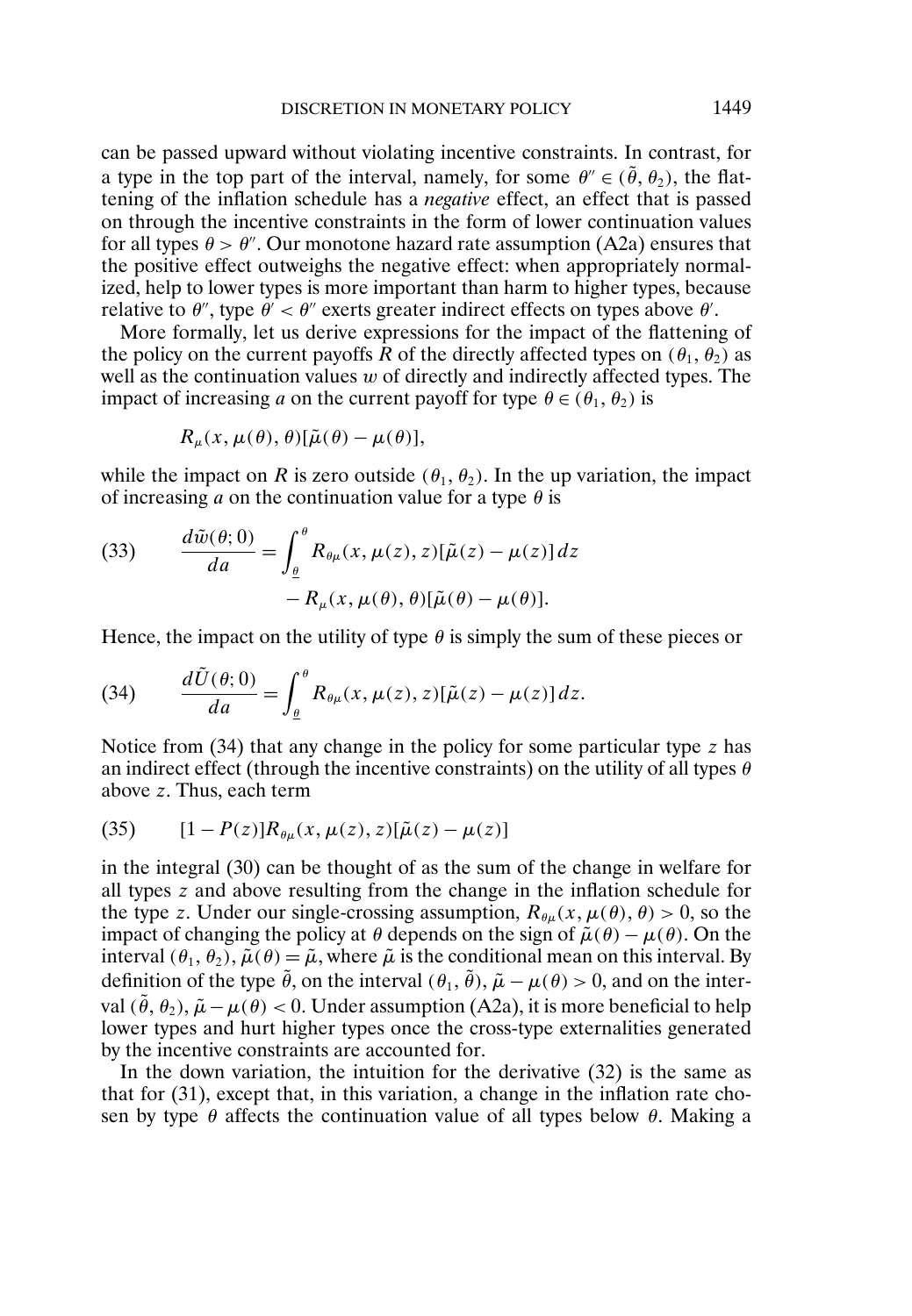type  $\theta'' \in (\tilde{\theta}, \theta_2)$  at the top of the interval worse off (by flattening the inflation schedule) leaves nearby types less tempted to mimic  $\theta_2$ ; thus, the continuation value for  $\theta_2$  can be increased without inducing mimicry, and this increase can be passed on to all types  $\theta < \theta_2$ . Making a type  $\theta' \in (\theta_1, \tilde{\theta})$  at the bottom of the interval better off necessitates a lower continuation value for  $\theta_1$  to deter mimicry by nearby types, and again this decrease is passed on to types  $\theta < \theta_1$ . Condition (A2b) ensures that, when weighted by the effects on average inflation, the indirect effect generated by  $\theta''$  dominates that generated by  $\theta' < \theta''$ , so that flattening the schedule increases expected welfare.

The following lemma proves that if  $w(\cdot)$  is not a step function, then  $\mu(\cdot)$  is increasing on some interval, and there is a feasible variation that flattens  $\mu(\cdot)$ and improves welfare.

LEMMA 2: *Under* (A1) *and* (A2), *in the optimal mechanism*, *the continuation value function* w(·) *is a step function*.

PROOF: Since by assumption  $\mu(\cdot)$  is piecewise differentiable, we know from (16) that  $w(\cdot)$  is too. By way of contradiction, assume that  $w(\cdot)$  is not a step function. Then there is an interval over which  $w'(\theta)$  exists and does not equal zero. Clearly, then, there is a subinterval  $(\theta_1, \theta_2)$  over which  $w'(\theta)$  is either strictly positive or strictly negative, and  $w(\theta) \leq \bar{w} - \varepsilon$  for some  $\varepsilon > 0$ . From local incentive-compatibility, we know that

$$
R_{\mu}(x,\mu(\theta),\theta)\frac{d\mu(\theta)}{d\theta} + \frac{dw(\theta)}{d\theta} = 0;
$$

so regardless of the sign of  $w'(\theta)$ , we have that  $\mu'(\theta) > 0$  on this interval. Hence,  $\mu(\cdot)$  is increasing on  $(\theta_1, \theta_2)$  in the sense defined above. From Lemma 1, we know that if the up and down variations are feasible, then they both improve welfare.

To complete the proof, we show that either the up variation or the down variation is always feasible. Under the up variation,  $(26)$  and  $(27)$  imply that  $w(\theta; a)$  equals  $w(\theta)$  for  $\theta \leq \theta_1$  and  $w(\theta) + \Delta(a)$  for  $\theta \geq \theta_2$ , where

(36) 
$$
\Delta(a) \equiv \int_{\theta_1}^{\theta_2} [R_{\theta}(x, \mu(z; a), z) - R_{\theta}(x, \mu(z), z)] dz.
$$

Figure 2 is a graph of  $w(\theta; a)$  in the up variation. This graph illustrates several features of  $w(\theta; a)$ : it coincides with  $w(\theta)$  for  $\theta \le \theta_1$ , it differs from  $w(\theta)$ by the constant  $\Delta(a)$  for  $\theta \ge \theta_2$ , and it jumps at both  $\theta_1$  and  $\theta_2$ . This last feature follows from (17) and the fact that  $\mu(\theta; a)$  jumps at these points. Notice in the graph that  $w(\theta) \leq \bar{w} - \varepsilon$  for  $\theta \in (\theta_1, \theta_2)$ .

Under the down variation, (26) and (28) imply that  $w(\theta; a)$  equals

$$
(37) \qquad w(\theta) - \Delta(a)
$$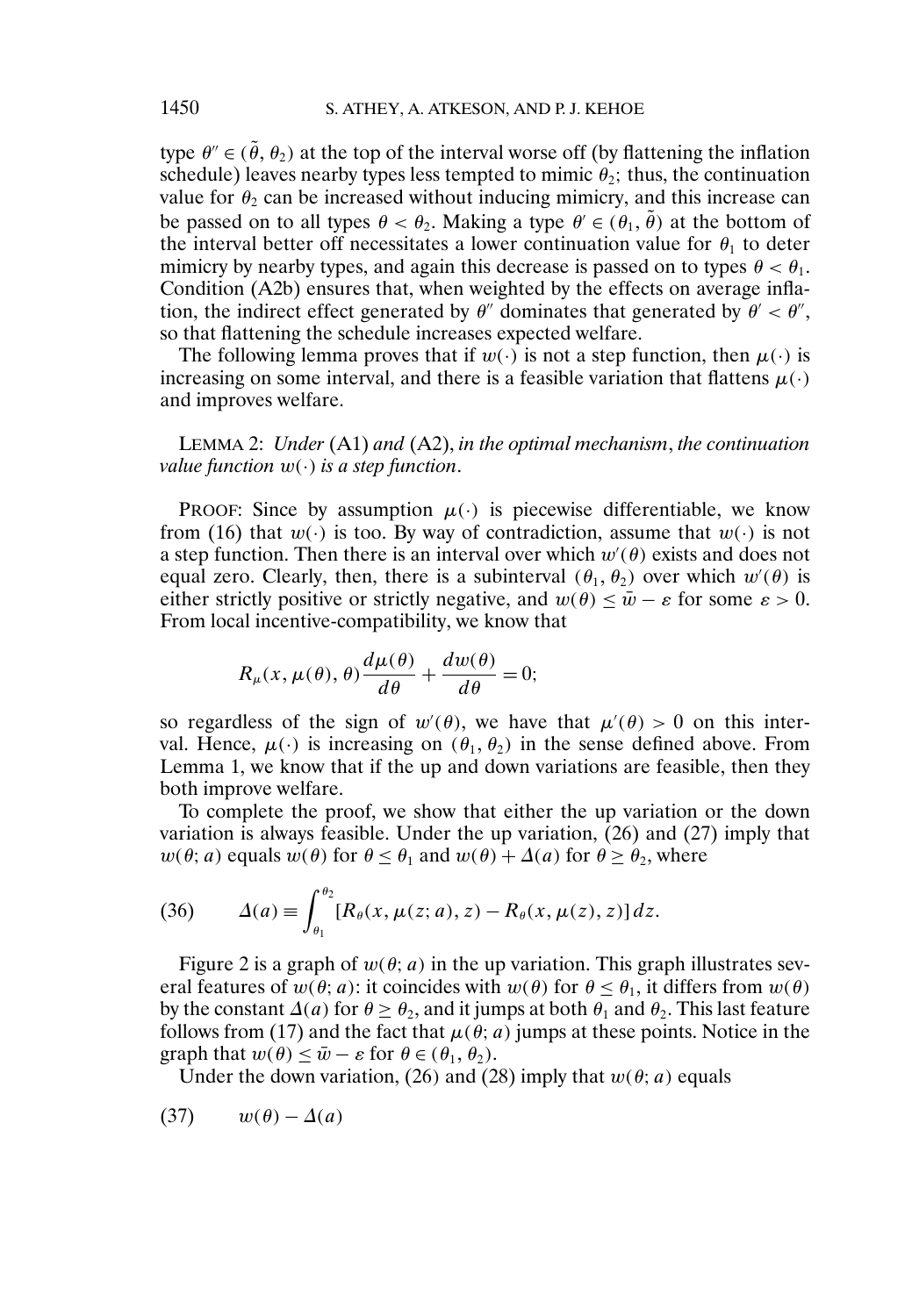

FIGURE 2.—The continuation value function: the up variation.

for  $\theta \le \theta_1$  and equals  $w(\theta)$  for  $\theta \ge \theta_2$ . Figure 3 is a graph of  $w(\theta; a)$  in the down variation.

To ensure that the continuation value satisfies feasibility, we use the up variation when the term  $\Delta(a) < 0$  and the down variation when that term is positive. By doing so, we ensure that outside the interval  $(\theta_1, \theta_2)$  the continuation value under this variation is no larger than the original continuation value  $w(\theta)$ , which, by assumption, is feasible. We know that inside the interval  $(\theta_1, \theta_2)$ ,  $w(\theta) \leq \bar{w} - \varepsilon$ . Since R is continuous in  $\mu$ , we can choose a small enough to ensure that  $w(\theta; a) \leq \bar{w}$ .  $Q.E.D.$ 

In the next lemma, we show that  $\mu(\cdot)$  and  $w(\cdot)$  are continuous. Since we know from Lemma 2 that  $w(\cdot)$  is a step function, we conclude that  $w(\cdot)$  is a constant. Optimality implies that this constant is  $\bar{w}$ .

LEMMA 3: *Under* (A1) *and* (A2),  $\mu(\cdot)$  *and*  $w(\cdot)$  *are continuous.* 

In Appendix A, we prove that  $w(\cdot)$  is continuous by contradiction. We show that if  $w(\cdot)$  jumps at some point  $\tilde{\theta}$ , then the same up variation and down variation we used in Lemma 1 will improve welfare. The only difficult part of the proof is showing that when the appropriate interval  $(\theta_1, \theta_2)$  is selected that contains the jump point  $\tilde{\theta}$ , the associated continuation values are feasible. Here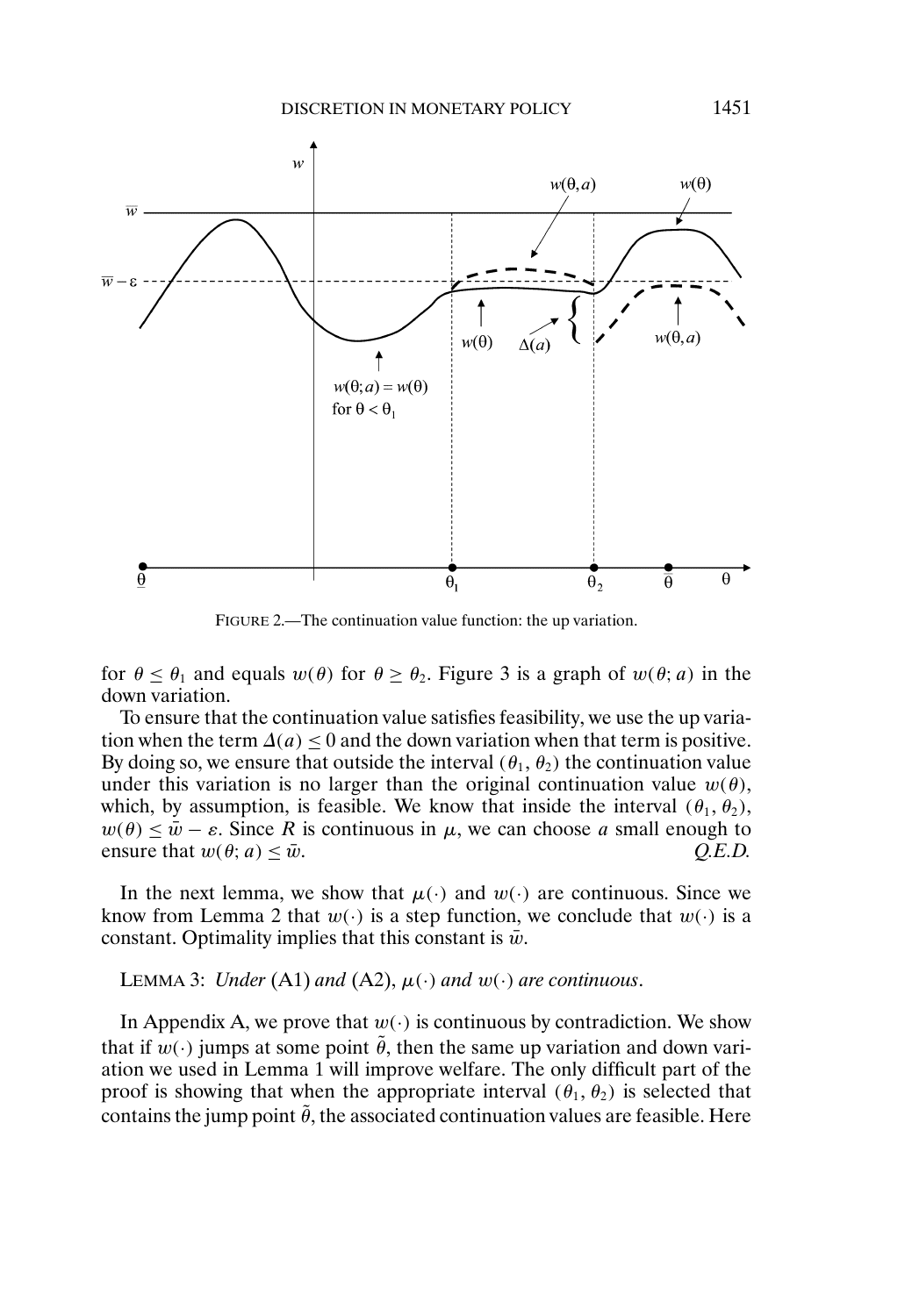

FIGURE 3.—The continuation value function: the down variation.

it may turn out that the feasibility constraint binds inside the interval  $(\theta_1, \theta_2)$ , in that the original allocation has  $w(\theta) = \bar{w}$  for some  $\theta$  in  $(\theta_1, \theta_2)$ . Thus, we cannot simply shrink the size of the weight a in the variation to ensure feasibility on  $(\theta_1, \theta_2)$ , as we did in the proof of Lemma 2. Instead we show that the variation is feasible inside the interval  $(\theta_1, \theta_2)$  with arguments that we relegate to Appendix A.

Together Lemmas 2 and 3 establish Proposition 1, that under our assumptions, the optimal mechanism is static. Our characterization of optimal policy relied on the monotone hazard condition (A2). Under this condition, we showed that the dynamic mechanism design problem has a static solution. In Appendix B, we give three simple examples in which the monotone hazard condition (A2) is violated and the dynamic mechanism design problem does not have a static solution. In the first two examples, (A2) fails because  $[1 - P(\theta)]/p(\theta)$  is not monotone; in the third, (A2) fails because  $R_{\mu\theta}$  is increasing at a sufficiently rapid rate.

#### 3. THE OPTIMAL DEGREE OF DISCRETION

So far we have demonstrated that the optimal mechanism is static. Now we describe three key implications of an optimal static mechanism for monetary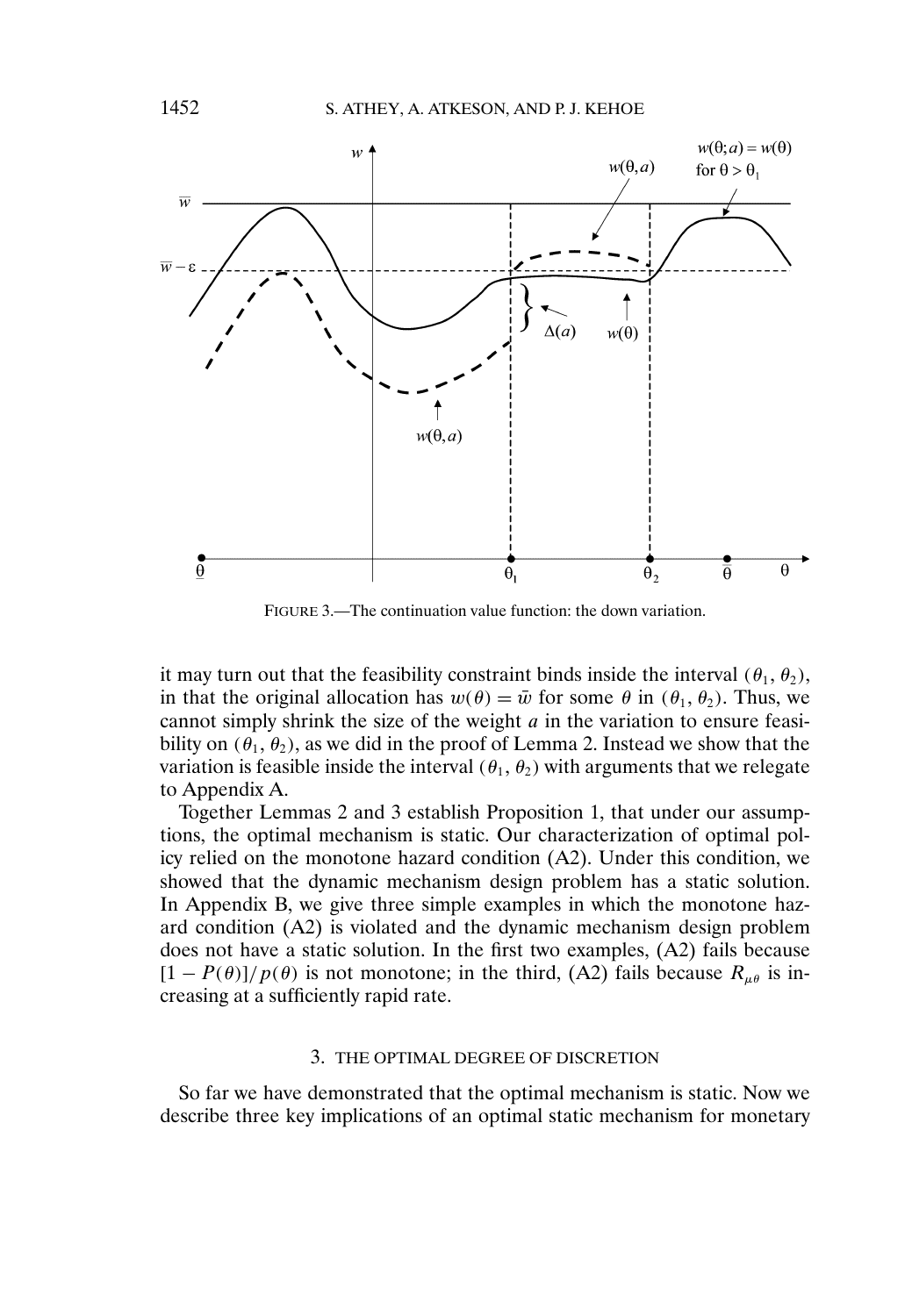policy: The optimal policy has either bounded discretion or no discretion; the optimal policy can be implemented by society setting an upper limit, or *cap,* on the inflation rate that the monetary authority is allowed to choose; and the optimal degree of discretion is decreasing the more severe is the time inconsistency problem and the less important is private information.

### A. *Characterizing the Optimal Policy*

In the optimal static mechanism, the monetary policy  $\mu(\cdot)$  maximizes

(38) 
$$
\int R(x,\mu(\theta),\theta)p(\theta) d\theta
$$

subject to the constraints that  $x = \int \mu(\theta)p(\theta) d\theta$  and  $R(x, \mu(\theta), \theta) \ge$  $R(x, \mu(\hat{\theta}), \theta)$  for all  $\theta, \hat{\theta}$ .

We say that a monetary policy  $\mu(\cdot)$  has *bounded discretion* if it takes the form

(39) 
$$
\mu(\theta) = \begin{cases} \mu^*(\theta; x), & \text{if } \theta \in [\underline{\theta}, \theta^*), \\ \mu^* = \mu^*(\theta^*, x), & \text{if } \theta \in [\theta^*, \overline{\theta}], \end{cases}
$$

where  $\mu^*(\theta; x)$  is the static best response given wages  $x = \int \mu(\theta) p(\theta) d\theta$ . Thus, for  $\theta < \theta^*$ , the monetary authority chooses the static best response, and for  $\theta > \theta^*$ , the monetary authority chooses the upper limit  $\mu^*$ . A policy has no discretion if  $\mu(\theta) = \mu$  for some constant  $\mu$ , so that regardless of  $\theta$ , the monetary authority chooses the same growth rate. Clearly, the best policy with no discretion is the expected Ramsey policy.8

We now show that the optimal policy has either bounded discretion or no discretion. Here, as before, we can replace the global incentive constraint in (38) with the local incentive constraints, with the restriction that  $w(\theta) = \bar{w}$ . In particular, Lemma 3 implies that  $\mu(\cdot)$  is continuous, while (16), the condition that  $R_u du/d\theta = 0$ , implies that for all  $\theta$ ,  $\mu(\theta)$  is either flat or equal to the static best response. Clearly, if  $\mu(\cdot)$  is flat everywhere, it is a constant; hence, it equals the expected Ramsey policy, which by definition is the best constant policy. If  $\mu(\cdot)$  is not flat everywhere, then it must be of the form for some  $\theta_1$  and  $\theta_2$ ,

(40) 
$$
\mu(\theta) = \begin{cases} \mu_1 = \mu^*(\theta_1; x), & \text{if } \theta \in [\underline{\theta}, \theta_1), \\ \mu^*(\theta; x), & \text{if } \theta \in [\theta_1, \theta_2], \\ \mu_2 = \mu^*(\theta_2; x), & \text{if } \theta \in (\theta_2, \overline{\theta}], \end{cases}
$$

8Note that the best policy with no discretion, the expected *Ramsey policy*, will not typically be a special case of a policy with bounded discretion. Specifically, when  $\theta^* = \theta$ , the form (39) yields one particular policy with no discretion:  $\mu(\theta) = \mu^*(\theta; x)$  for all  $\theta$ . However, this policy does not typically coincide with the expected Ramsey policy  $\mu^{ER}$  since the best response of the lowest type is not typically the expected Ramsey policy.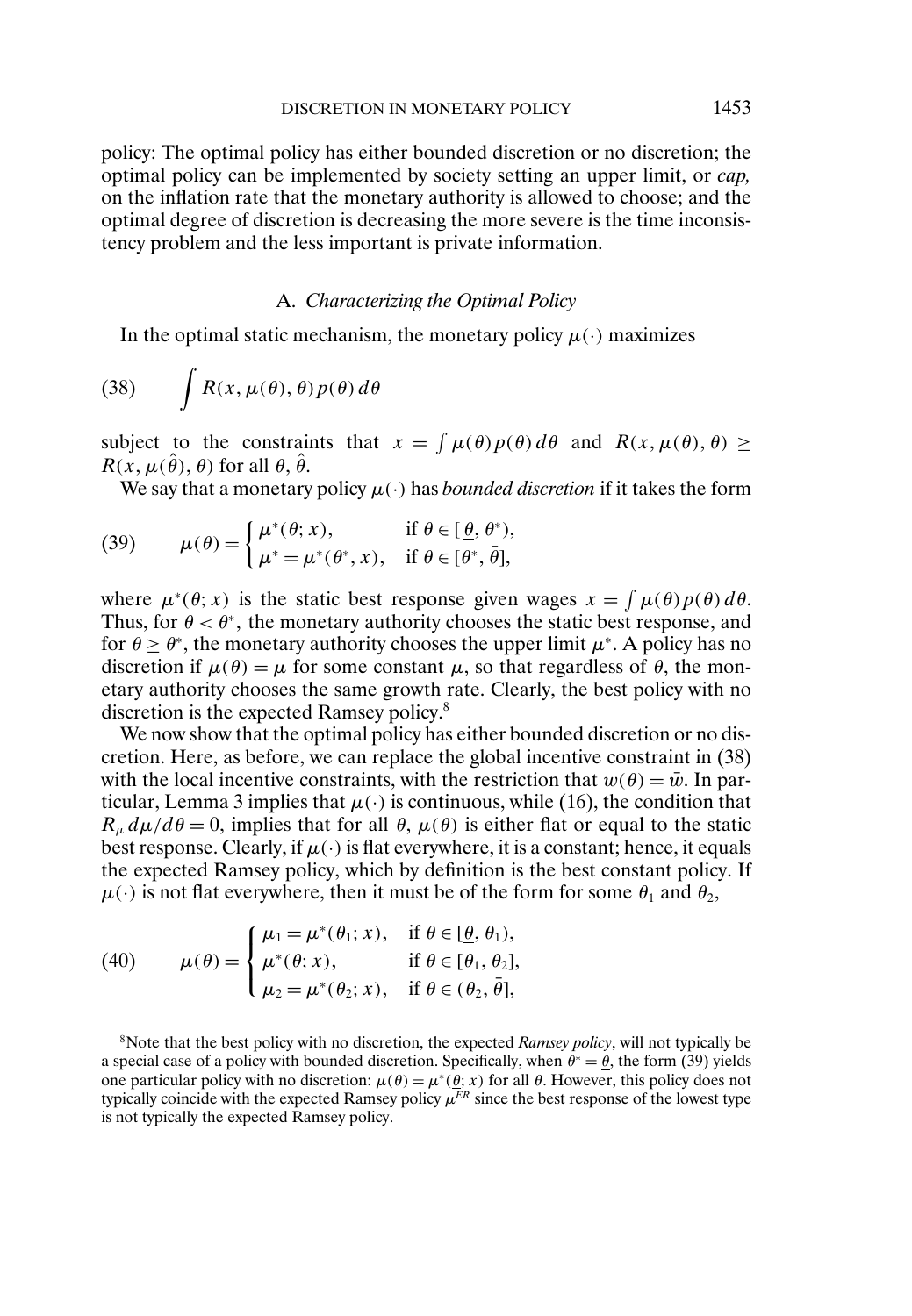where  $x = \int \mu(\theta) p(\theta) d\theta$ . In words, the policy must be constant up to some point  $\theta_1 \geq \theta$  and equal to the static best response of type  $\theta_1$ ; it must be equal to the static best response of type  $\theta \in [\theta_1, \theta_2]$  with  $\theta_2 \leq \overline{\theta}$ ; and then it must be constant and equal to the static best response of type  $\theta_2$ .

In the following proposition, we show that if the optimal policy is not the expected Ramsey policy, then it must be of the form (40) with  $\theta_1$  equal to  $\theta$ , so that the policy's form reduces to the bounded discretion form (39).

PROPOSITION 2: *Under assumptions* (A1) *and* (A2), *the optimal policy*  $\mu(\cdot)$ *has either bounded discretion or no discretion*.

PROOF: We have argued that if the optimal policy is constant, then it must be an expected Ramsey policy, which has no discretion. If the optimal policy is not constant, then it must be of the form (40). However,  $\mu(\theta)$  having the form (40) with  $\theta_1 > \theta$  cannot be optimal. To see this, observe that an alternative policy  $\tilde{\mu}(\theta)$  of the same form would exist with  $\tilde{\theta}_1 < \theta_1$  and  $\tilde{\theta}_2 = \theta_2$ . We illustrate this alternative policy in Figure 4. This alternative policy  $\tilde{\mu}(\theta)$ would be closer to  $\mu^*(\theta, x)$  wherever it differs from  $\mu(\theta)$  and would satisfy  $\int \tilde{\mu}(\theta)p(\theta) d\theta < \int \mu(\theta)p(\theta) d\theta = x$ . Hence, this alternative policy  $\tilde{\mu}(\theta)$  would be strictly preferred to  $\mu(\theta)$ ; the change from  $\mu(\theta)$  to  $\tilde{\mu}(\theta)$  directly improves welfare for all types  $\theta < \theta_1$ , with x held fixed. The change also reduces x, which by (4) contributes to improving total welfare. More formally, observe that the marginal impact on welfare of a marginal reduction in  $\theta_1$  is given by  $d\tilde{V}$ 



FIGURE 4.—An alternative welfare-improving policy variation.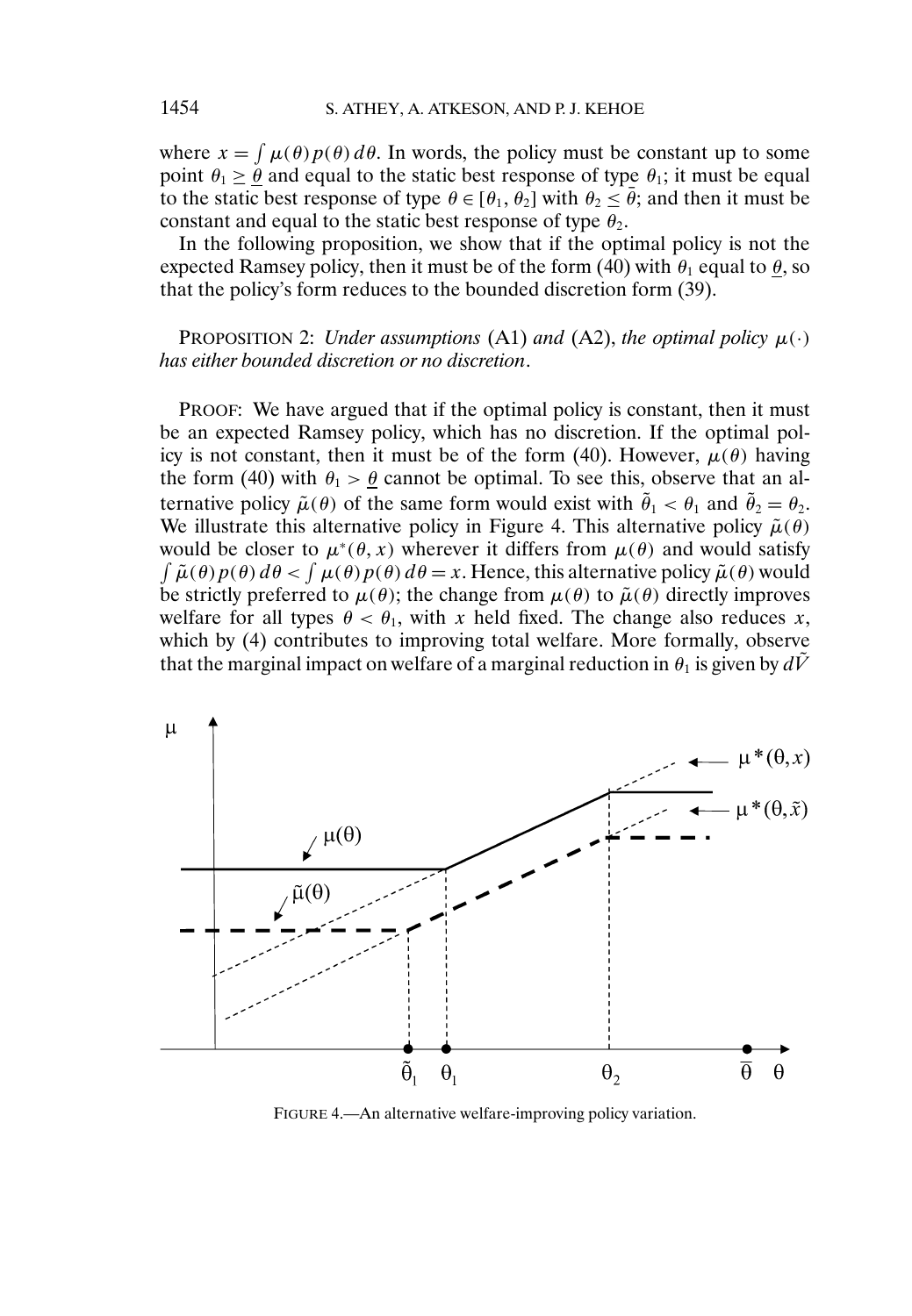equal to

$$
\int_{\underline{\theta}}^{\theta_1} \Bigg[ R_{\mu}(x, \mu^*(\theta_1; x), \theta) \frac{\partial \mu^*(\theta_1; x)}{\partial \theta} \Delta \theta_1 \Bigg] p(\theta) d\theta
$$

$$
+ \int_{\underline{\theta}}^{\overline{\theta}} \Big[ R_x(x, \mu(\theta), \theta) \Delta x \Big] p(\theta) d\theta,
$$

which is positive since  $R_u(x, \mu^*(\theta_1; x), \theta) < 0$ ,  $\partial \mu^*(\theta_1; x)/\partial \theta > 0$ ,  $\Delta \theta_1 < 0$ ,  $\Delta x < 0$ , and (4).  $Q.E.D.$ 

## B. *Implementing Optimal Policy with an Inflation Cap or a Range of Inflation Rates*

We have characterized the solution to a dynamic mechanism design problem. We now imagine implementing the resulting outcome with an *inflation cap*, a highest allowable level of inflation  $\bar{\pi}$ . We imagine that society legislates this highest allowable level and that doing so restricts the monetary authority's choices to be  $\mu_t < \overline{\pi}$ . If this cap is appropriately set and agents simply play the repeated one-shot equilibrium of the resulting game with this inflation cap, then the monetary authority will optimally choose the outcome of the mechanism design problem. In this sense, the repeated one-shot game with an inflation cap implements the policy that solves the best payoff problem.

The intuition for this result—that a policy with either bounded discretion or no discretion can be implemented by setting an upper limit on permissible inflation rates—is simple. In our environment, the only potentially beneficial deviations from either type of policy are ones that raise inflation. Under bounded discretion, the types in  $[\theta, \theta^*]$  are choosing their static best response to wages and, hence, have no incentive to deviate, whereas the types in  $(\theta^*, \theta)$ have an incentive to deviate to a higher rate than  $\bar{\pi}$ . Similarly, from Proposition 3 (stated and proved below), we know that if the expected Ramsey policy is optimal, then at this policy all types have an incentive to deviate to higher rates of inflation. Hence, an inflation cap of  $\bar{\pi} = \mu^{ER}$  implements such a policy. (For completeness, we formalize this argument in Appendix C.)

Clearly, we can also implement the optimal policy with a range of inflation rates denoted  $[\pi, \bar{\pi}]$ . The top end of such a range is the inflation cap,  $\bar{\pi}$ , just discussed. The bottom end of the range,  $\pi$ , is simply the optimal policy chosen by the lowest type  $\theta$  in the optimal static mechanism. Under a policy of bounded discretion,  $\pi < \bar{\pi}$ , while under a policy of no discretion,  $\pi = \bar{\pi}$ .

#### C. *Linking Discretion with Time Inconsistency and Private Information*

So far we have shown that the optimal policy has either bounded discretion or no discretion, and we have discussed how to implement such a policy.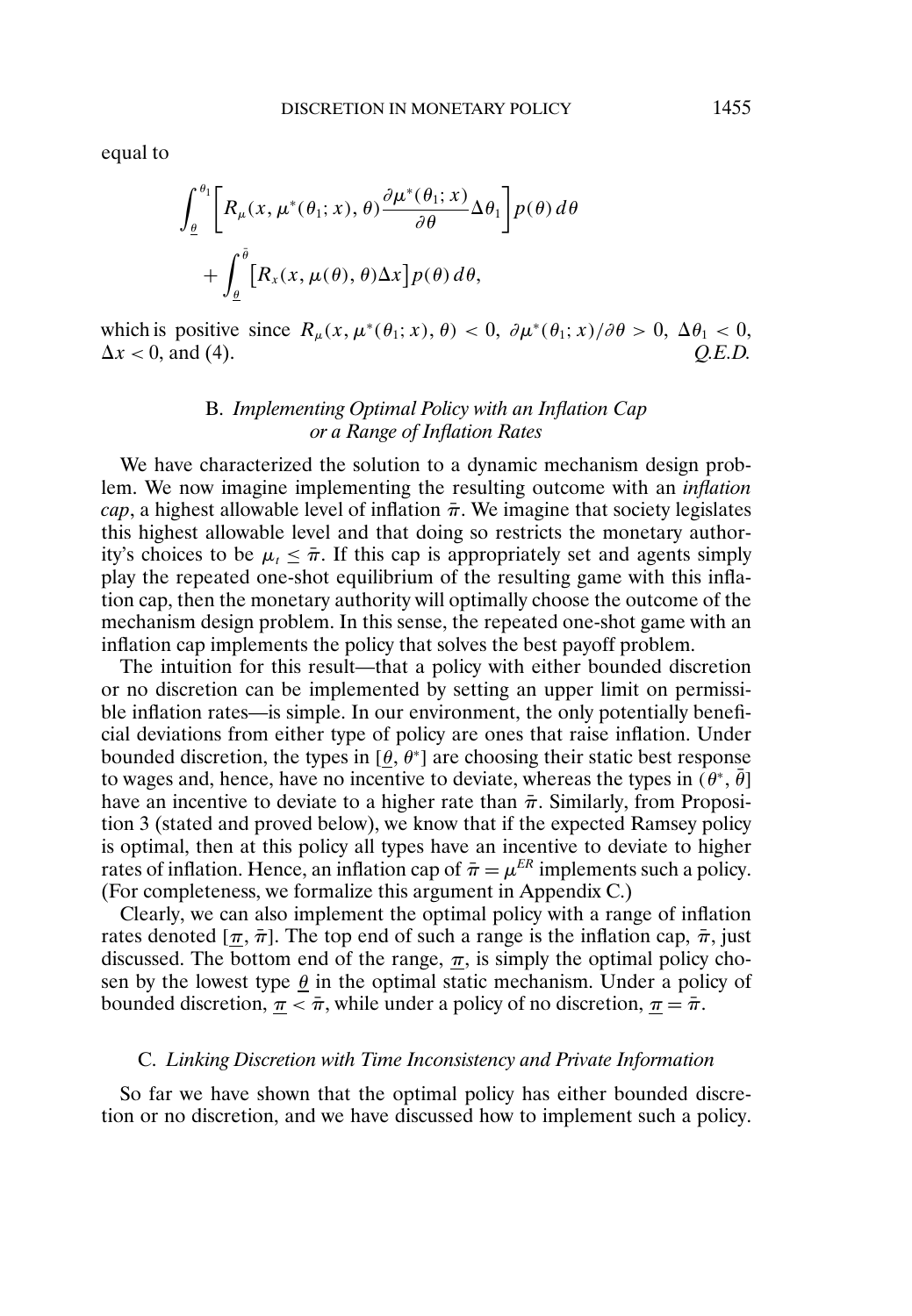Here we link the optimal degree of discretion to the severity of the time inconsistency problem and the importance of private information. We show that the optimal degree of discretion shrinks as the time inconsistency problem becomes more severe and private information becomes less important.

The literature using general equilibrium models to study optimal monetary policies suggests a qualitative way to measure the severity of the time inconsistency problem. In most of this literature, the time inconsistency problem is extremely severe, in that the static Nash equilibrium is always at the highest feasible inflation rate  $\bar{\mu}$ . This result follows because the static best response of the monetary authority to any given level of expected inflation is always above that level; thus, the monetary authority is always tempted to generate a monetary surprise. Examples of the models with the more severe problems are those of Ireland (1997), Chari, Christiano, and Eichenbaum (1998), and Sleet (2001). In the rest of the literature, the problem is less severe, in that the static Nash equilibrium is interior. Examples of the models with the less severe problems are those of Chang (1998), Nicolini (1998), and Albanesi, Chari, and Christiano (2003).

In our reduced-form model, we can mimic the general equilibrium models with the more severe problems by choosing a payoff function  $R$  for which  $R_u(x, x, \theta) > 0$  for all  $\theta$ . That is, in response to any choice of wages x, the monetary authority wants to choose inflation higher than  $x$ , regardless of its type. Under (A1), this condition is equivalent to requiring that the static best response function satisfies  $\mu^*(\theta, x) \geq x$  for all  $x \in [\mu, \bar{\mu}]$ . We show in the next proposition that this condition implies that the optimal policy has no discretion.

We can mimic the general equilibrium models with less severe problems by choosing a payoff function  $R$  for which the static Nash equilibrium best response is interior. For such a payoff function, the optimal policy will typically depend on parameters. When the time inconsistency problem is sufficiently mild, however, we can show a general result: that optimal policy must have bounded discretion. Here, by mild, we mean that when wages are set at the expected Ramsey level, the lowest type wants to set inflation at some level lower than the expected Ramsey level. Technically, we can state this condition as that the static best response satisfies  $\mu^*(\theta, \mu^{ER}) < \mu^{ER}$  or, equivalently, that the payoff function satisfies  $R_{\mu}(\mu^{ER}, \mu^{ER}, \theta) < 0$ .

We summarize this discussion in a proposition:

PROPOSITION 3: *Assume* (A1) *and* (A2). *Two cases follow*: (i) *if the static best response satisfies*  $\mu^*(\theta, x) \geq x$  *for all*  $x \in [\mu, \bar{\mu}]$ *, then the optimal policy has no discretion, and (ii) if the static best response satisfies*  $\mu^*(\theta, \mu^{ER}) < \mu^{ER}$ , *then the optimal policy has bounded discretion*.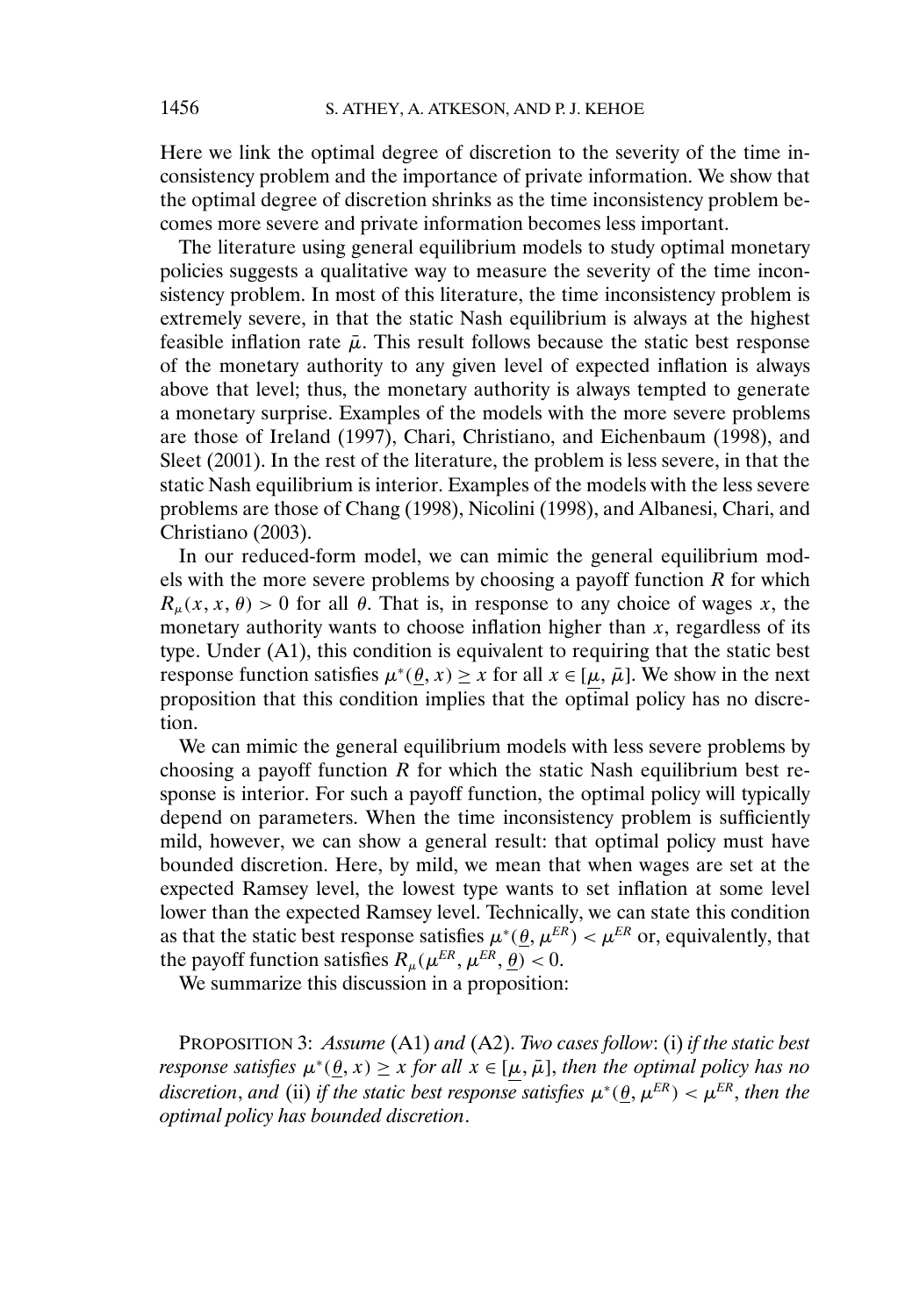PROOF: Under (A1) and (A2), the optimal mechanism is static. To prove (i), note that in any equilibrium with bounded discretion,

(41) 
$$
x = \int_{\underline{\theta}}^{\theta^*} \mu^*(\theta, x) p(\theta) d\theta + [1 - P(\theta^*)] \mu^*(\theta^*, x).
$$

Under (A1),  $\mu^*(\theta, x)$  is strictly increasing in  $\theta$  whenever  $\mu^*(\theta, x) < \bar{\mu}$ . Thus,  $\mu^*(\theta, x) \geq x$  for all  $x \in [\mu, \bar{\mu}]$  implies that whenever  $\theta^* > \theta$ , the right-hand side of (41) is greater than the left-hand side for any  $x < \bar{\mu}$ . The only feasible policies of the bounded discretion form must have  $\theta^* = \theta$  or  $x = \bar{\mu}$  and, hence, reduce to policies with no discretion. The optimal policy with no discretion, the expected Ramsey policy, by definition yields higher welfare.

We prove (ii) by contradiction. Assume that  $\mu^*(\theta, \mu^{ER}) < \mu^{ER}$ , but that the optimal policy has no discretion. The variation used in Proposition 2 immediately implies that such a policy cannot be optimal. Thus, the optimal policy must have bounded discretion.  $Q.E.D.$ 

In Proposition 3 we have characterized the form of the optimal policy for two cases for which this can be done independently of parameters. To characterize the optimal policy in the remaining case (iii) in which  $\mu^*(\theta, \mu^{ER}) > \mu^{ER}$ but there exists an x such that  $\mu^*(\theta, x) < x$ , we return to our benchmark example  $(1)$ .

In general, the choice of the optimal inflation cap depends on the importance of private information relative to the severity of the time inconsistency problem. In our benchmark example, the parameter  $\alpha$  indexes the importance of private information and the parameter  $U$  indexes the severity of the time inconsistency problem. To see why  $\alpha$  indexes the importance of private information, note that the Ramsey policy is  $\mu^R(\theta) = \alpha \theta/2$ , so that the slope of the policy increases with  $\alpha$ . Hence, as  $\alpha$  increases, the Ramsey policy responds more to the private information  $\theta$ , and the gap in welfare between the Ramsey policy and the expected Ramsey policy grows. To see why U indexes the severity of the time inconsistency problem, note that the Nash inflation rate is  $x^N = U$  and the Nash policies are  $\mu^*(\theta; U) = U + \alpha \theta/2$ . The Ramsey inflation rate is  $x^R = 0$  and the Ramsey policies are  $\mu^R(\theta) = \alpha \theta/2$ . Thus, for each type  $\theta$ , the Nash policies are simply the Ramsey policies shifted up by  $U$ . As  $U$  gets smaller, the Nash policies converge to the Ramsey policies. When  $U$  is zero, the Nash and Ramsey policies coincide.

When the objective function satisfies (1), the condition  $\mu^*(\theta; \mu^{ER}) < \mu^{ER}$  in Proposition 3 reduces to  $U/\alpha < -\theta$ , where  $\theta$  is a negative number. Proposition 3 thus implies that bounded discretion is optimal when private information is important relative to the severity of the time inconsistency problem. We characterize the optimal mechanism in the benchmark case more fully in the next proposition, to get a more precise link between the severity of the time inconsistency problem and the optimal degree of discretion.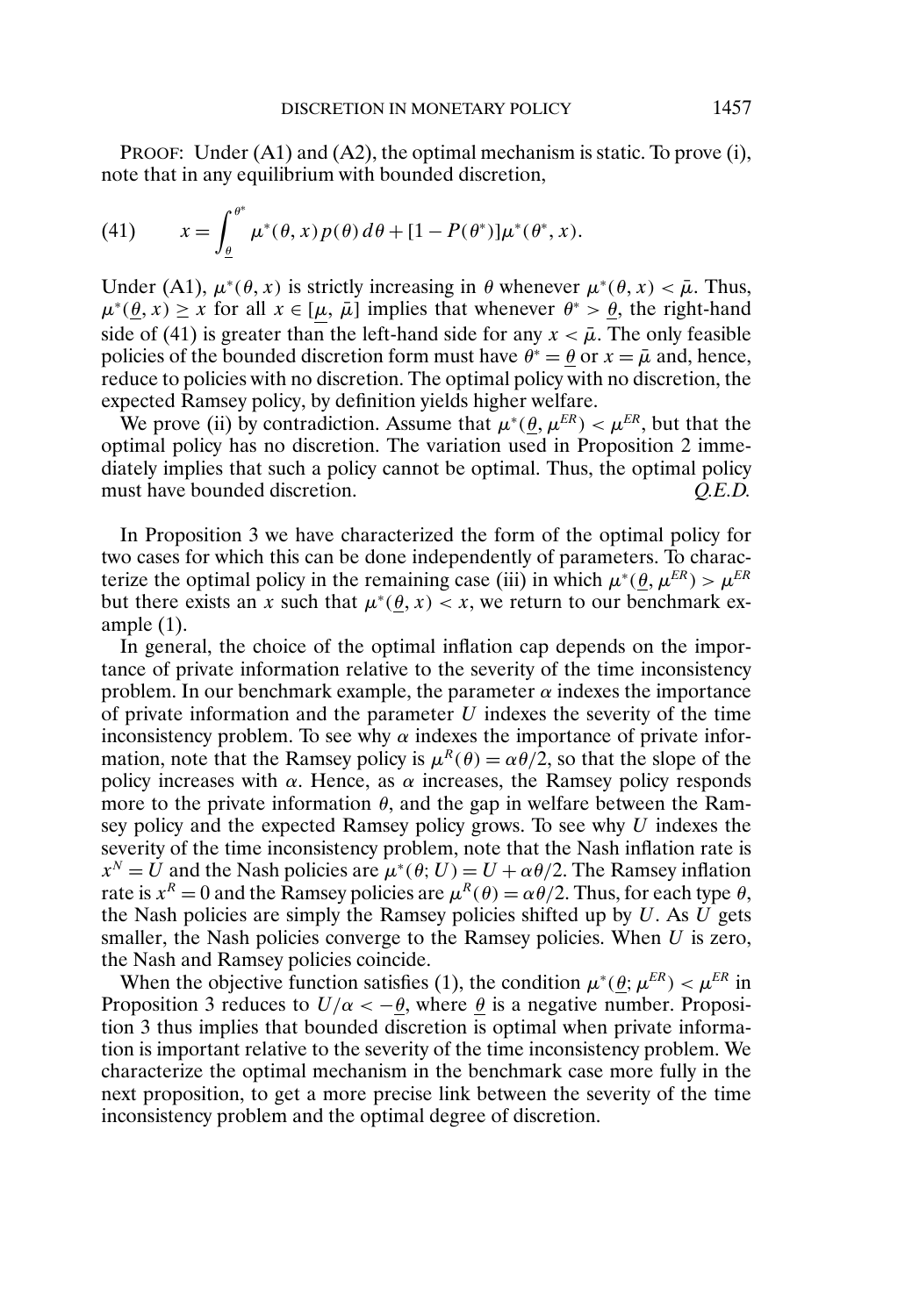

FIGURE 5.—Optimal discretion with different severity of time inconsistency problems and importance of private information  $(U_H > U_L)$ .

For policies of the bounded discretion form (39), we think of  $\theta^*$  as indexing the degree of discretion. If  $\theta^* = \bar{\theta}$ , then all types  $\theta$  are on their static best responses; hence, we say there is complete discretion. As  $\theta^*$  decreases, fewer types are on their static best responses; hence, we say there is less discretion. We then have this proposition:

PROPOSITION 4: *Assume* (1), (A1), and (A2a). If  $U/\alpha = 0$ , then the optimal *policy has complete discretion. If*  $U/\alpha \in (0, -\theta)$ , *then that policy has bounded*  $\hat{a}$ *discretion with*  $\hat{\theta}^* < \overline{\theta}$ . *The optimal degree of discretion*  $\theta^*$  *is decreasing in*  $U/\alpha$ . *As*  $U/\alpha$  *approaches*  $-\theta$ *, the cutoff*  $θ^*$  *approaches*  $θ$  *. If*  $U/\alpha ≥ -θ$ *, then the optimal policy is the expected Ramsey policy with no discretion*.

We prove this proposition in Appendix D. Figure 5 illustrates the proposition for two economies with different degrees of relative importance of private information and severity of time inconsistency problems,  $(U/\alpha)_H > (U/\alpha)_L$ . In these two economies, we denote the optimal policies by  $\mu_H(\cdot)$  indexed by  $\theta_H^*$  and  $\mu_L(\cdot)$  indexed by  $\theta_L^*$ , along with the inflation caps  $\bar{\pi}_H$  and  $\bar{\pi}_L$ .

### 4. COMPARISON TO THE LITERATURE

Our result on the optimality of a static mechanism is quite different from what is typically found in dynamic contracting problems, that static mechanisms are not optimal. Using a recursive approach, we have shown how our dynamic mechanism design problem reduces to a simple quasilinear mechanism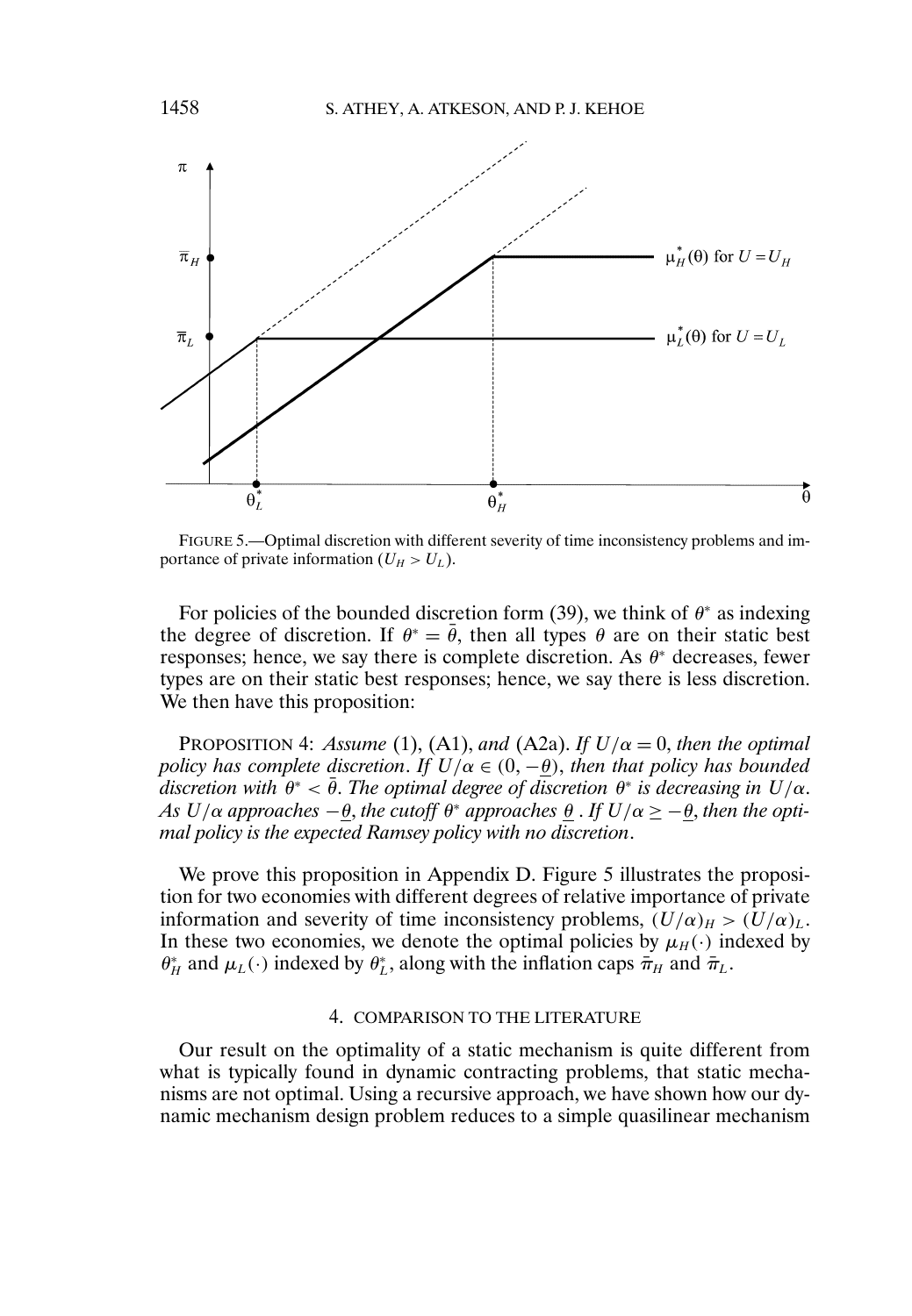design problem. Our result is thus also directly comparable to the large literature on mechanism design with broad applications, including those in industrial organization, public finance, and auctions. (See Fudenberg and Tirole's (1991) book for an introduction to mechanism design and its applications.) In this comparison, the continuation values in our framework correspond to the contractual compensation to the agent in the mechanism design literature. Our result that the optimal mechanism is static, so that the continuation values do not vary with type, stands in contrast to the standard result in the mechanism design literature that under the optimal contract, the compensation to the agent varies with the agent's type. In this sense, our result is also quite different from what is found in the mechanism design literature.

The key feature of our model that distinguishes it from much of the dynamic incentive literature is the feasibility constraint

$$
(42) \t w(\theta) \leq \bar{w}.
$$

The implication of this constraint is that in our model the continuation values of one type cannot be traded off against other types as they can be in many other models. To highlight the importance of this constraint, we consider a highly stylized example in Appendix E that replaces the constraint (42) with

(43) 
$$
\int w(\theta) p(\theta) d\theta \leq \bar{w}
$$

and we show that the resulting optimal value of  $w$  then differs radically from our result: the optimal value of w then varies with  $\theta$ . In providing incentives under (43), a low continuation value for one type can be traded off against a high continuation value for another. This feature is common in a wide variety of incentive problems, and in them, the optimal incentive scheme has  $w(\theta)$ varying with the type  $\theta$ . In contrast, when providing incentives under (42), this trade-off cannot be made: a low value of  $w(\theta)$  for one type does not let us raise the value of  $w(\theta)$  for some other type. Hence, under (42), using  $w(\theta)$  to provide incentives is akin to burning money.

A large class of dynamic incentive models include a feature like (43); they might usefully be thought of as *debt models*. Early versions of these include the private debt models of Green (1987), Thomas and Worrall (1990), Atkeson (1991), and Atkeson and Lucas (1992, 1995), while later versions include the government debt models of Sleet and Yeltekin (2003) and Sleet (2004). All of these models share the feature that optimal contracts are dynamic, because in each of these settings a low continuation for one type can be traded off against a high continuation value for another type. In this sense, the debt models share many of the features of models with constraints of the form (43) rather than those with constraints of the form (42).

Having a constraint like (42) rather than (43) is important for our result that the optimal mechanism is static, but it is not sufficient, for at least two reasons.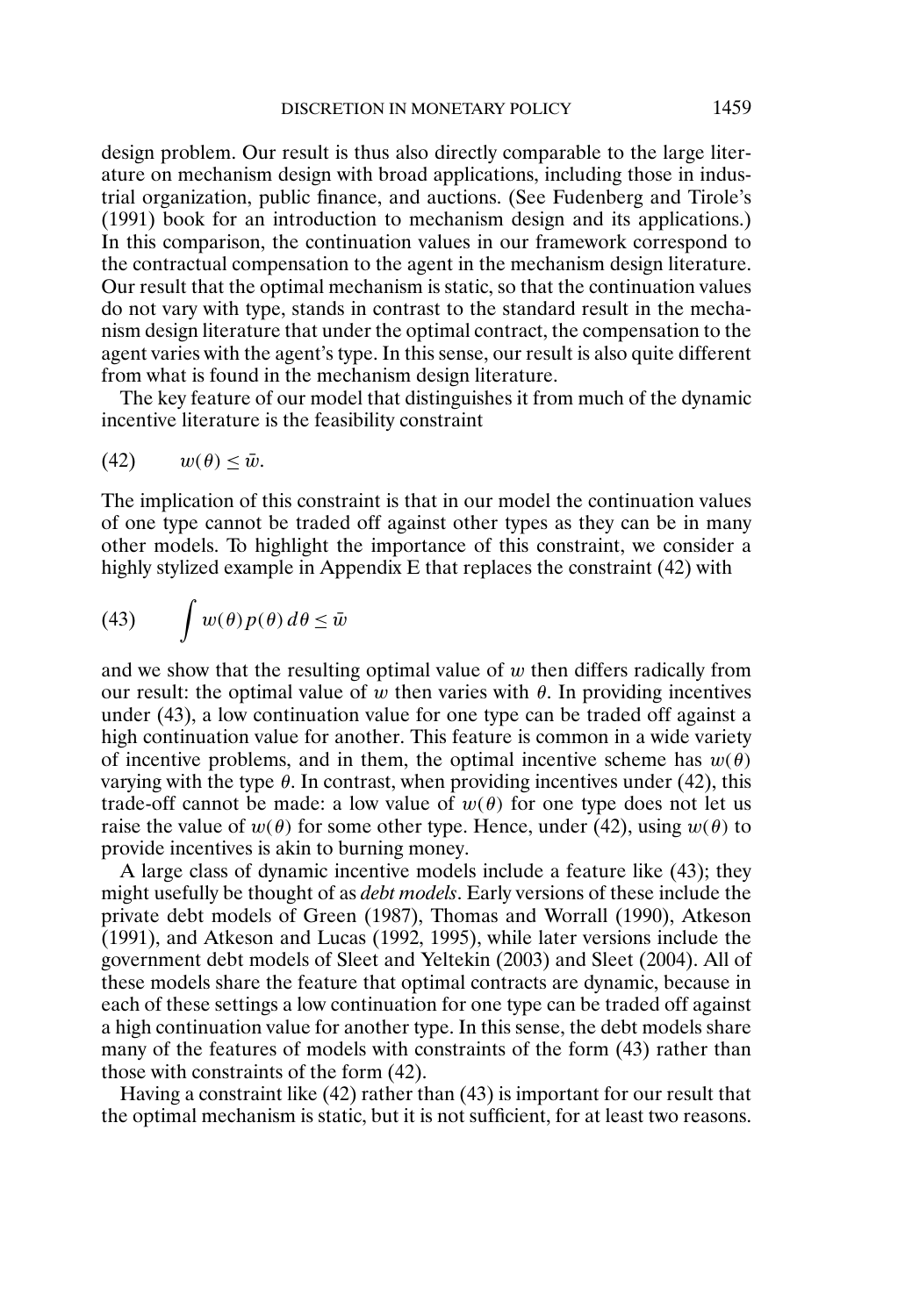First, even in our model, we have given examples in which the optimal mechanism is dynamic when our monotone hazard condition is violated. Second, the information structure also matters. In our model, private agents receive no direct information about the state of the economy. If private agents receive a noisy signal about the state before the monetary authority takes its action, then our result goes through pretty much unchanged; the noisy signal is just a publicly observed variable upon which the inflation cap is conditioned. If, however, private agents receive a noisy signal about the information the monetary authority received after the monetary authority takes its action, then dynamic mechanisms in which continuation values vary with this signal may be optimal.

Sleet (2001) considers such an information structure and shows that the optimality of the dynamic mechanism depends on the parameters governing the noise. He finds that when the public signal about the monetary authority's information is sufficiently noisy, having the monetary authority's action depend on its private information is not optimal; hence, the optimal mechanism is static. In contrast, when this public signal is sufficiently precise, the optimal mechanism is dynamic. The logic of why a dynamic mechanism is optimal is roughly similar to that in the literature of industrial organization that follows Green and Porter (1984) on optimal collusive agreements that are supported by periodic reversion to price wars, even though these price wars lower all firms' profits.

Also related to our paper is the one by Amador, Werning, and Angeletos (2004). In it they consider a two-period single-agent problem with preferences that change between periods 1 and 2, as in Strotz (1955). A standard parable in the early literature used to motivate that problem is that of a single agent stranded on a raft who must decide how quickly to drink a fixed amount of water. Their problem can be written as

(44) 
$$
\max \int [\theta U(c_1(\theta)) + V(c_2(\theta))] p(\theta) d\theta
$$

subject to the incentive constraints and resource constraints for the first and second periods.

(45) 
$$
\frac{\theta}{\beta}U(c_1(\theta)) + V(c_2(\theta)) \ge \frac{\theta}{\beta}U(c_1(\hat{\theta})) + V(c_2(\hat{\theta})) \text{ for all } \theta, \hat{\theta},
$$

$$
(46) \qquad c_1(\theta) + c_2(\theta) \leq y.
$$

These authors find conditions under which (46) binds with equality and  $c_1(\cdot)$  is constrained by an upper and a lower limit. Examination of (46) makes it clear that this problem is literally that of a single agent in isolation from society. If we embedded this agent into a society with other such agents, the resource constraint (46) would become

(47) 
$$
\int [c_1(\theta)+c_2(\theta)]p(\theta) d\theta \leq y.
$$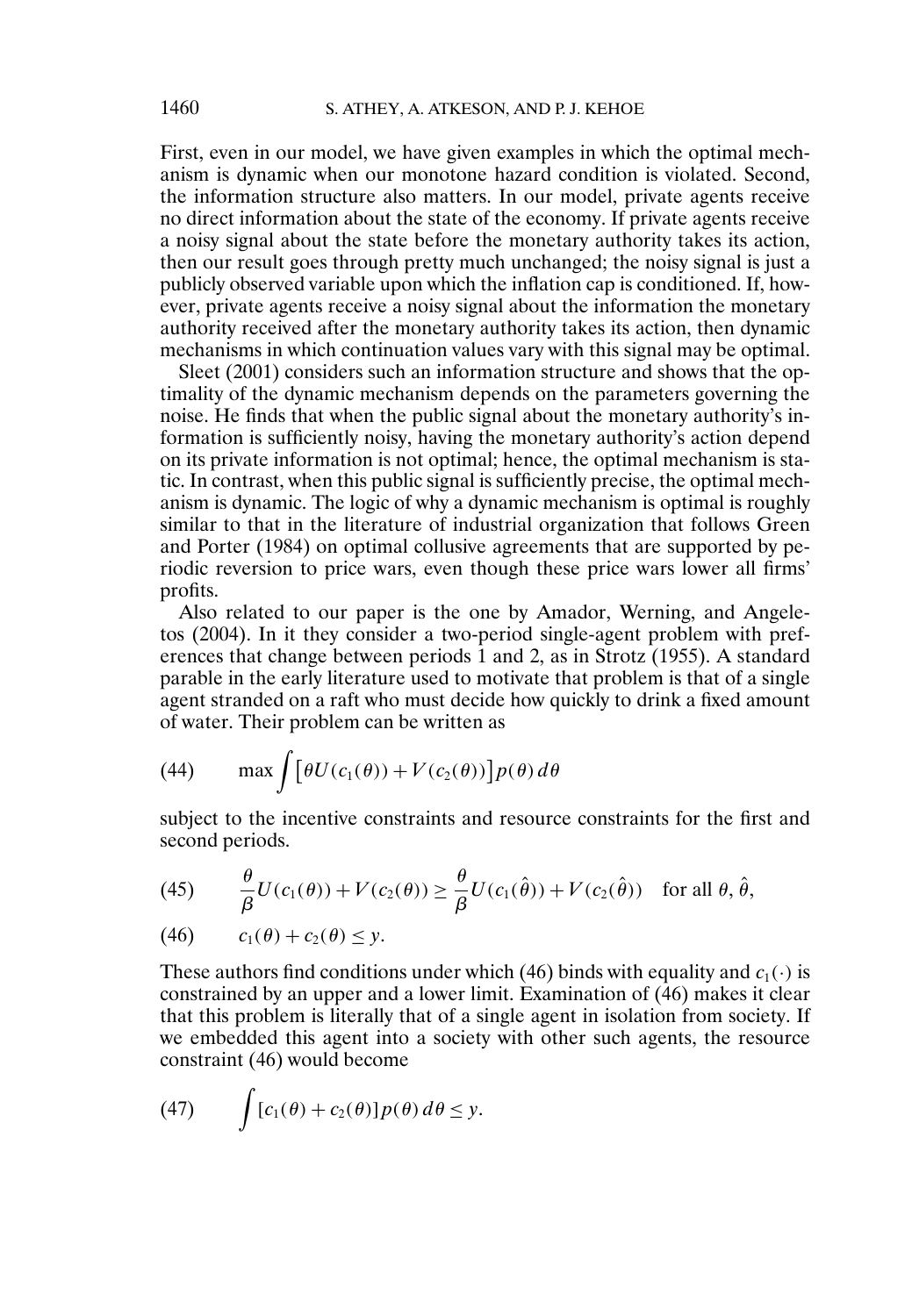Here would occur the standard trade-off between incentives and insurance, and lifetime consumption  $c_1(\theta) + c_2(\theta)$  would vary with type.

Their paper is quite different technically from ours. To see this, compare their key assumption (A) to our assumption (A2). Their assumption uses the parameter β, which measures the difference in the objective function between the "principal" and the "agent" in a critical way. If they set  $\beta = 1$ , so that the objective functions agreed, there would be no incentive problem. In our paper the divergence in incentives arises from subtle timing issues. Since the monetary authority (the agent) maximizes the same objective function as that of society (the principal), the divergence in incentives comes not because the primitive objective functions differ, but rather because the monetary authority, when making its decisions, takes as a state variable the wages set by agents while society does not.

Our work here is also related to some of the repeated game literature in industrial organization about supporting collusion in oligopolies. Athey and Bagwell (2001) and Athey, Bagwell, and Sanchirico (2004) solve for the best trigger strategy-type equilibria in games with hidden information about cost types. Athey and Bagwell (2001) show that, in general, the best equilibrium is dynamic (nonstationary). In this equilibrium, a firm that sets low prices gets a lower discounted value of profits from then on. Athey, Bagwell, and Sanchirico (2004) show that when strategies are restricted to be strongly symmetric, so that all firms receive the same continuation values even though they take observably different actions, a different result emerges. In particular, under some conditions, the best equilibrium is stationary and entails pooling of all cost types. When those conditions fail and when firms are sufficiently patient, there may be a set of stationary and nonstationary equilibria that yield the same payoffs. (The latter result relies heavily on the Revenue Equivalence Theorem from auction theory.)

#### 5. CONCLUSION

What is the optimal degree of discretion in monetary policy? For economies in which private information is not important and time inconsistency problems are severe, the optimal degree of discretion is zero. For economies in which private information is important and time inconsistency problems are less severe, it is not zero, but bounded. More generally, the optimal degree of discretion is decreasing the more severe is the time inconsistency problem and the less important is private information. For all of these economies, the optimal policy can be implemented by legislating and enforcing a simple inflation cap.

In our simple model, the optimal inflation cap is a single number because there is no publicly observed state. If the model were extended to have a publicly observed state, then the optimal policy would respond to this state, but not to the private information. To implement optimal policy, therefore, society would need to specify a rule for setting the inflation cap, where the cap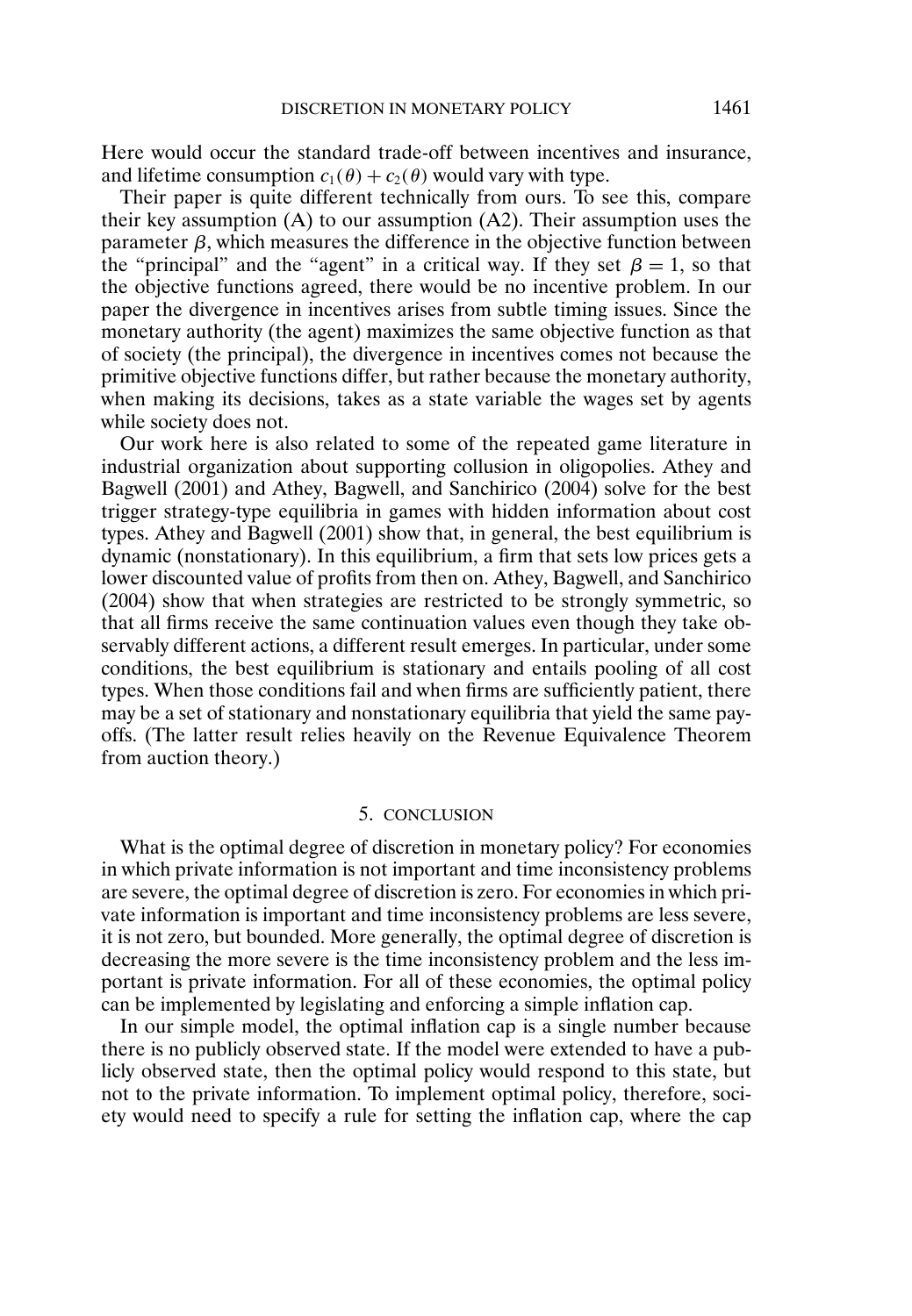would vary with public information. Equivalently, society could specify a rule for setting ranges for acceptable inflation, where these ranges would vary with public information. We interpret these rules as a type of inflation targeting that is broadly similar to the types actually practiced by a fair number of countries. (For a discussion of inflation targeting in practice, see Bernanke and Mishkin (1997).)

To keep our theoretical model simple, we have abstracted from exotic events that are both unforeseeable and unquantifiable. Anyone interpreting the implications of our results for an actual society, therefore, should keep in mind that to handle such exotic events, the optimal policy rule would need to be adapted to deal with them, perhaps by the addition of some type of escape clauses.

*Dept. of Economics, Stanford University, 579 Serra Mall, Stanford, CA 94305, U.S.A.,*

*Dept. of Economics, UCLA, 405 Hilgard Ave., Los Angeles, CA 90024, U.S.A., and*

*Research Department, Federal Reserve Bank of Minneapolis, 90 Hennepin Ave., Minneapolis, MN 55480, U.S.A.; and Dept. of Economics, University of Minnesota, Minneapolis, MN 55455, U.S.A.*

*Manuscript received December, 2003; final revision received January, 2005.*

## APPENDIX A: PROOF OF LEMMA 3

Here we prove Lemma 3, that under (A1) and (A2), the optimal allocation  $(\mu(\theta), w(\theta))$  is continuous. The proof is by contradiction.

PROOF OF LEMMA 3: In Lemma 2, we showed that in an optimal allocation  $w(\theta)$  must be a step function. Thus, two types of potential discontinuities in the allocation ( $\mu(\theta)$ ,  $w(\theta)$ ) must be ruled out. In the first type,  $\mu(\cdot)$  and, potentially,  $w(\cdot)$  jump at some point  $\tilde{\theta}$  and are both constant in some intervals  $(\theta_1, \tilde{\theta})$  and  $(\tilde{\theta}, \theta_2)$  on either side of the jump point  $\tilde{\theta}$ . In the second type of discontinuity,  $\mu(\cdot)$  and  $w(\cdot)$  both jump at the point  $\tilde{\theta}$ , and  $\mu(\cdot)$  is equal to the static best response in some interval  $(\theta_1, \tilde{\theta})$  or  $(\tilde{\theta}, \theta_2)$  on either side of the jump point  $\tilde{\theta}$ .

Consider now the first type of discontinuity, when  $\mu(\cdot)$  and  $w(\cdot)$  are constant on some intervals  $(\theta_1, \tilde{\theta})$  and  $(\tilde{\theta}, \theta_2)$  on either side of the point of discontinuity  $\tilde{\theta}$ . Let  $(\mu_1, w_1)$  denote the allocation on  $(\theta_1, \tilde{\theta})$  and let  $(\mu_2, w_2)$  denote the allocation on  $(\tilde{\theta}, \theta_2)$ . By the continuity of  $R_u$ , we can choose the interval  $(\theta_1, \theta_2)$  small enough so that if  $R_\mu(x, \mu_1, \tilde{\theta})$  is strictly positive, then so is  $R_u(x, \mu_1, \theta_1)$ , and if  $R_u(x, \mu_2, \tilde{\theta})$  is strictly negative, then so is  $R_u(x, \mu_2, \theta_2)$ .

Under these assumptions,  $\mu(\cdot)$  is increasing on the interval  $(\theta_1, \theta_2)$ . We next show that if, for the chosen interval  $(\theta_1, \theta_2)$ , the term  $\Delta(a)$ , defined in (36), is negative for small  $a$ , then the up variation is feasible. That this variation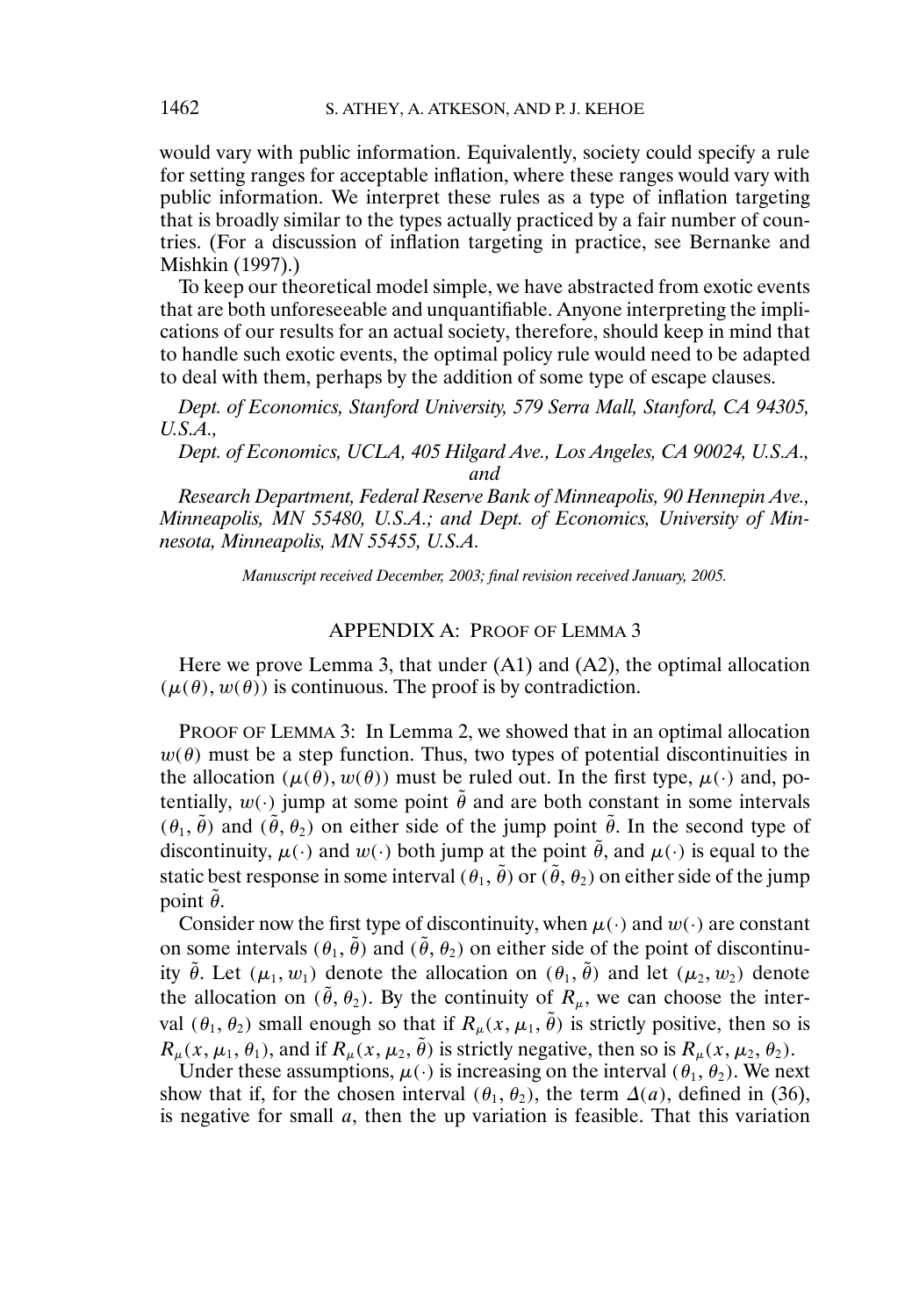is feasible outside the interval  $(\theta_1, \theta_2)$  is clear from the proof of Lemma 2. What needs to be proved is that this variation is also feasible inside the interval ( $\theta_1, \theta_2$ ). Using essentially the same argument, we show that if  $\Delta(a)$  is positive for small a, then the down variation is feasible. Hence, by the same logic as in the proof of Lemma 2, the optimal allocation cannot have this first type of discontinuity.

Suppose that for the chosen interval  $(\theta_1, \theta_2)$ , the term  $\Delta(a)$  is negative for small *a*. Since  $\Delta(0) = 0$ , this implies that  $\Delta'(0) < 0$ . Using the form of  $\mu(\theta)$  on the interval  $(\theta_1, \theta_2)$ , we have that

(48) 
$$
\Delta'(0) = (\tilde{\mu} - \mu_1) \int_{\theta_1}^{\tilde{\theta}} R_{\theta\mu}(x, \mu_1, \theta) d\theta + (\tilde{\mu} - \mu_2) \int_{\tilde{\theta}}^{\theta_2} R_{\theta\mu}(x, \mu_2, \theta) d\theta < 0.
$$

To show that the up variation is feasible inside the interval  $(\theta_1, \theta_2)$ , we show that  $\tilde{w}(\theta; a) < \bar{w}$  on  $(\theta_1, \theta_2)$  for small a. We do so by showing that either  $w_1 < \bar{w}$  or  $\partial \tilde{w}(\theta; 0)/\partial a < 0$  for  $\theta \in (\theta_1, \tilde{\theta})$  and, similarly, either  $w_2 < \bar{w}$  or  $\partial \tilde{w}(\theta;0)/\partial a < 0$  for  $\theta \in (\theta_1, \tilde{\theta})$ . To show that, we differentiate (27) to obtain that  $\frac{\partial \tilde{w}(\theta; 0)}{\partial a}$  is given by

(49) 
$$
(\tilde{\mu} - \mu_1) \int_{\theta_1}^{\theta} R_{\theta\mu}(x, \mu_1, z) dz
$$
  
\t
$$
-R_{\mu}(x, \mu_1, \theta)(\tilde{\mu} - \mu_1) \text{ for } \theta \in (\theta_1, \tilde{\theta}) \text{ and}
$$
  
\t
$$
(\tilde{\mu} - \mu_1) \int_{\theta_1}^{\tilde{\theta}} R_{\theta\mu}(x, \mu_1, z) dz + (\tilde{\mu} - \mu_2) \int_{\tilde{\theta}}^{\theta} R_{\theta\mu}(x, \mu_2, z) dz
$$
  
\t
$$
-R_{\mu}(x, \mu_2, \theta)(\tilde{\mu} - \mu_2) \text{ for } \theta \in (\tilde{\theta}, \theta_2).
$$

Using  $\int_a^b R_{\theta\mu}(x,\mu,z) dz = R_\mu(x,\mu,b) - R_\mu(x,\mu,a)$ , we can rewrite these expressions as

(50) 
$$
\frac{\partial \tilde{w}(\theta;0)}{\partial a} = -(\tilde{\mu} - \mu_1) R_{\mu}(x, \mu_1, \theta_1) \text{ for } \theta \in (\theta_1, \tilde{\theta})
$$

and

(51) 
$$
\frac{\partial \tilde{w}(\theta;0)}{\partial a} = [R_{\mu}(x,\mu_1,\tilde{\theta}) - R_{\mu}(x,\mu_1,\theta_1)](\tilde{\mu} - \mu_1) - R_{\mu}(x,\mu_2,\tilde{\theta})(\tilde{\mu} - \mu_2) \text{ for } \theta \in (\tilde{\theta},\theta_2).
$$

Consider first (50). By construction  $\tilde{\mu} - \mu_1 > 0$ , and so if  $R_{\mu}(x, \mu_1, \tilde{\theta}) > 0$ , then so is  $R_{\mu}(x, \mu_1, \theta_1) > 0$ , and we have that  $\frac{\partial \tilde{w}(\theta; 0)}{\partial a} < 0$  for  $\theta \in (\theta_1, \tilde{\theta})$ .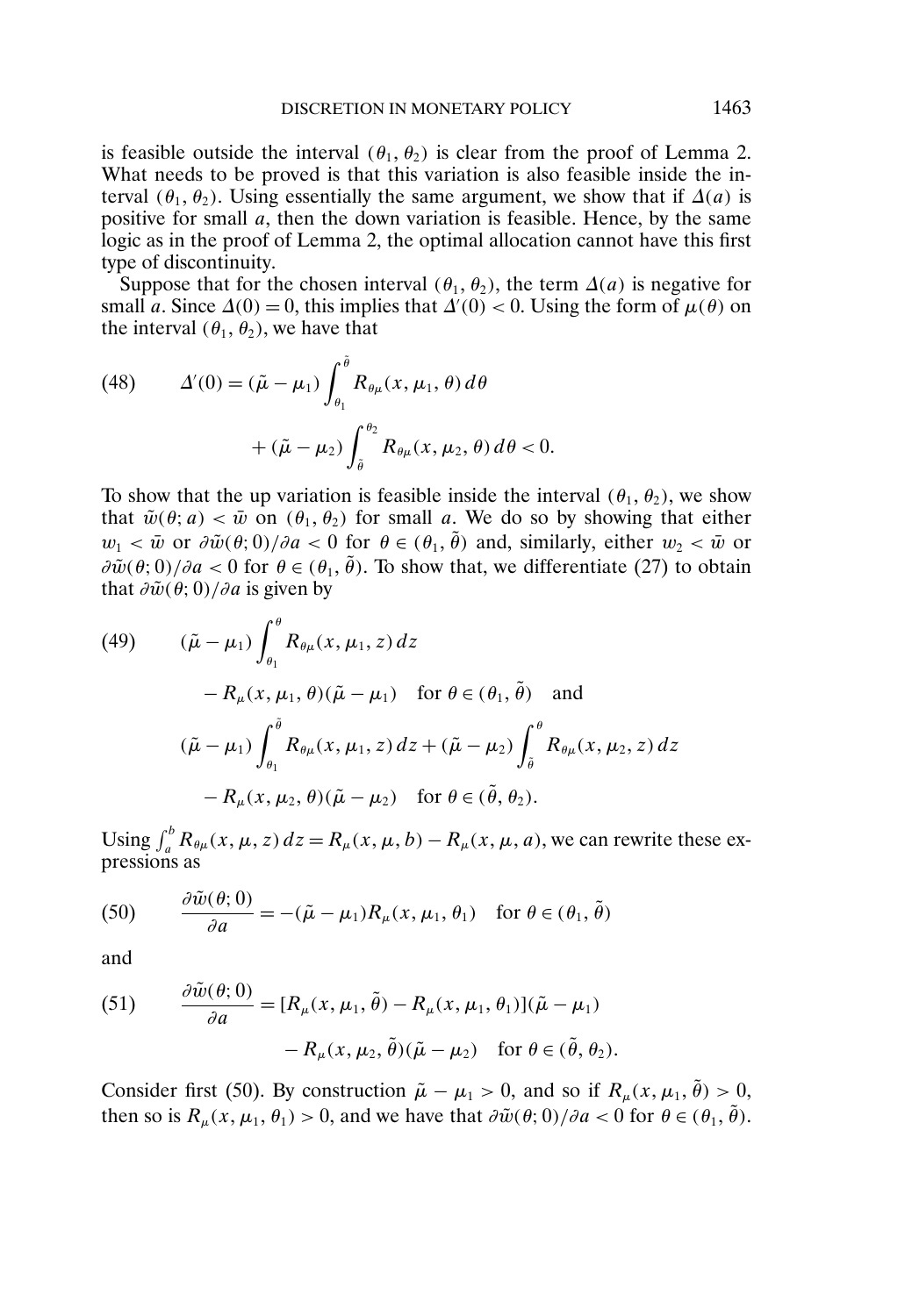Alternatively, if  $R_{\mu}(x, \mu_1, \tilde{\theta}) \leq 0$ , since R is strictly concave, then it must be true that  $R(x, \mu_1, \tilde{\theta}) > R(x, \mu_2, \tilde{\theta})$  and, hence,  $w_1 < w_2 \leq \bar{w}$ .

Consider next (51). Note that we can rewrite (48) as

$$
\Delta'(0) = [R_{\mu}(x, \mu_1, \tilde{\theta}) - R_{\mu}(x, \mu_1, \theta_1)](\tilde{\mu} - \mu_1) + [R_{\mu}(x, \mu_2, \theta_2) - R_{\mu}(x, \mu_2, \tilde{\theta})](\tilde{\mu} - \mu_2) < 0.
$$

Compare this expression for  $\Delta'(0)$  to the right-hand side of (51) to see that (51) is negative if  $R_{\mu}(x, \mu_2, \theta_2) \times (\tilde{\mu} - \mu_2)$  is positive. Since  $\tilde{\mu} - \mu_2 < 0$  by construction, (51) is less than zero if  $R_{\mu}(x, \mu_2, \tilde{\theta})$  is, because then  $R_{\mu}(x, \mu_2, \theta_2)$ is also negative. Alternatively, if  $R_u(x, \mu_2, \tilde{\theta})$  is nonnegative, since R is strictly concave it must be true that  $R(x, \mu_1, \tilde{\theta}) < R(x, \mu_2, \tilde{\theta})$ . Hence, from (17), we know that  $w_2 < w_1 \leq \bar{w}$ . These arguments establish that if  $\Delta(a)$  is negative for small a, then  $\tilde{w}(\theta; a) < \bar{w}$  on  $(\theta_1, \theta_2)$  for small a. If the term  $\Delta(a)$  is positive for small a, we use the down variation and an analogous argument to the one above to establish the same result that  $\tilde{w}(\theta; a) < \bar{w}$  on  $(\theta_1, \theta_2)$  for small a.

Now consider the second type of discontinuity, when  $\mu(\cdot)$  is constant on one side of  $\hat{\theta}$  and equal to the static best response on the other side of  $\hat{\theta}$ . Suppose, for example, that  $\mu(\cdot)$  equals the static best response for  $\theta$  on some interval  $(\theta_1, \tilde{\theta})$ . Clearly,  $\mu(\cdot)$  is increasing on the interval  $(\theta_1, \tilde{\theta})$ . Since  $\mu(\cdot)$ jumps up at  $\tilde{\theta}$ , it must be true that  $\lim_{\theta \to \tilde{\theta}} R(x, \mu(\theta), \tilde{\theta}) > \lim_{\theta \to \tilde{\theta}} R(x, \mu(\theta), \tilde{\theta})$ . Hence, from condition (17) in local incentive-compatibility, we know that  $\lim_{\theta \nearrow \tilde{\theta}} w(\theta) < \lim_{\theta \searrow \tilde{\theta}} w(\theta)$ . Thus, for  $\theta \in (\theta_1, \tilde{\theta}), w(\theta) = w_1 < \tilde{w}$ . Hence, either the up variation or the down variation can be applied to this allocation in the interval  $(\theta_1, \tilde{\theta})$  as in the proof of Lemma 2 and thus, such an allocation cannot be optimal. With an analogous argument, we can rule out the case in which  $\mu(\theta)$  equals the static best response for  $\theta$  on the other side of the jump point, on some interval  $(\tilde{\theta}, \theta_2)$ .  $Q.E.D.$ 

### APPENDIX B: OPTIMAL POLICY WITHOUT MONOTONE HAZARDS

Here we give three examples in which our monotone hazard condition (A2) is violated and in which the optimal mechanism is dynamic. In the first two examples, we assume that the hazard  $[1 - P(\theta)]/p(\theta)$  is decreasing in  $\theta$  at all points except the point  $\theta_1$ , where the hazard jumps up. We also assume that  $P(\theta)/p(\theta)$  is increasing throughout. In the third example, we shed light on the role of  $R_{\mu\theta}$  in (A2) by assuming that the hazard  $[1 - P(\theta)]/p(\theta)$  is decreasing throughout but that  $[1 - P(\theta)]R_{\mu\theta}/p(\theta)$  is not.

For the first two examples, assume that at the point  $\theta_1$ ,

$$
(52) \qquad \int_{\underline{\theta}}^{\theta_1} \frac{1 - P(\theta)}{P(\theta_1)} \, d\theta < \int_{\theta_1}^{\overline{\theta}} \frac{1 - P(\theta)}{1 - P(\theta_1)} \, d\theta.
$$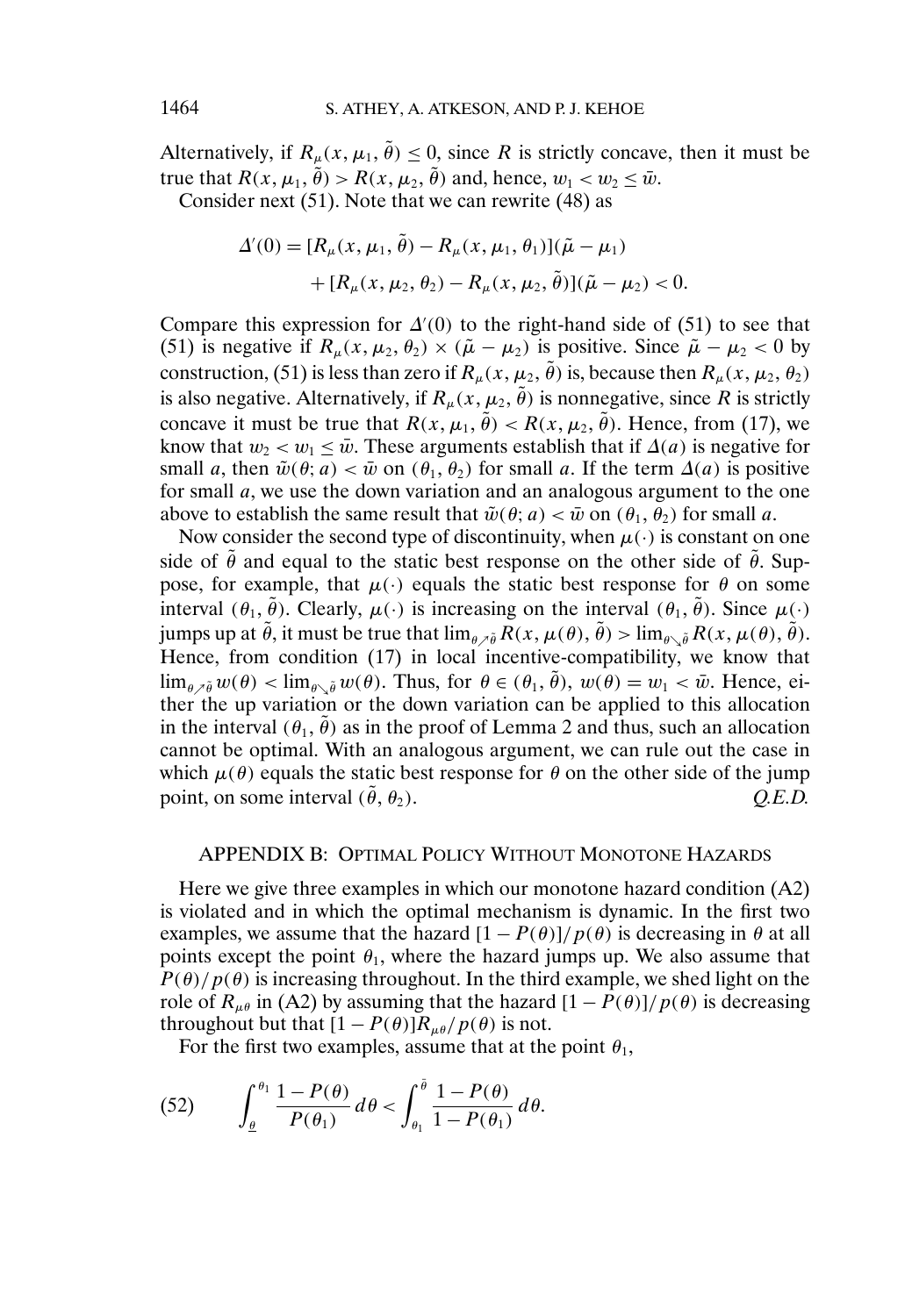To interpret this inequality, note that the left-hand side is the conditional mean of the function  $[1 - P(\theta)]/p(\theta)$  over the interval  $[\theta, \theta_1]$ , while the right-hand side is the conditional mean of this function over the interval  $(\theta_1, \bar{\theta})$ . Clearly, for any distribution for which  $[1 - P(\theta)]/p(\theta)$  is decreasing throughout  $[\theta, \bar{\theta}]$ , this inequality is reversed.

It is easy to show that a two-piece uniform distribution with  $p(\theta) = \rho_1$  if  $\theta \le \theta_1$  and  $p(\theta) = \rho_2$  if  $\theta > \theta_1$  will satisfy (52) if  $\rho_2$  is chosen to be sufficiently small relative to  $\rho_1$ . In this case, illustrated in Figure 6, the function



FIGURE 6.—A distribution with a nonmonotone hazard.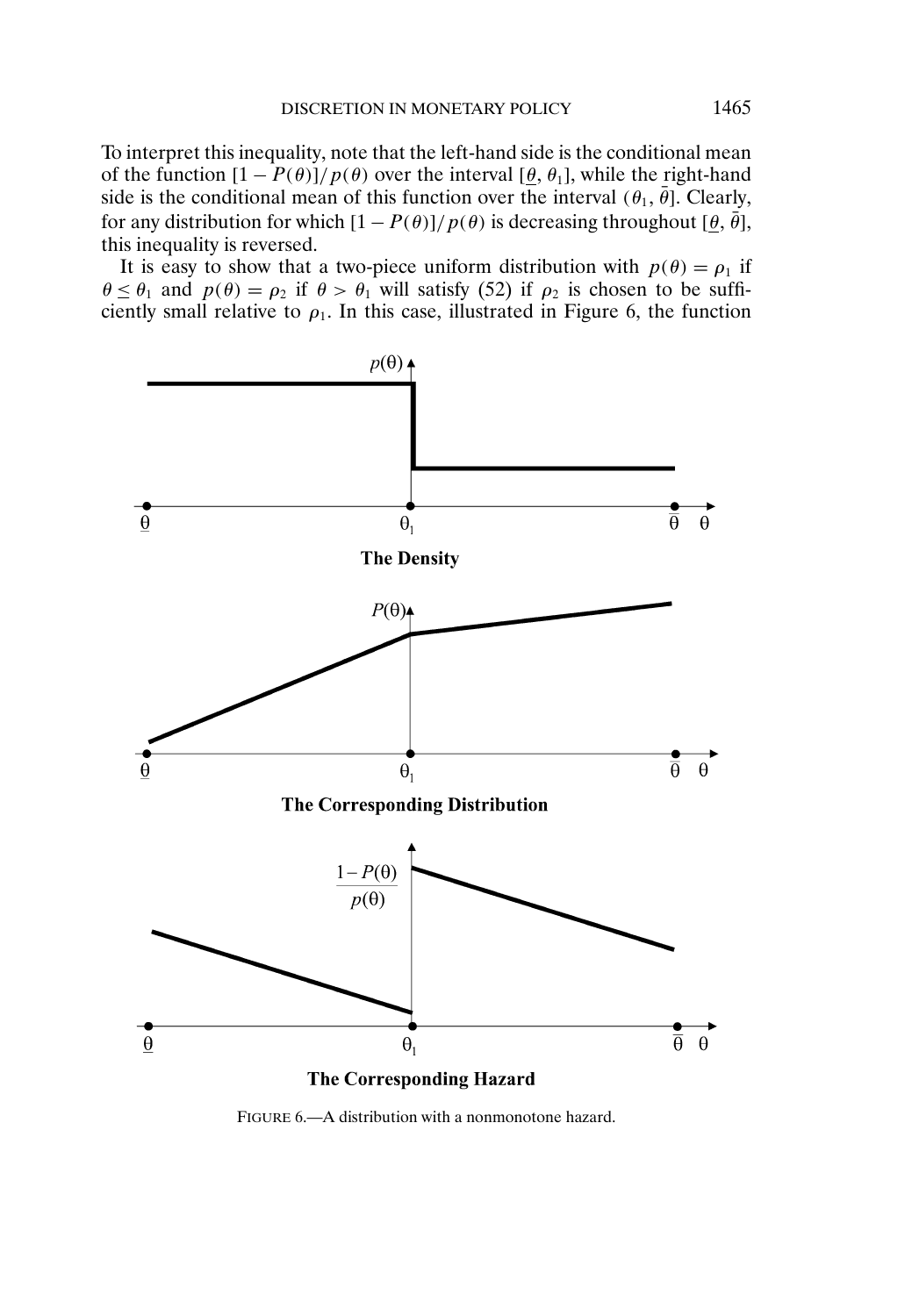$[1 - P(\theta)]/p(\theta)$  will jump up sufficiently at  $\theta_1$  so that the conditional mean of this function over the higher interval [ $\theta_1$ ,  $\bar{\theta}$ ] is larger than the conditional mean over the lower interval [ $\theta$ ,  $\theta$ <sub>1</sub>).

In the first example, the *linear example*, we make the calculations trivial by assuming that  $R(x, \mu, \theta) = (\theta - \theta)\mu + r(x)$  with  $r(x) = -\frac{x^2}{2}$ . In the second example, which is the *benchmark example* of (1), we assume that

(53) 
$$
R(x, \mu, \theta) = -\frac{1}{2}[(U + x - \mu)^2 + (\mu - \alpha \theta)^2].
$$

In the third example, the *discrete example*,  $R(x, \mu, \theta) = g(\theta)\mu + r(x)$  with g an increasing nonlinear function.

All three of these examples satisfy the single-crossing property (A1). In the first two examples,  $R_{\theta u} = 1$ , so that the condition (A2) reduces to the standard monotone hazard condition. Note that for the first two examples, any distribution that satisfies (52) is inconsistent with the monotone hazard condition (A2a).

### *The Linear Example*

Any solution to the mechanism design problem must have the two-piece form

(54) 
$$
(\mu(\theta), w(\theta)) = \begin{cases} (\mu_1, w_1), & \text{for } \theta \in [\underline{\theta}, \theta_1), \\ (\mu_2, w_2), & \text{for } \theta \in [\theta_1, \overline{\theta}]. \end{cases}
$$

This follows because the arguments used in Lemmas 1 and 2 can be applied separately to the intervals  $[\theta, \theta_1)$  and  $[\theta_1, \bar{\theta}]$ , and because for any  $\theta > \theta$ , the static best response to any x in the interval  $[\mu, \bar{\mu}]$  is a constant, namely, the upper limit  $\bar{\mu}$ . Since this policy must satisfy the incentive constraint  $(\theta_1 - \underline{\theta})\mu_1 + w_1 = (\theta_1 - \underline{\theta})\mu_2 + w_2$ , the monotonicity condition  $\mu_1 \le \mu_2$  implies that  $w_1 \geq w_2$ . Thus, we know that  $w_1 = \bar{w}$  and that the constraint  $w_2 \leq \bar{w}$ will be automatically satisfied by any monotonic policy.

The mechanism design problem then reduces to the linear problem of choosing  $\mu_1$ ,  $\mu_2$ , and x to maximize

$$
r(x) + \bar{w} + \mu_1 \int_{\theta}^{\theta_1} \frac{1 - P(\theta)}{p(\theta)} p(\theta) d\theta + \mu_2 \int_{\theta_2}^{\bar{\theta}} \frac{1 - P(\theta)}{p(\theta)} p(\theta) d\theta
$$

subject to the constraints that  $\mu \leq \mu_1 \leq \mu_2 \leq \bar{\mu}$  and  $x = P(\theta_1)\mu_1 + [1 P(\theta_1)\mu_2$ . If (52) holds and if the lower and upper limits  $\mu$ ,  $\bar{\mu}$  include the expected Ramsey policy, then the optimal policy will have either  $\mu = \mu_1 < \mu_2$ or  $\mu_1 < \mu_2 = \bar{\mu}$ . To see this, consider spreading out the policy by decreasing  $\mu_1$  by  $\Delta_1$  and increasing  $\mu_2$  by  $\Delta_2$ , so that the change in expected inflation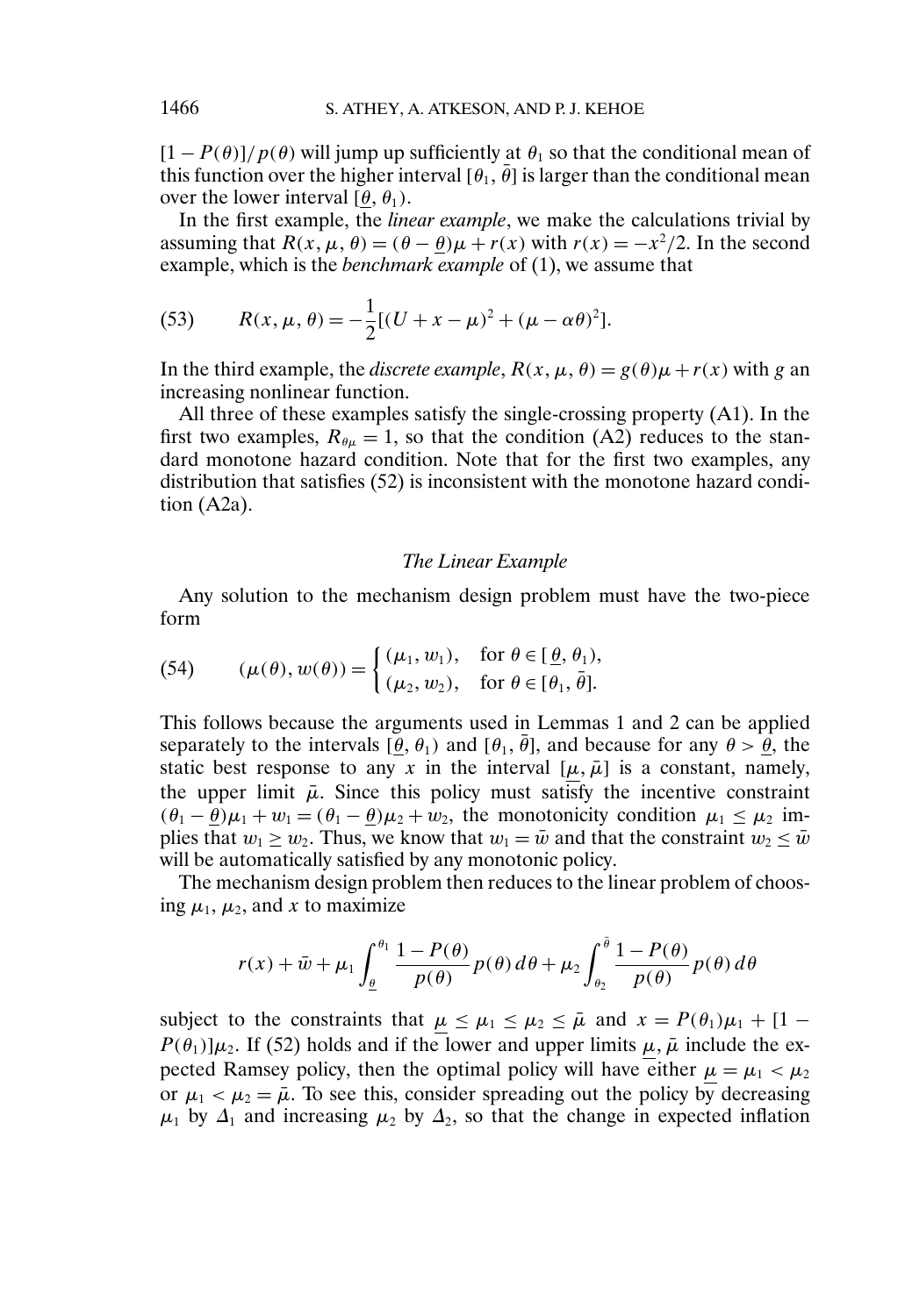$[1 - P(\theta_1)]\Delta_2 - P(\theta_1)\Delta_1$  is zero. The associated welfare change can be written as

(55) 
$$
\left[-\int_{\underline{\theta}}^{\theta_1} \frac{1-P(\theta)}{P(\theta_1)} d\theta + \int_{\theta_2}^{\overline{\theta}} \frac{1-P(\theta)}{1-P(\theta_1)} d\theta\right] P(\theta_1) \Delta_1 > 0,
$$

where the inequality follows from (52). Hence, the solution must have  $\mu_1 < \mu_2$ and from the incentive constraint, we then know that  $w_2 < w_1 = \bar{w}$ . Thus, the solution to the mechanism design problem is necessarily dynamic.

### *The Benchmark Example*

Now assume that the policy  $\mu(\cdot)$ , which solves the static mechanism design problem, has bounded discretion and that  $\theta_1 > \theta^*$ , so that the jump point in the hazard occurs on the flat portion of that policy. (We can construct a numerical example in which this assumption holds.) We will show that there is a dynamic mechanism that improves on the optimal static mechanism. The basic idea is to use a variation that spreads out the inflation schedule as a function of type instead of flattening it as did the variation in Lemmas 1 and 2.

This variation is similar to the one in the linear example. Consider an alternative policy that lowers inflation for types at or below  $\theta_1$ , raises it for types above  $\theta_1$ , and keeps expected inflation constant,

$$
\tilde{\mu}(\theta) = \begin{cases} \mu(\theta) - \Delta_0, & \text{if } \theta \le \theta_1, \\ \mu(\theta) + \Delta_1, & \text{if } \theta > \theta_1, \end{cases}
$$

with  $\Delta_0$ ,  $\Delta_1 > 0$  and  $[1 - P(\theta_1)]\Delta_1 - P(\theta_1)\Delta_0 = 0$ , so that expected inflation is constant. Note that this alternative policy  $\tilde{\mu}(\cdot)$  is monotonically increasing, since  $\mu(\cdot)$  must be. Our variation is a marginal shift from  $\mu(\cdot)$  toward  $\tilde{\mu}(\cdot)$ defined as  $\mu(\theta; a) = a\tilde{\mu}(\theta) + (1 - a)\mu(\theta)$  for each  $\theta$ . Welfare is given by

$$
V(a) = R(x, \mu(\underline{\theta}; a), \underline{\theta}) + \bar{w}
$$
  
+ 
$$
\int_{\underline{\theta}}^{\overline{\theta}} \frac{1 - P(\theta)}{p(\theta)} R_{\theta}(x, \mu(\theta; a), \theta) p(\theta) d\theta.
$$

The impact of this variation on welfare is given by

(56) 
$$
\frac{\partial V(0)}{\partial a} = -\Delta_0 R_\mu(x, \mu(\underline{\theta}), \underline{\theta})
$$

$$
-\Delta_0 \int_{\underline{\theta}}^{\theta_1} \frac{1 - P(z)}{p(z)} R_{\theta\mu}(x, \mu(z), z) p(z) dz
$$

$$
+\Delta_1 \int_{\theta_1}^{\overline{\theta}} \frac{1 - P(z)}{p(z)} R_{\theta\mu}(x, \mu(z), z) p(z) dz.
$$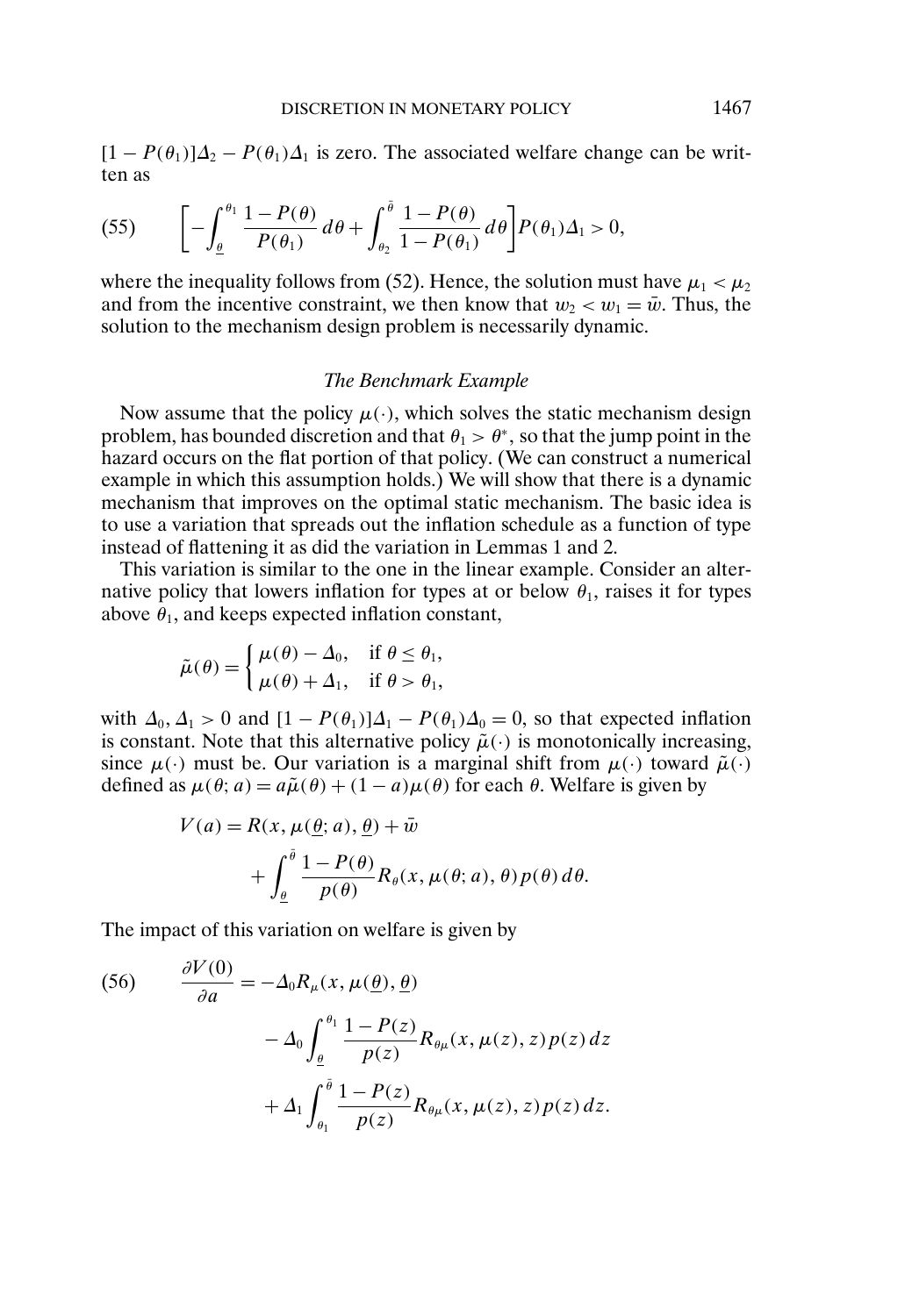Since  $\mu(\theta)$  has bounded discretion,  $R_{\mu}(x, \mu(\theta), \theta) = 0$ . In our quadratic example,  $R_{\theta\mu}(x, \mu(z), z) = 1$ ; hence, (56) reduces to (55), which we know from (52) is positive.

It is straightforward, but somewhat tedious, to show that the associated continuation values  $w(\theta; a)$  defined by

$$
R(x, \mu(\underline{\theta}; a), \underline{\theta}) + \bar{w} + \int_{\underline{\theta}}^{\theta} R_{\theta}(x, \mu(z; a)) dz - R(x, \mu(\theta; a), \theta)
$$

have  $\frac{\partial w(\theta;0)}{\partial a} \leq 0$  for all  $\theta$  and  $\frac{\partial w(\theta;0)}{\partial a} < 0$  for  $\theta > \theta_1$ . To show this, we use the facts that  $R_{\mu}(x, \mu(\theta), \theta) = 0$  and  $\theta_1 > \theta^*$ , so that  $\mu(\theta) = \mu(\theta_1)$  for  $\theta > \theta_1$ . These results imply that this variation both improves welfare and is feasible. Thus, the optimal mechanism must be dynamic.

Note that if  $\mu(\cdot)$  has no discretion, then we need a different condition on the distribution to show that the static mechanism is not optimal. This is because when  $\mu(\cdot)$  has no discretion, we can have  $R_{\mu}(x, \mu(\theta), \theta) > 0$  and the above argument that  $\partial w(\theta; 0)/\partial a \leq 0$  for all  $\theta$  does not go through. When  $\mu(\cdot)$  has no discretion, the analog of the condition (52) is that at  $x = \mu = \mu^{ER}$ , there exists a  $\theta_1$  such that

$$
R_{\mu}(\mu^{ER}, \mu^{ER}, \underline{\theta}) + \int_{\underline{\theta}}^{\theta_1} \frac{1 - P(z)}{P(\theta_1)} dz < \int_{\theta_1}^{\overline{\theta}} \frac{1 - P(z)}{1 - P(\theta_1)} dz.
$$

With this condition, the optimal mechanism is dynamic rather than static. Note that, in our linear example, this distinction did not come up because our utility function is such that  $R_u(x, \mu(\theta), \theta) = 0$  with no discretion.

## *The Discrete Example*

Now let the types be  $\theta_i$  for  $i = 1, 2, 3$  with associated probabilities  $p_i$  and let  $P_i = \sum_{j=0}^{i} p_i$ . Then it is easy to show that under the discrete analog of (A1), the only relevant incentive constraints are

(57) 
$$
R(x, \mu_i, \theta_i) + w_i \ge (1 - \beta)R(x, \mu_{i+1}, \theta_i) + \beta w_{i+1}
$$

for  $i = 1$  and 2. The discrete analog of (A2) for types  $\theta_2$  and  $\theta_3$  is

$$
\frac{1-P_1}{p_2}[R_{\mu}(x,\mu_2,\theta_2)-R_{\mu}(x,\mu_2,\theta_1)]
$$
  
> 
$$
\frac{1-P_2}{p_3}[R_{\mu}(x,\mu_3,\theta_3)-R_{\mu}(x,\mu_3,\theta_2)],
$$

which here reduces to

(58) 
$$
\frac{1-P_1}{p_2}[g(\theta_2)-g(\theta_1)]>\frac{1-P_2}{p_3}[g(\theta_3)-g(\theta_2)].
$$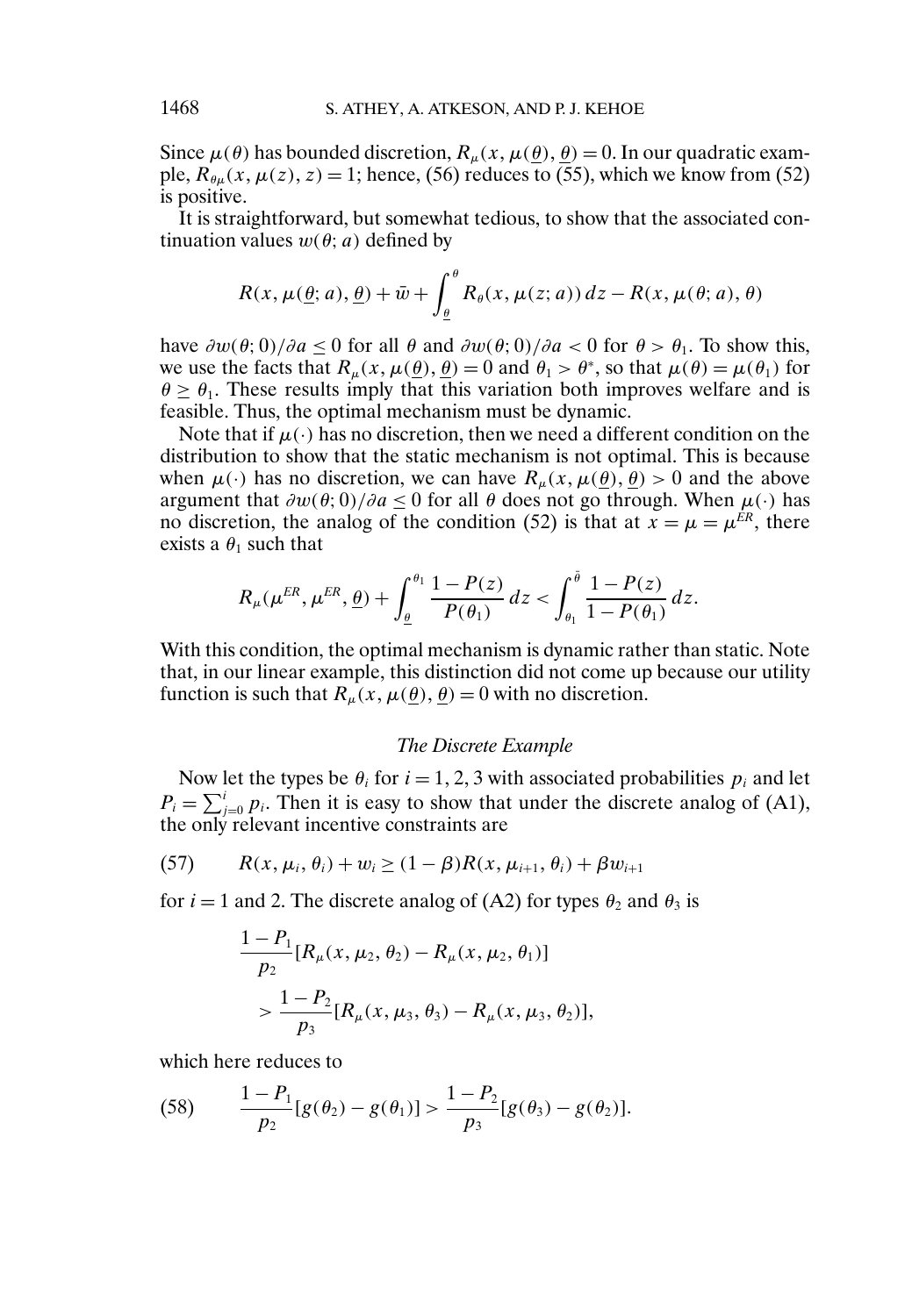We now give an example in which the hazard  $(1 - P_i)/p_{i+1}$  is monotone but g is so convex that (58) is violated, and the optimal policy is dynamic. Suppose that  $\mu_2 = \mu_3$  is part of a candidate optimal policy. Consider the variation of decreasing  $\mu_1$  and  $\mu_2$  by  $\Delta$  and increasing  $\mu_3$  by  $(p_1 + p_2)\Delta/p_3$ , so that expected inflation x is constant. We can maintain incentives by keeping  $w_1$  and  $w_2$ unchanged and lowering  $w_3$  by  $\theta_3\Delta/p_3$ . This variation leads to a change in welfare of

$$
(p_1+p_2)g(\theta_3)-(1+p_2)g(\theta_2)-p_1g(\theta_1).
$$

With a uniform distribution,  $p_i = 1/3$ , and with  $g(\theta_1) = 1$ ,  $g(\theta_2) = 2$ , this variation is welfare-improving as long as  $g(\theta_3) > 9/2$ .

### *In Sum*

In each of the three examples, we have shown that welfare could be improved relative to a static policy by raising inflation for high types and lowering inflation for low types so as to keep expected inflation constant. In the first two examples, this improved welfare because there were sufficiently few high types relative to low types; we could raise inflation a lot for the types who valued it more and lower it only a little for the types who valued it less. In the third example, even though the distribution of types is uniform, the high types valued inflation so much more than the low types that raising inflation for the high types and lowering it for the low types still improved welfare.

# APPENDIX C: IMPLEMENTATION WITH AN INFLATION CAP

Here we prove that the equilibrium outcome in an economy with an inflation cap is the optimal outcome of the mechanism design problem. We show this result formally using a one-shot game in which we drop time subscripts.

With an inflation cap of  $\bar{\pi}$  in the current period, the problem of the monetary authority at a given  $\theta$  is, given aggregate wages x, to choose money growth  $\mu(\theta)$ for the state  $\theta$  to maximize  $R(x, \mu, \theta)$  subject to  $\mu(\theta) \leq \bar{\pi}$ . The private agents' decisions on wages are summarized by  $x = \int \mu(\theta)p(\theta)$ .

An equilibrium of this one-shot game consists of aggregate wages  $x$  and a money growth policy  $\mu(\cdot)$  such that (i) with x given,  $\mu(\cdot)$  satisfies  $\mu(\theta) \leq \bar{\pi}$  and (ii)  $x = \int \mu(\theta) p(\theta)$ . We denote the optimal choice of the monetary authority as  $\mu^*(\cdot; x, \bar{\pi})$ . This notation reflects the fact that the monetary authority is choosing a static best response to x given that its choice set is restricted by  $\bar{\pi}$ , which we call the *inflation cap*.

To implement the best equilibrium in the dynamic game, we choose  $\bar{\pi}$  as follows. Whenever the expected Ramsey policy is optimal, we choose the inflation cap to be

$$
(59) \qquad \bar{\pi} = \mu^{ER}.
$$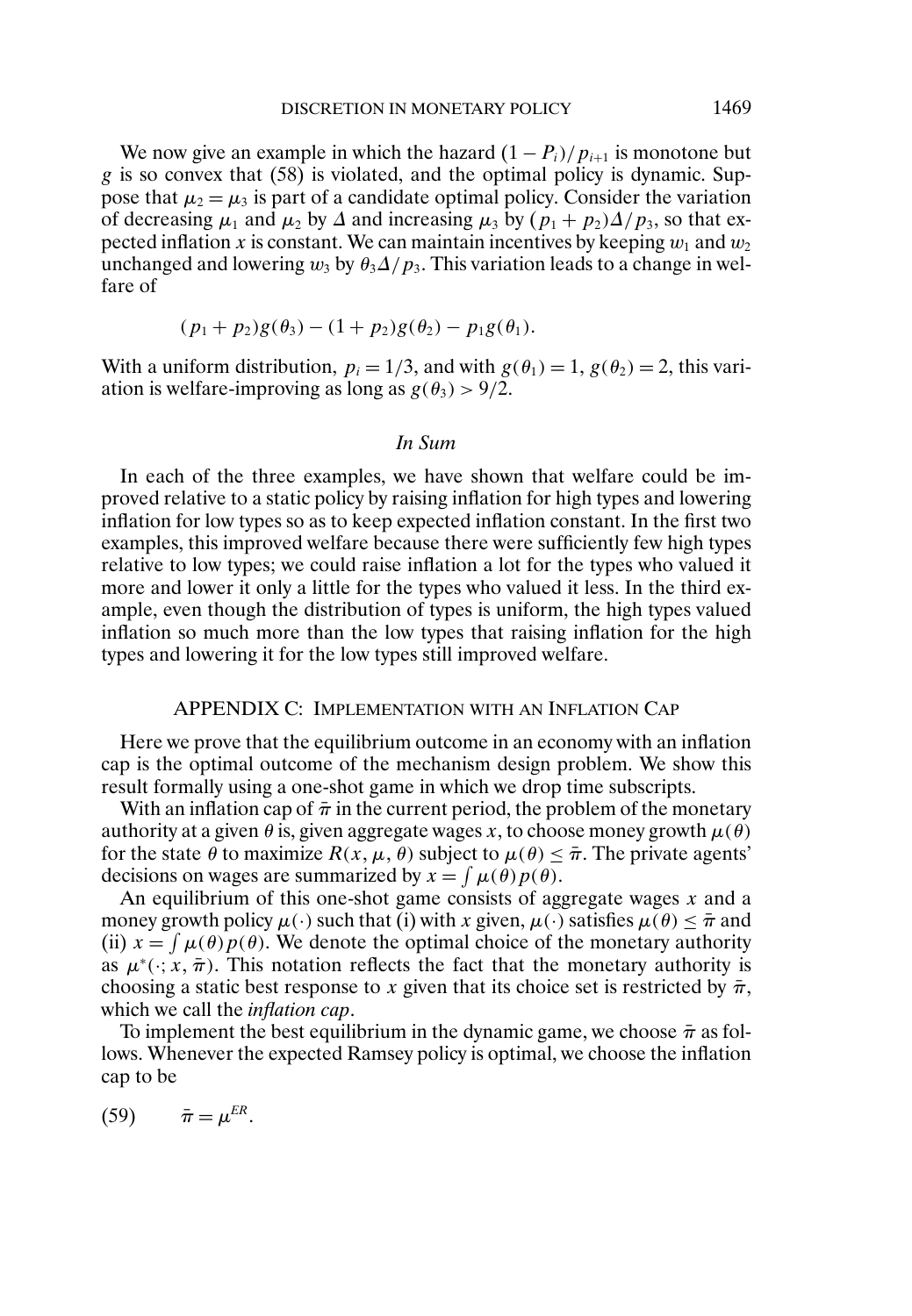Whenever bounded discretion is optimal, we choose the cap to be the money growth rate chosen by the cutoff type  $\theta^*$ ,

$$
(60) \qquad \bar{\pi} = \mu^*(\theta^*, x^*),
$$

where  $x<sup>*</sup>$  is the equilibrium inflation rate with this level of bounded discretion.

PROPOSITION 5: *Assume* (A1), (A2), *and that the inflation cap*  $\bar{\pi}$  *is set according to* (59) *and* (60). *Then the equilibrium outcome of the one-shot game with the inflation cap for each period coincides with the optimal equilibrium outcome of the dynamic game*.

PROOF: We establish this result in two steps. We first show that the monetary authority will choose the upper bound  $\bar{\pi} = \mu^{ER}$  when the expected Ramsey policy is optimal in the dynamic game. Note that Proposition 3 implies that whenever the expected Ramsey policy is optimal,  $\mu^{ER} \leq \mu^*(\theta; \mu^{ER})$ . Also, recall that the single-crossing assumption  $(A1)$  implies that the best response is strictly increasing in  $\theta$ . Thus,  $\mu^*(\hat{\theta}; \mu^{ER}) \leq \mu^*(\theta; \mu^{ER})$  for all  $\theta$ . Hence, at the expected Ramsey policy and the associated inflation rate, all types want to deviate by increasing their inflation above  $\mu^{ER}$ ; hence, the constraint  $\bar{\pi} = \mu^{ER}$ binds, and all types choose the expected Ramsey level.

We next show that if bounded discretion is optimal in the dynamic game, then in the associated static game with the inflation cap, all types choose the bounded discretion policies. For all types  $\theta \leq \theta^*$ , the policies under bounded discretion are simply the static best responses, and these clearly coincide with those in the static game. For all types  $\theta$  above  $\theta^*$ , the policies under bounded discretion are the static best responses of the  $\theta^*$  type, namely,  $\mu^*(\theta; x^*)$ , where x<sup>∗</sup> is the equilibrium expected inflation rate under bounded discretion. Under assumption (A1), the static best responses are increasing in the type, so that the best response of any type  $\theta \ge \theta^*$  is above  $\mu^*(\theta; x^*)$ . Thus, in the one-shot game with the inflation cap, the constraint (60) binds for such types. Thus, the equilibrium outcomes of the two games coincide. *Q.E.D.*

## APPENDIX D: PROOF OF PROPOSITION 4

Here we prove Proposition 4, which links monetary policy discretion to both time inconsistency and private information.

PROOF OF PROPOSITION 4: The optimal policy with bounded discretion is found as the solution to the problem of choosing  $\theta^*$  and x to maximize

$$
\int_{\underline{\theta}}^{\theta^*} R(x, \mu^*(\theta; x), \theta) p(\theta) d\theta + \int_{\theta^*}^{\overline{\theta}} R(x, \mu^*(\theta^*; x), \theta) p(\theta) d\theta,
$$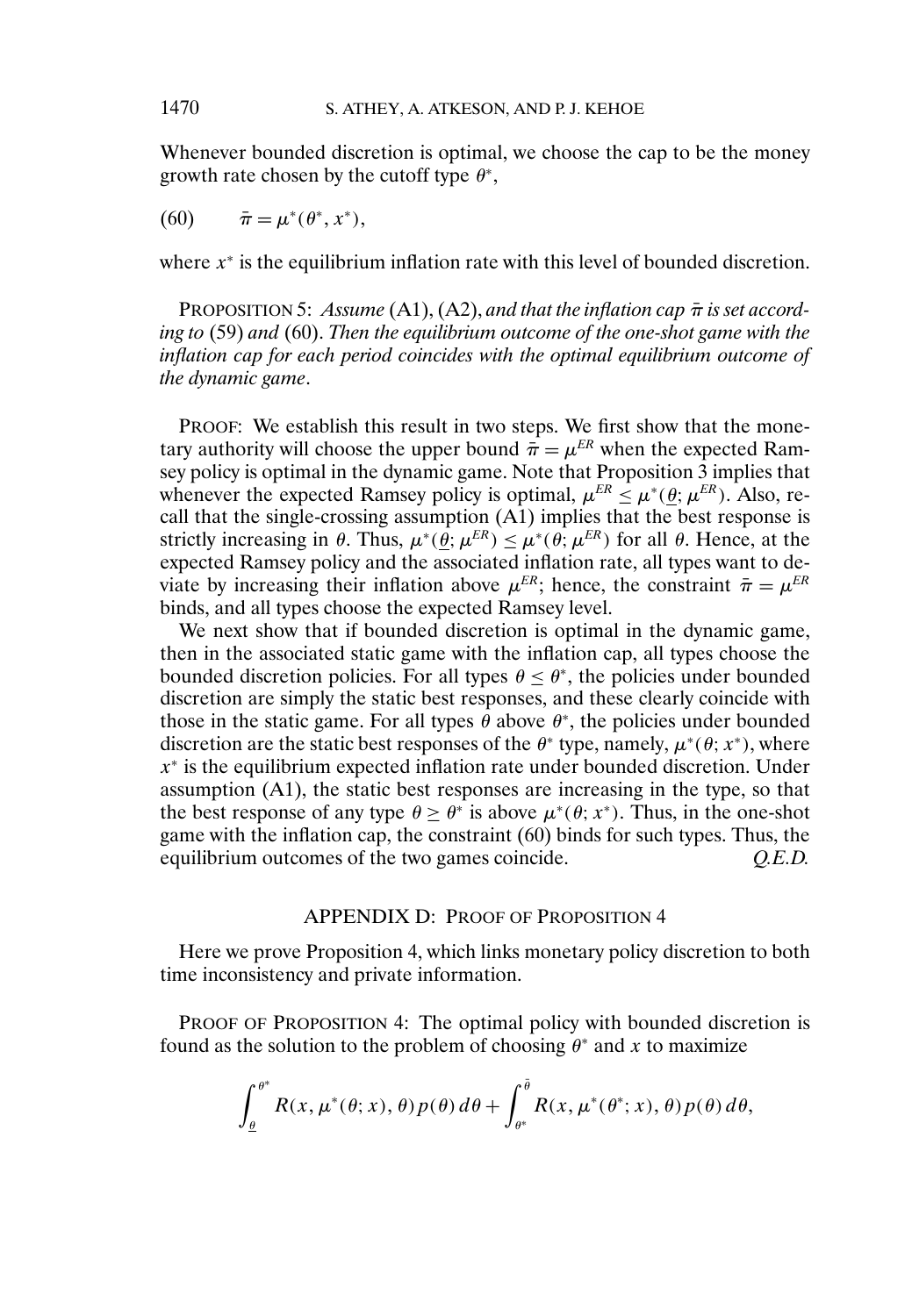where

(61) 
$$
x = \int_{\underline{\theta}}^{\theta^*} \mu^*(\theta, x) p(\theta) d\theta + \int_{\theta^*}^{\overline{\theta}} \mu^*(\theta^*; x) p(\theta) d\theta.
$$

Let  $\lambda$  be the Lagrange multiplier on (61). Then the first-order conditions for  $\theta^*$  and x imply that the derivative of the objective function with respect to  $\theta^*$  is

$$
\int_{\underline{\theta}}^{\theta^*} R_x(x, \mu^*(\theta; x), \theta) p(\theta) d\theta + \int_{\theta^*}^{\overline{\theta}} R_x(x, \mu^*(\theta^*; x), \theta) p(\theta) d\theta
$$

$$
+ \left[ \int_{\theta^*}^{\overline{\theta}} R_\mu(x, \mu^*(\theta^*; x), \theta) \frac{p(\theta)}{1 - P(\theta^*)} d\theta \right]
$$

$$
\times \left[ 1 - \int_{\underline{\theta}}^{\theta^*} \frac{\partial \mu^*(\theta^*, x)}{\partial x} p(\theta) d\theta \right].
$$

Using our functional forms and  $x = \int \mu(\theta)p(\theta) d\theta$ , we can simplify this derivative to

(62) 
$$
\left[\int_{\theta^*}^{\bar{\theta}} (\theta - \theta^*) \frac{p(\theta)}{1 - P(\theta^*)} d\theta \right] \left[1 - \frac{P(\theta^*)}{2}\right] - \frac{U}{\alpha}.
$$

We can show that, under (A2a), this derivative is strictly decreasing in  $\theta^*$  as follows. Integration by parts gives that

$$
\int_{\theta^*}^{\bar{\theta}} (\theta - \theta^*) p(\theta) d\theta = \int_{\theta^*}^{\bar{\theta}} 1 - P(\theta) d\theta,
$$

so that (62) is equivalent to

$$
\left[\int_{\theta^*}^{\bar{\theta}} \frac{1-P(\theta)}{p(\theta)} \frac{p(\theta)}{1-P(\theta^*)} d\theta\right] \left[1-\frac{P(\theta^*)}{2}\right] - \frac{U}{\alpha},
$$

and this expression is clearly strictly decreasing in  $\theta^*$  under (A2a).

The fact that (62) is strictly decreasing in  $\theta^*$  implies that three possible cases characterize the optimal policy with bounded discretion, all of which depend on the value of  $U/\alpha$ . In one case, the derivative (62) is positive for all  $\theta^*$  and the solution is  $\theta^* = \bar{\theta}$ . Since the first term of (62) equals zero when  $\theta^* = \bar{\theta}$ , this case occurs only when  $U/\alpha = 0$ . As is clear, in this case, there is no time inconsistency problem and the Ramsey policy is incentive-compatible. In a second case, the derivative (62) is negative for all  $\theta^*$  and the solution is  $\theta^* = \theta$ . Since the derivative (62) evaluated at  $\theta^* = \theta$  reduces to  $-\theta - U/\alpha$ , this case occurs when  $U/\alpha$  >  $-\theta$  > 0. Note that in this case, the optimal policy with bounded discretion specifies a constant inflation rate and, hence, is dominated,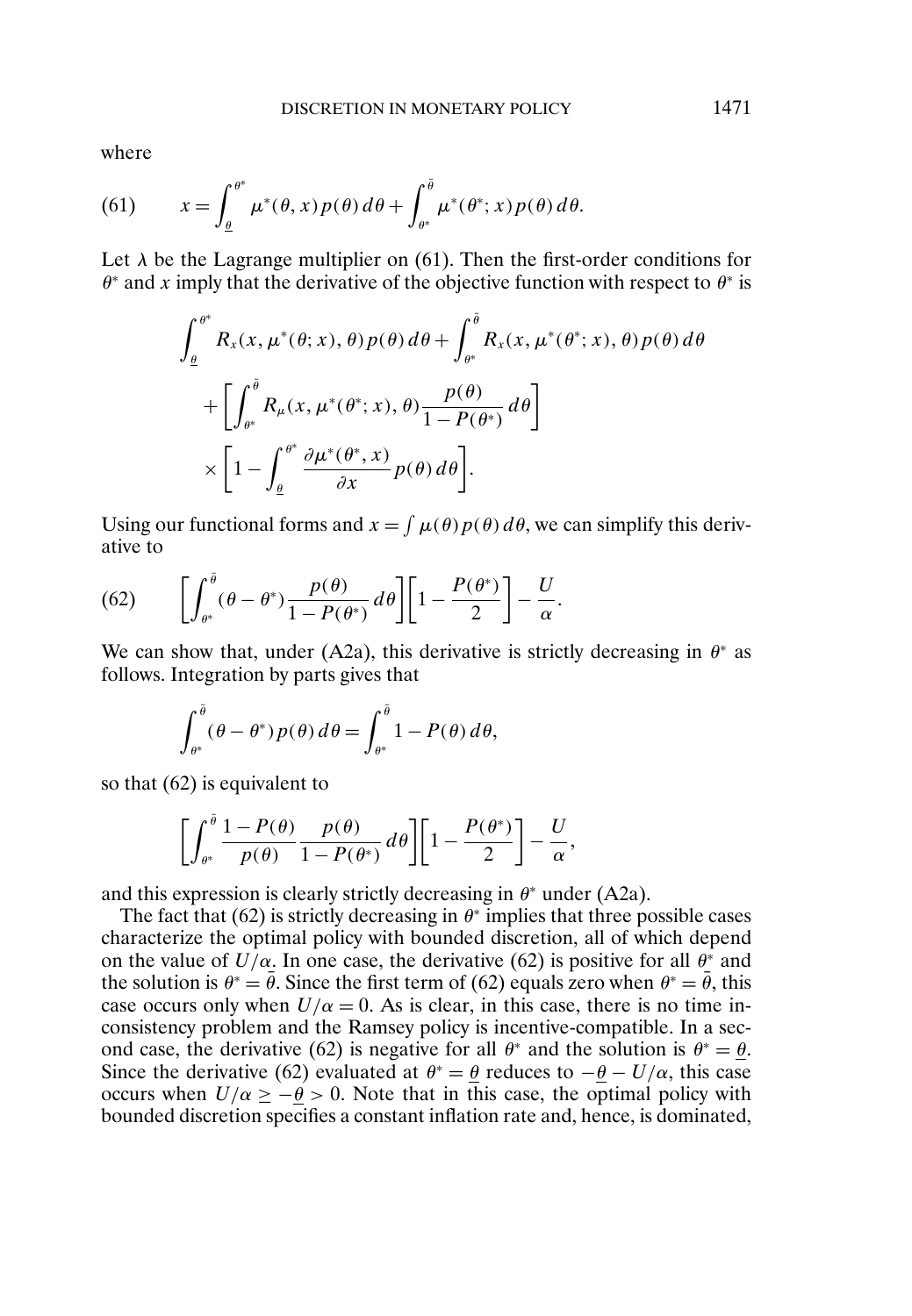at least weakly, by the expected Ramsey policy with no discretion. Hence, we say that in this case, the optimal policy has no discretion. In the third case, there is an interior  $\theta^*$  that sets the derivative (62) to zero. This case occurs when  $0 < U/\alpha < -\theta$ . Clearly, in this case, the value of  $\theta^*$  that characterizes the optimal degree of discretion is decreasing in  $U/\alpha$ .

Finally, to complete the proof of Proposition 4, we must show that when  $0 < U/\alpha < -\theta$ , the optimal policy with bounded discretion dominates the expected Ramsey policy. To do so, we use part (ii) of Proposition 3. Note that when  $U/\alpha < -\theta$ , we have that

$$
\mu^*(\underline{\theta}, \mu^{ER}) = \frac{U + \alpha \underline{\theta}}{2} < \mu^{ER} = 0.
$$

The result then follows directly from Proposition 3. *Q.E.D.*

APPENDIX E: THE ROLE OF OUR FEASIBILITY CONSTRAINT  $w(\theta) \leq \bar{w}$ 

Here we develop a highly stylized example (about traffic congestion) that illustrates the importance of the feasibility constraint

$$
(63) \qquad w(\theta) \le \bar{w}
$$

in generating our result that the optimal policy is static. In the example, we replace this constraint with the constraint

(64) 
$$
\int w(\theta) p(\theta) d\theta \leq \bar{w}
$$

and show that the resulting optimal mechanism differs radically from ours.

To be concrete, consider a mechanism design problem of choosing  $\mu(\cdot)$  and  $w(\cdot)$  to solve

$$
\max \int_{\underline{\theta}}^{\overline{\theta}} [R(x,\mu(\theta),\theta) + w(\theta)] p(\theta) d\theta,
$$

where

(65) 
$$
R(x, \mu(\theta), \theta) + w(\theta) \ge R(x, \mu(\hat{\theta}), \theta) + w(\hat{\theta}),
$$

(66) 
$$
x \ge \int \mu(\theta) p(\theta) d\theta,
$$

and (64). One interpretation of this problem is as follows. A large number of people want to share a road. Each person differs from the others in their desire to use the road, as indexed by the privately observed  $\theta$ . Let  $\mu(\theta)$  denote the time that type  $\theta$  is allowed to drive. Let x denote the average traffic on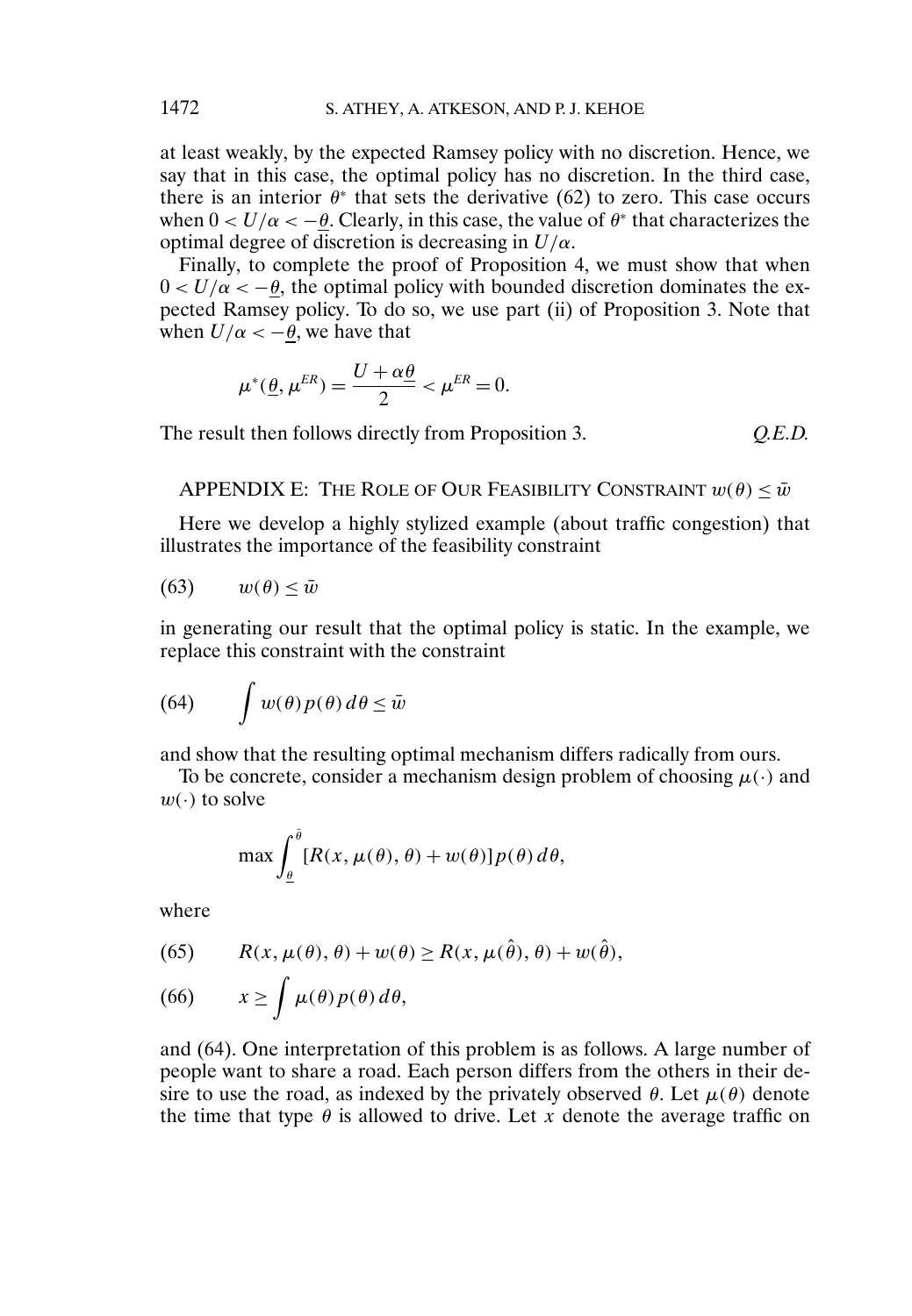the road, as denoted by (66). Because of congestion, people dislike higher average traffic (R is decreasing in x). Let  $w(\theta)$  denote the toll to drive  $\mu(\theta)$ . Constraint (64) is a budget constraint on tolls, where  $\bar{w}$  is the money needed to operate the road, possibly zero.

It is easy to see that here the optimal  $w(\theta)$  varies with  $\theta$ . Specifically,  $w(\theta)$  can be chosen in such a way as to support the first best. (Here we are assuming (A1), so that the first best schedule for  $\mu(\theta)$  is upward sloping. To see this result, drop the incentive constraint (65) and solve for the first best  $\mu^*(\theta)$ . Then use the local incentive-compatibility condition to construct the  $w^*(\theta)$  function, up to the constant  $w^*(\theta)$ , that makes  $\mu^*(\theta)$  incentivecompatible. Finally, choose the constant  $w^*(\theta)$  to satisfy (64).) Clearly, the answer to this problem is very different from the answer to our problem; here the optimal  $w(\theta)$  varies with  $\theta$ , while in ours it does not and  $w(\theta) = \bar{w}$ .

Note that the result that the first best is incentive-compatible is special to this functional form in which payoffs are linear in  $w$ . If instead we had

$$
\max \int_{\theta}^{\bar{\theta}} \big[ R(x, \mu(\theta), \theta) + U(w(\theta)) \big] p(\theta) d\theta
$$

with U concave, then we would have the standard trade-off between insurance (or redistribution) and incentives.

How could we interpret our model and results in this road congestion context? Suppose that using tolls is not feasible, and the only way to ration road use is to make people wait to get on the road. Let  $t(\theta) \ge 0$  be the amount of time someone has to wait to drive  $\mu(\theta)$  and let  $w(\theta) = \bar{w} - t(\theta)$  be the associated utility from waiting  $t(\theta)$ . Then  $t(\theta) > 0$  is, of course, equivalent to  $w(\theta) < \bar{w}$ . In this context, we get a very different answer than when using tolls is feasible. Under (A1) and (A2), the optimal scheme is to have no one wait  $(t(\theta) = 0)$ and let everyone drive as much as they like, subject to a cap,  $\mu(\theta) < \mu^*$ .

#### REFERENCES

- ABREU, D., D. PEARCE, AND E. STACCHETTI (1990): "Toward a Theory of Discounted Repeated Games with Imperfect Monitoring," *Econometrica*, 58, 1041–1063.
- ALBANESI, S., V. CHARI, AND L. CHRISTIANO (2003): "Expectation Traps and Monetary Policy," *Review of Economic Studies*, 70, 715–741.
- ALBANESI, S., AND C. SLEET (2002): "Optimal Policy with Endogenous Fiscal Constitutions," Unpublished Manuscript, Fuqua School of Business, Duke University.
- AMADOR, M., I. WERNING, AND G. ANGELETOS (2004): "Commitment vs. Flexibility," Unpublished Manuscript, Massachusetts Institute of Technology.
- ANGELETOS, G., C. HELLWIG, AND A. PAVAN (2003): "Coordination and Policy Traps," Working Paper 9767, NBER.
- ATHEY, S., AND K. BAGWELL (2001): "Optimal Collusion with Private Information," *RAND Journal of Economics*, 32, 428–465.

ATHEY, S., K. BAGWELL, AND C. SANCHIRICO (2004): "Collusion and Price Rigidity," *Review of Economic Studies*, 71, 317–349.

ATKESON, A. (1991): "International Lending with Moral Hazard and Risk of Repudiation," *Econometrica*, 59, 1069–1089.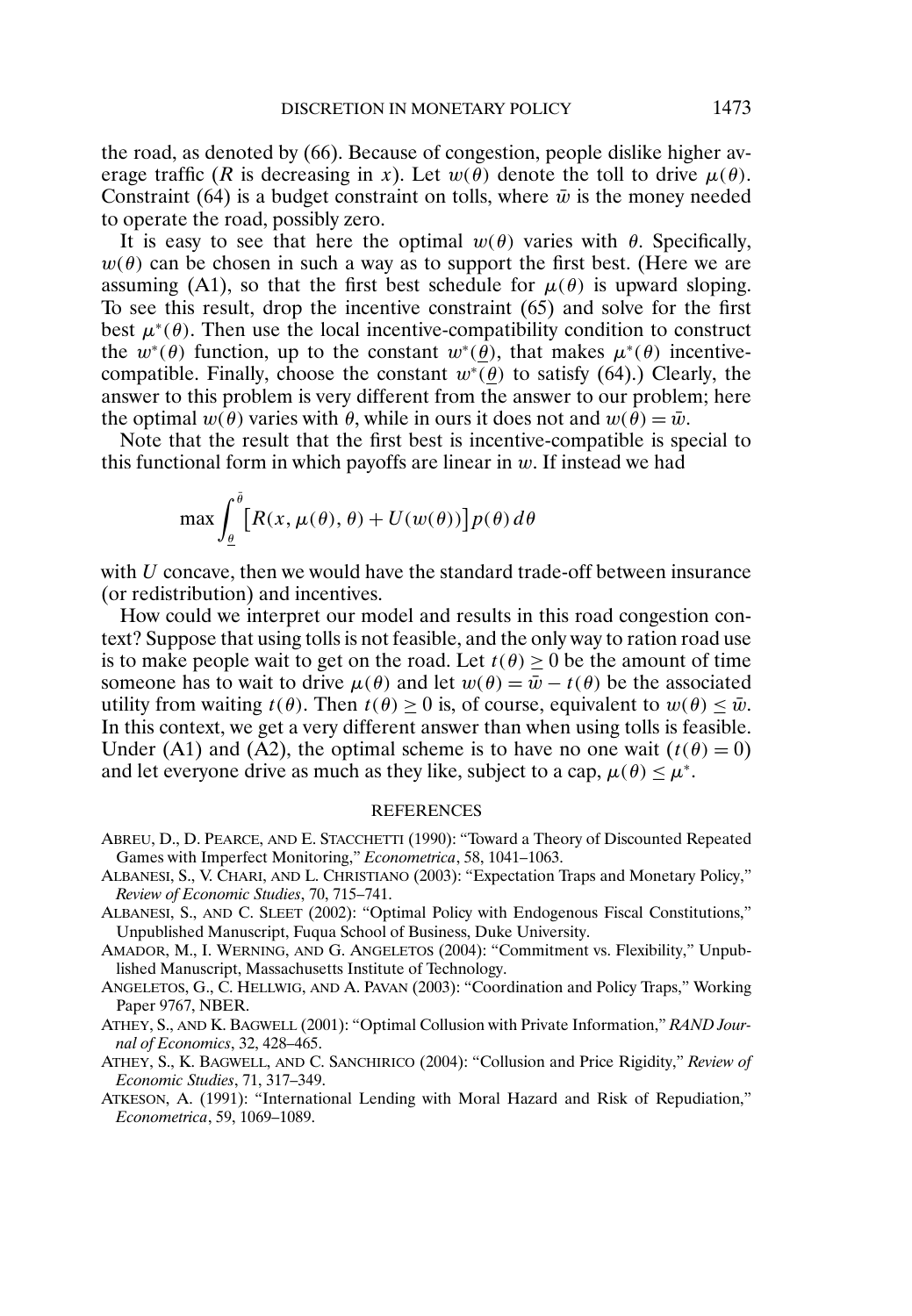ATKESON, A., AND R. LUCAS (1992): "On Efficient Distribution with Private Information," *Review of Economic Studies*, 59, 427–453.

- BACKUS, D., AND J. DRIFFILL (1985): "Inflation and Reputation," *American Economic Review*, 75, 530–538.
- BARRO, R., AND D. GORDON (1983): "Rules, Discretion and Reputation in a Model of Monetary Policy," *Journal of Monetary Economics*, 12, 101–121.
- BERNANKE, B., AND F. MISHKIN (1997): "Inflation Targeting: A New Framework for Monetary Policy?" *Journal of Economic Perspectives*, 11, 97–116.
- BERNANKE, B., AND M. WOODFORD (1997): "Inflation Forecasts and Monetary Policy," *Journal of Money, Credit, and Banking*, 39, 653–684.
- CANZONERI, M. (1985): "Monetary Policy Games and the Role of Private Information," *American Economic Review*, 75, 1056–1070.
- CHANG, R. (1998): "Credible Monetary Policy in an Infinite Horizon Model: Recursive Approaches," *Journal of Economic Theory*, 81, 431–461.
- CHARI, V., L. CHRISTIANO, AND M. EICHENBAUM (1998): "Expectation Traps and Discretion," *Journal of Economic Theory*, 81, 462–492.
- CHARI, V., AND P. KEHOE (1990): "Sustainable Plans," *Journal of Political Economy*, 98, 783–802.
- CUKIERMAN, A., AND A. MELTZER (1986): "A Theory of Ambiguity, Credibility, and Inflation under Discretion and Asymmetric Information," *Econometrica*, 54, 1099–1128.
- DA COSTA, C., AND I. WERNING (2002): "On the Optimality of the Friedman Rule with Heterogeneous Agents and Non-Linear Income Taxation," Unpublished Manuscript, Massachusetts Institute of Technology.
- FAUST, J., AND L. SVENSSON (2001): "Transparency and Credibility: Monetary Policy with Unobservable Goals," *International Economic Review*, 42, 369–397.
- FUDENBERG, D., AND J. TIROLE (1991): *Game Theory*. Cambridge, MA: MIT Press.
- GREEN, E. (1987): "Lending and the Smoothing of Uninsurable Income," in *Contractual Arrangements for Intertemporal Trade*. Minneapolis: University of Minnesota Press.
- GREEN, E., AND R. PORTER (1984): "Noncooperative Collusion under Imperfect Price Information," *Econometrica*, 52, 87–100.
- IRELAND, P. (1997): "Sustainable Monetary Policies," *Journal of Economic Dynamics and Control*, 22, 87–108.
- (2000): "Expectations, Credibility, and Time-Consistent Monetary Policy," *Macroeconomic Dynamics*, 4, 448–466.
- KOCHERLAKOTA, N. (1996): "Implications of Efficient Risk Sharing Without Commitment," *Review of Economic Studies*, 63, 595–609.
- KYDLAND, F., AND E. PRESCOTT (1977): "Rules Rather than Discretion: The Inconsistency of Optimal Plans," *Journal of Political Economy*, 85, 473–491.
- NICOLINI, J. (1998): "More on the Time Consistency of Monetary Policy," *Journal of Monetary Economics*, 41, 333–350.
- PERSSON, T., AND G. TABELLINI (1993): "Designing Institutions for Monetary Stability," *Carnegie–Rochester Conference Series on Public Policy*, 39, 53–84.
- PHELAN, C., AND E. STACCHETTI (2001): "Sequential Equilibria in a Ramsey Tax Model," *Econometrica*, 69, 1491–1518.
- RAMPINI, A. (2004): "Default and Aggregate Income," *Journal of Economic Theory*, to appear.
- ROMER, C., AND D. ROMER (2000): "Federal Reserve Information and the Behavior of Interest Rates," *American Economic Review*, 90, 429–457.
- SLEET, C. (2001): "On Credible Monetary Policy and Private Government Information," *Journal of Economic Theory*, 99, 338–376.
- (2004): "Optimal Taxation with Private Government Information," *Review of Economic Studies*, 71, 1217–1239.

<sup>(1995): &</sup>quot;Efficiency and Equality in a Simple Model of Efficient Unemployment Insurance," *Journal of Economic Theory*, 66, 64–88.